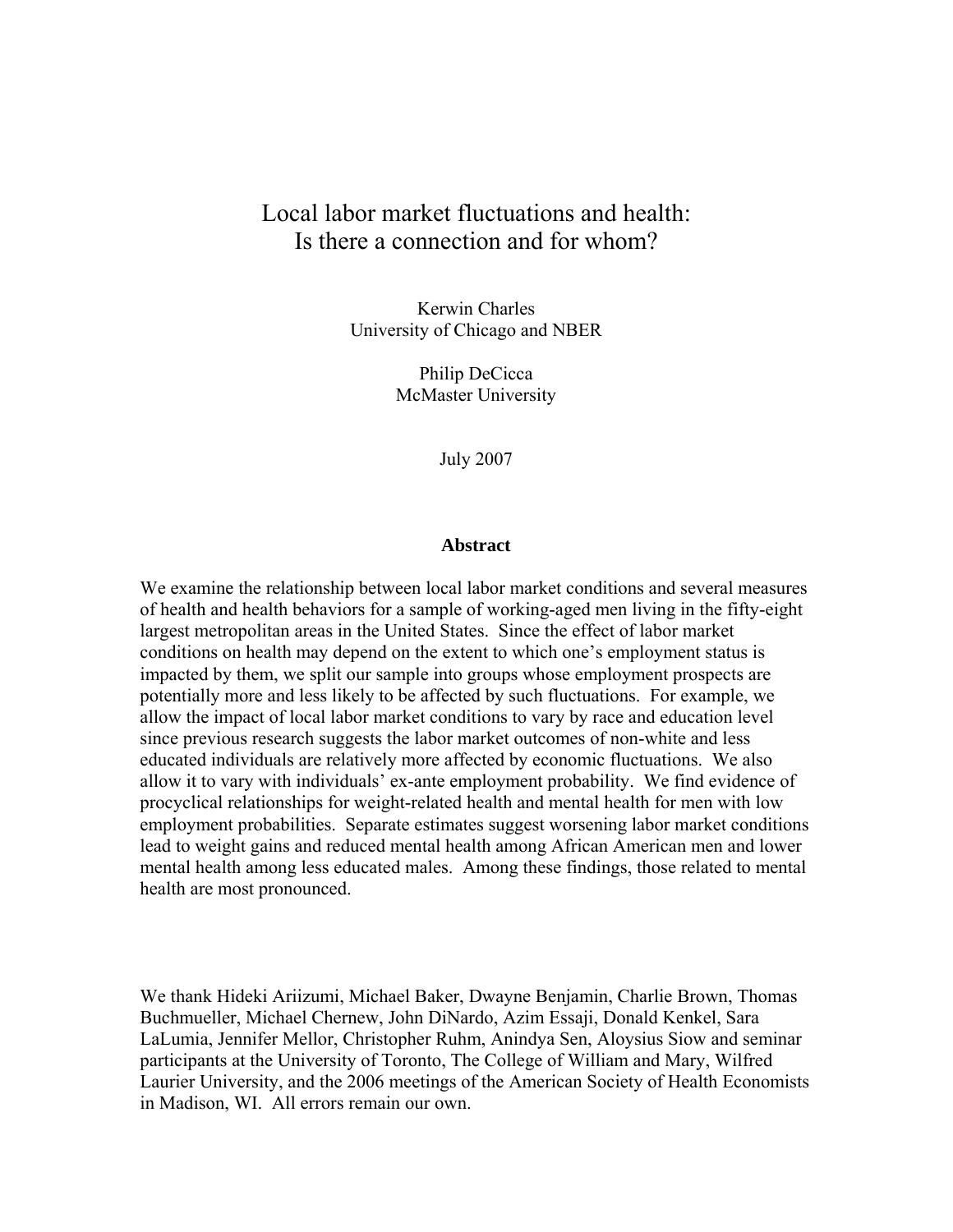## **1. Introduction and Background**

Economists have devoted much attention to the impact of macroeconomic fluctuations on a variety of outcomes, including earnings and their distribution, employment, criminal activity and human capital investment. While interest is rising, they have paid less attention to a possible connection to health. Using repeated cross sectional data from the National Health Interview Surveys (NHIS), we estimate relationships between local labor market conditions and several measures of health and health behaviors for a sample of individuals living in the fifty-eight largest metropolitan statistical areas (MSAs) in the United States.

The paper proceeds as follows. In the remainder of this section, we discuss why health may vary with local labor market fluctuations, whose health might be most affected and briefly review the relevant literature. In Section 2, we describe our data, focusing on key variables and the construction of our analysis sample, which consists of working-aged men. Section 3 presents our empirical strategy which relates local labor market conditions, via MSA-level unemployment rates, to measures of health and health behaviors that may vary over short periods of time. Since the effect of labor market conditions on health may depend on the extent to which one's present or prospective employment is impacted by them, we divide our sample into groups whose employment prospects are potentially more and less likely to be affected by such fluctuations. For example, we allow the effect of local labor market conditions to vary by race and education group since previous research suggests the labor market outcomes of non-white and less educated individuals are relatively more impacted by economic fluctuations. In addition, we allow this effect to vary by one's potential "exposure" to labor market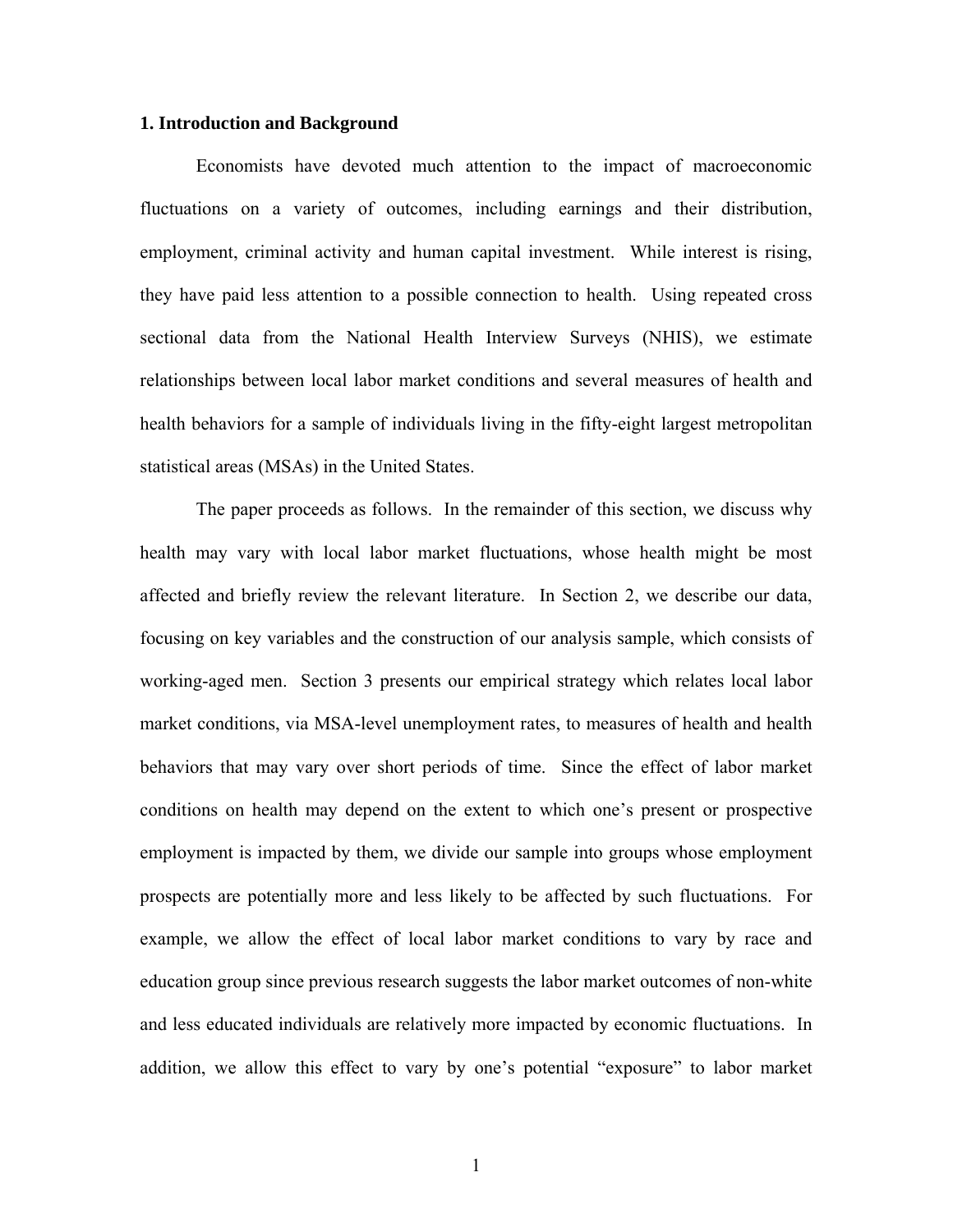fluctuations, as proxied by their predicted employment status. Section 4 presents our principal findings and briefly discusses them. For those men least likely to be employed, we find evidence of a procyclical relationship for weight-related health and mental health. Consistent with these findings, we present evidence that worsening labor market conditions lead to weight gains and reduced mental health among African American men and lower mental health among less educated males. Among these findings, those related to mental health are most pronounced. This is significant given the connection of mental health to other phenomena such as homelessness, drug abuse and criminal activity. It is also important since it may provide information to policymakers on how best to allocate scarce health resources. Section 5 discusses our most prominent findings and Section 6 concludes the paper.

#### **1.1. Why might local labor market conditions affect health?**

Conceptually, local labor market conditions may affect health for a variety of, potentially conflicting, reasons. Two general explanations have gained prominence in related work. The first can be classified as a "behavioral" explanation since it implies that health impacts propagate through changes in individual behavior, while the second can be considered a "structural" explanation as it implies labor market conditions can affect health absent any explicit behavioral changes by individuals. To elaborate, we briefly consider each in the context of a labor market contraction.

First, local labor market fluctuations might impact health through changes in the opportunity cost of time. When the unemployment rate rises, employment is reduced on intensive and extensive margins. Such reductions lower the opportunity cost of other, non-market activities including household production. One form of household

2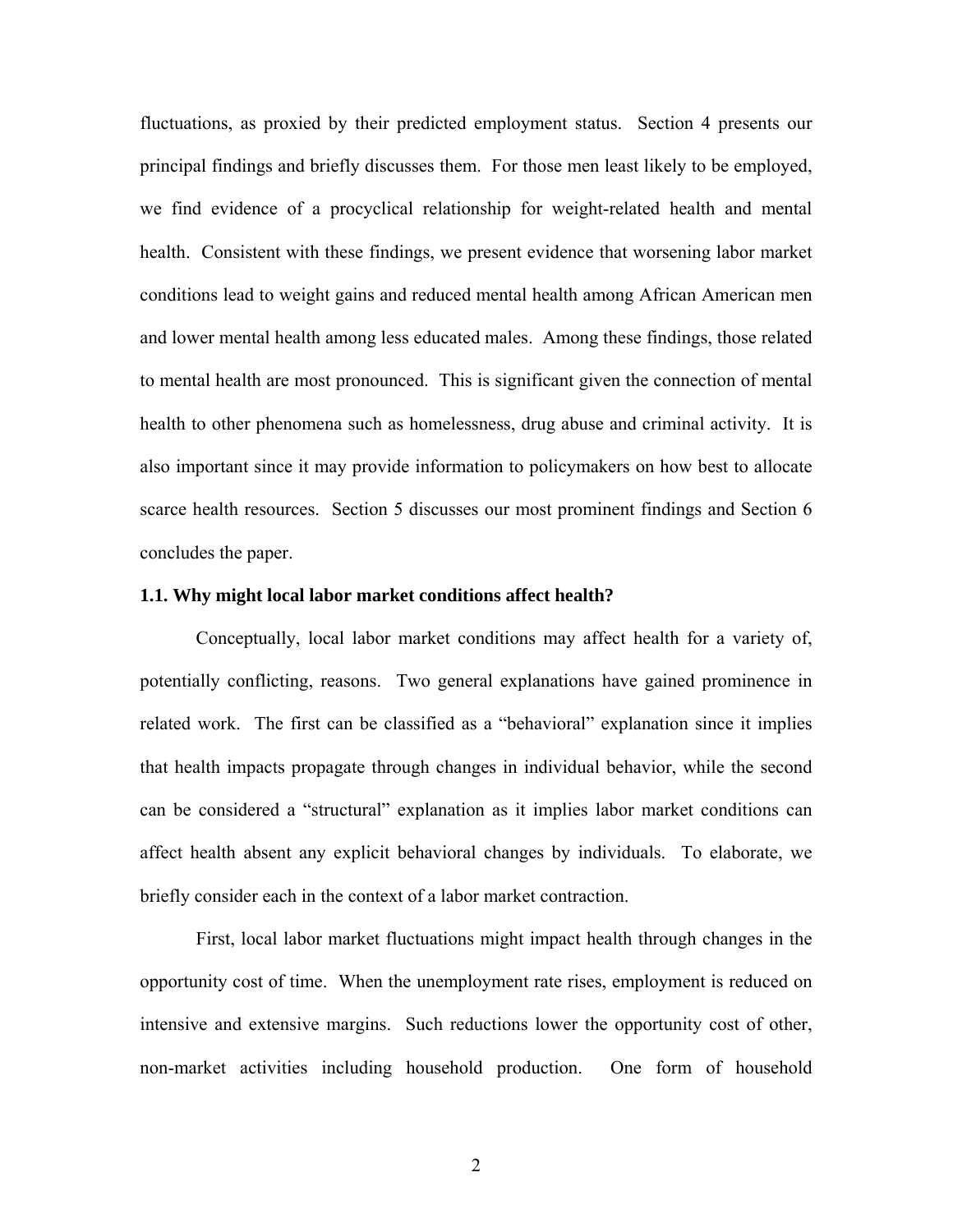production that is very time-intensive is the production of health.<sup>[1](#page-3-0)</sup> Facing lower time costs, affected individuals may spend more time in activities intended to improve their health (e.g., exercising, producing and consuming homemade rather than mass-produced or restaurant meals, or using preventive medical services). If investment in such activities improves health and does so in a reasonably short period of time, a countercyclical relationship between labor market conditions and health will obtain.<sup>[2](#page-3-1)</sup>

Another channel through which fluctuating labor market conditions might affect health is sometimes referred to as the "economic stress" hypothesis (c.f., Catalano and Dooley, 1983; Catalano, 1991). In general, the idea is that a weaker economy leads to increased stress due to greater uncertainty of present and future income receipt. In turn, this greater stress level leads to reductions in health.<sup>[3](#page-3-2)</sup> In addition, such uncertainty over income may have "feedback" effects in that it may increase the likelihood of life events such as bankruptcy or marital dissolution which may add to the stress associated with a downturn in the labor market. If the stress hypothesis is operative and if greater stress reduces health in the short-run, a procyclical relationship between labor market conditions and health will obtain.<sup>[4](#page-3-3)</sup>

#### **1.2. Who might be most affected by labor market fluctuations?**

<span id="page-3-0"></span><sup>&</sup>lt;sup>1</sup> As anyone who has ever purchased a piece of exercise equipment knows, investment in health can also be quite goods-intensive, but inherently involves a substantial time component.<br><sup>2</sup> Of course, reductions in the opportunity cost of market time make time spent in other, potentially health-

<span id="page-3-1"></span>reducing activities less costly as well (e.g., late nights spent at a local tavern).

<span id="page-3-2"></span><sup>&</sup>lt;sup>3</sup> Realized income losses may have more direct impacts on health. For example, when income decreases it is likely that the ability to finance "healthy" goods such as fruits and vegetables falls for some individuals. Conversely, a loss in income may reduce high calorie or calorie-dense restaurant meals to the extent that these are normal goods.

<span id="page-3-3"></span><sup>4</sup> A distinction should be made between this type of stress and *job-related* stress since it is quite plausible that economic contractions reduce the latter. For example, it is likely that mandatory overtime and, more generally, worker effort fall during labor market contractions.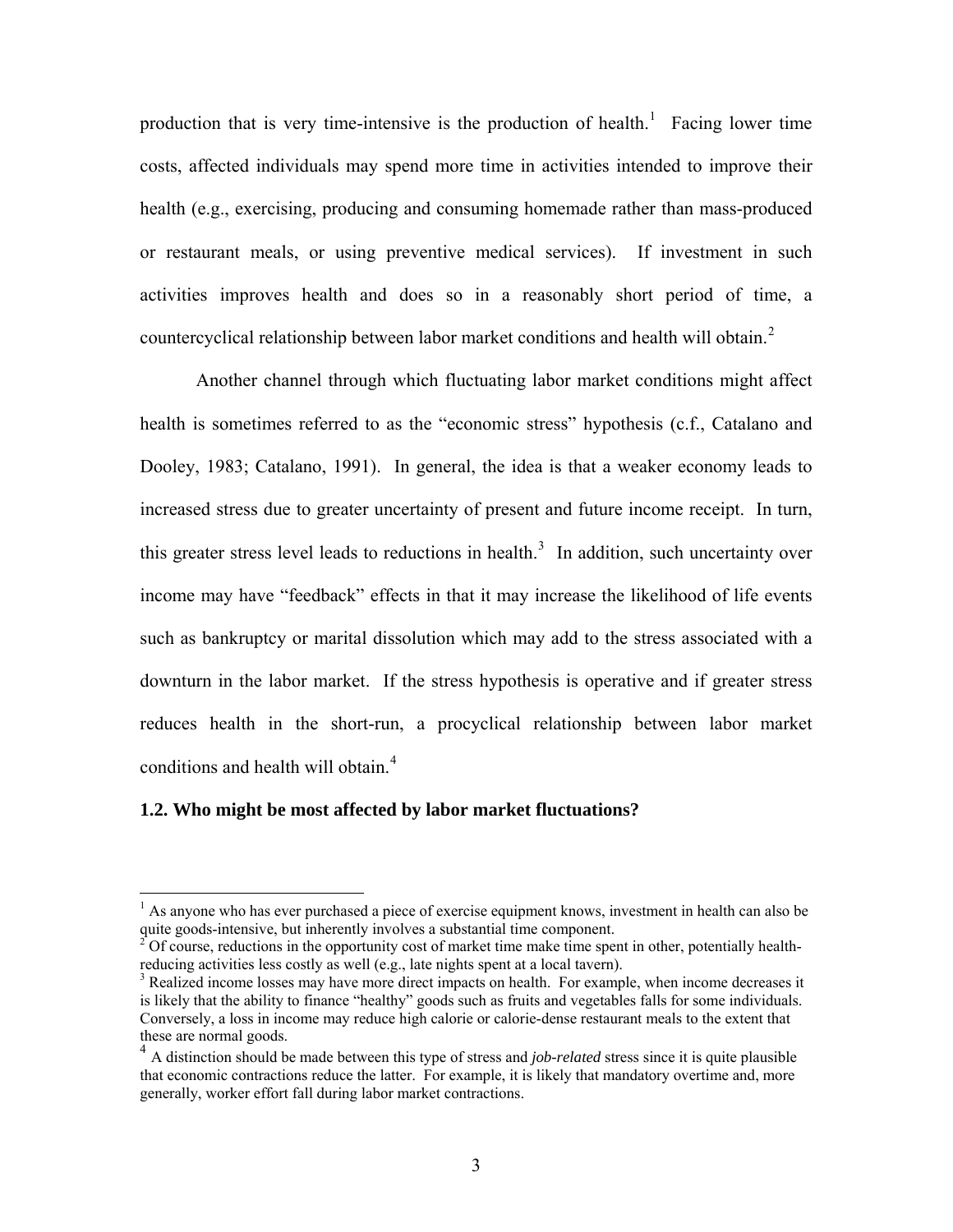While these two general explanations are not mutually exclusive and certainly do not exhaust the mechanisms through which labor market conditions may affect health, they do indicate that their directional impact on health is an empirical question. A separate issue is whose health is most likely to be impacted by such fluctuations.

Since the question of interest is whether *labor market* conditions impact health, individuals whose current employment or employment prospects are most affected by labor market fluctuations may be most likely to experience corresponding changes in health, if such effects exist. But who are these individuals? Previous work suggests the labor market outcomes of "lower-skilled" individuals are disproportionately affected by economic fluctuations. Of these studies, the ones that use MSA-level variation in labor market conditions to examine labor market outcomes such as earnings and employment are most relevant to this study (Bartik, 1991, 1993a, 1993b, 1994, 1996; Bound and Holzer, 1993, 1995). Generally speaking, these authors find greater sensitivity to economic fluctuations among non-whites, younger individuals and individuals with lower education levels. That is, these groups are relatively more likely to have positive labor market outcomes during economic expansions and negative ones when labor market conditions deteriorate.<sup>[5](#page-4-0)</sup> While not as directly relevant, studies which use national-level variation or focus on younger individuals tend to find similar patterns (c.f., Blank, 1989; Acs and Wissoker, 1991; Freeman, 1991). More recently, a comprehensive study by Hoynes (2000) finds that the labor market outcomes of non-whites and those with lower levels of education are relatively more impacted by changes in local labor market

<span id="page-4-0"></span><sup>&</sup>lt;sup>5</sup> Note that most of these studies offer no direct evidence on *why* "lower skilled" individuals are relatively more impacted, but tend to speculate that the observed relationship is due to lack of geographic mobility and/or because their employment is concentrated in sectors that are most impacted by economic changes.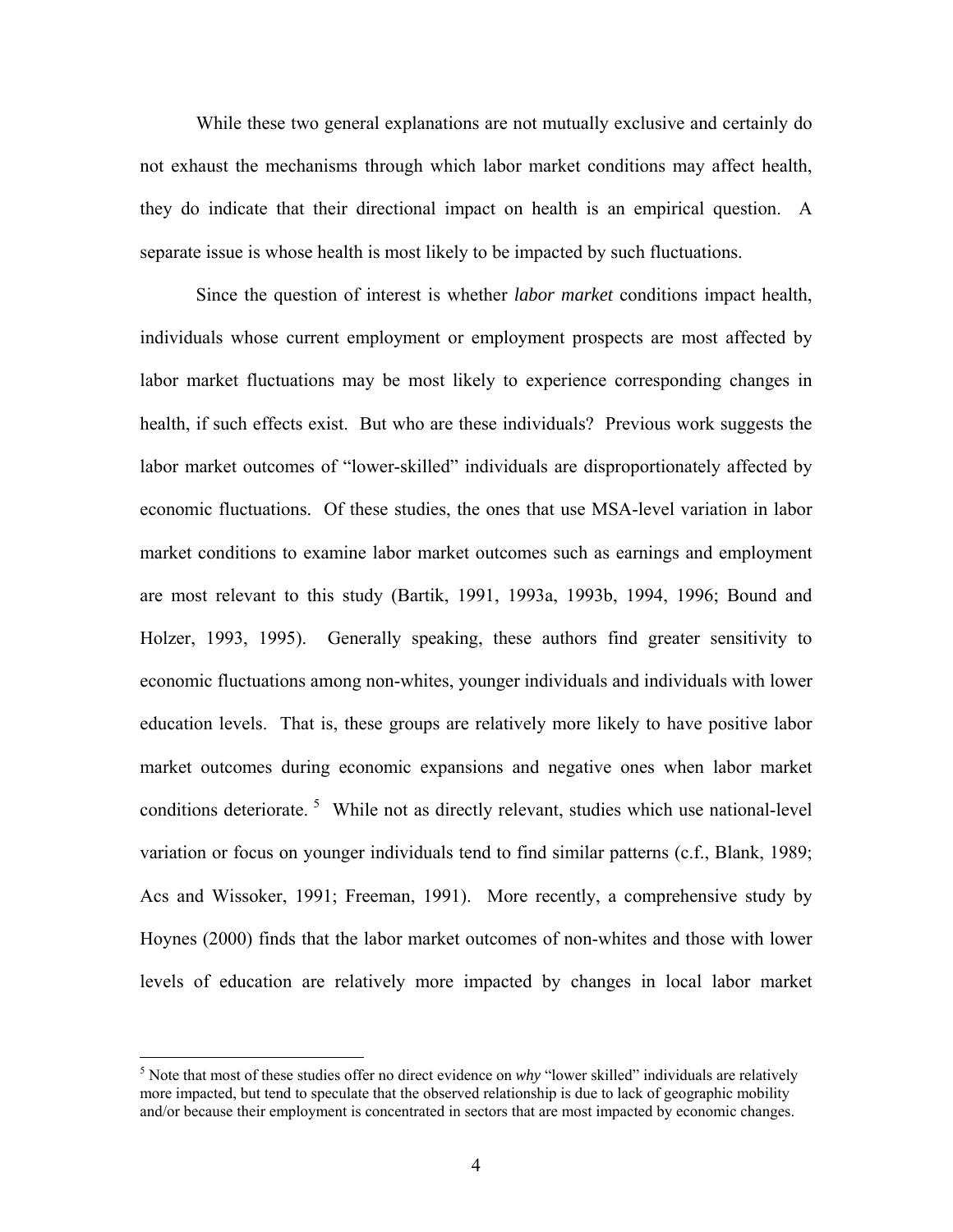conditions.<sup>[6](#page-5-0)</sup> In particular, she finds that these groups are more likely to experience reductions in employment and earnings in a contraction, and more likely to experience gains in these areas in subsequent recoveries, relative to their white and more educated counterparts. Based on this evidence, we allow the impact of local labor market conditions on various measures of health and health behaviors to vary across race and education groups, as discussed in Section 3.

Note, however, that individuals whose employment status or prospects are not directly impacted by labor market fluctuations might also experience health effects. Consider the following examples in the context of a labor market expansion. First, for individuals who remain without jobs in an expansion, government programs that provide cash or other in-kind benefits may be less likely to expire or otherwise be curtailed (e.g., unemployment insurance, job training, etc.). On the other end of the spectrum, those with relatively secure employment may be impacted since such individuals may experience improved job mobility or job characteristics (e.g., higher real wages or more generous fringe benefits) in an expansion. Such individuals may also be impacted because of more intense work schedules (e.g., more hours worked per week) associated with an economic expansion. So, while it seems reasonable to expect that labor market conditions might affect the health of individuals whose labor market fortunes are most directly impacted by them, it is also possible that they affect health across a wider range of individuals and that they do so in a heterogeneous fashion.

## **1.3. Related work**

 $\overline{a}$ 

While the present work is related conceptually to the literature that investigates the impact of employment *status* on health, we limit description to those studies that

<span id="page-5-0"></span> $6$  Hoynes (2000) defines labor markets as MSAs and uses thirty-five MSAs in her analysis.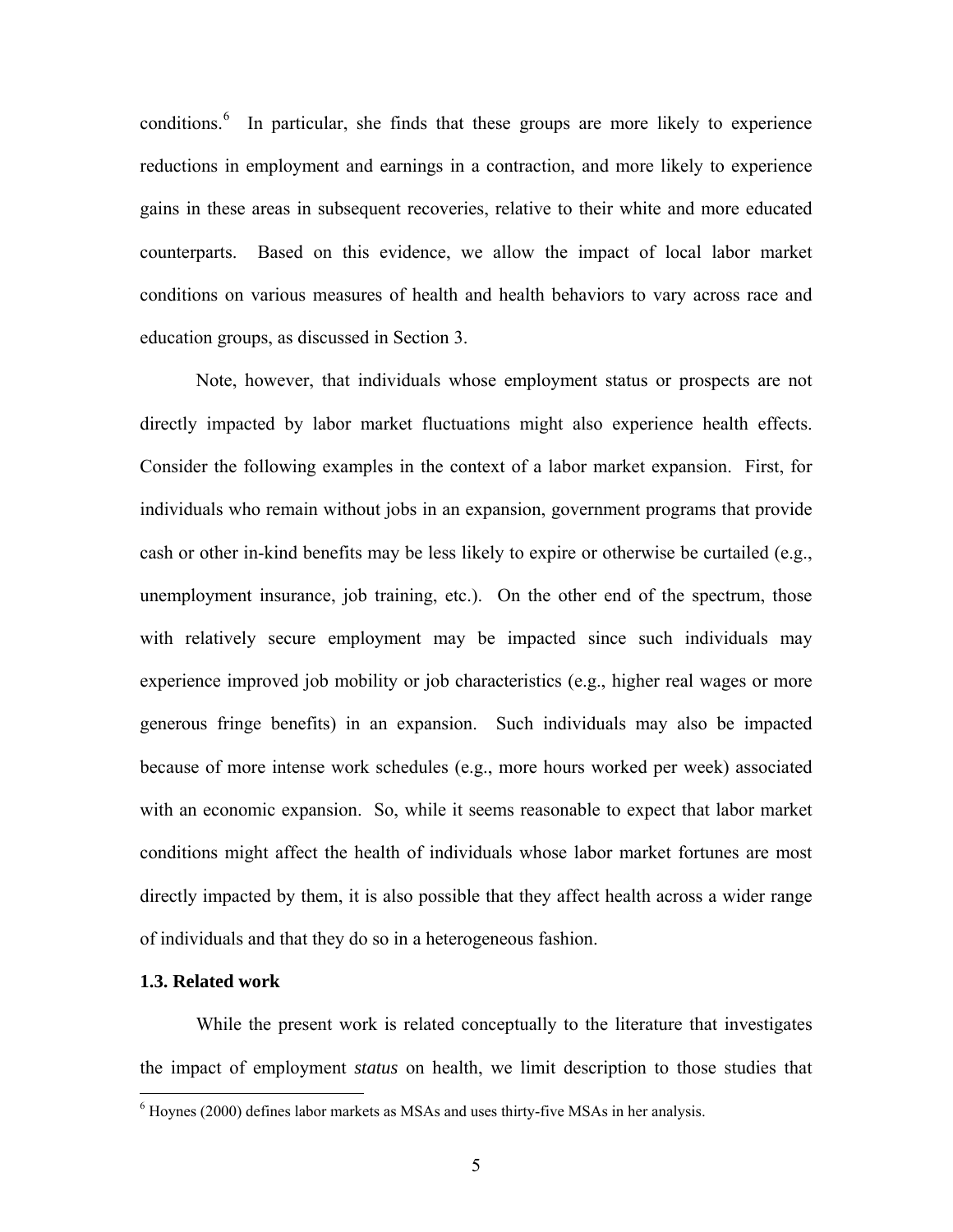examine the connection between labor market conditions and health. In particular, we describe three recent studies most closely related to ours.

In the first rigorous study of its kind, Ruhm (2000) examines the impact of statelevel unemployment rates on state-specific measures of total mortality and ten specific causes of death which account for roughly three-fourths of all deaths in the United States.<sup>[7](#page-6-0)</sup> He finds evidence of a countercyclical relationship for total mortality and eight of the ten specific causes examined.<sup>[8](#page-6-1)</sup> While automobile-related fatalities account for a substantial portion of the impact of changes in state unemployment rates on total mortality, the author finds that preventable causes of death account for an even greater portion of total deaths. Moreover, he also examines age-specific death rates and finds that fatalities among those aged 20 to 44 are most sensitive to changes in state labor market conditions, consistent with the idea that his estimates are capturing a labor market phenomenon. Finally, he finds that the suicide rate varies directly with the state unemployment rate, suggesting that *mental* health is procyclical in nature.

Second, Ruhm (2001), using data on individuals residing in thirty-one "large" MSAs from the 1972-1981 National Health Interview Surveys (NHIS) finds evidence of a countercyclical relationship between state unemployment rates and several indicators of physical health including medical care utilization (e.g., hospital episodes and doctor visits), unhealthy days (e.g., restricted-activity days and bed days) and whether an individual experienced an acute, but not chronic, medical condition. The author allows the impact of state unemployment rates to vary across certain groups and finds these relationships are most pronounced for males, employed persons and working-aged

<span id="page-6-0"></span> $<sup>7</sup>$  The author also explores behavioral reasons that might explain these findings, but the majority of this</sup> work is included in a separate study which we discuss in detail later in this section.

<span id="page-6-1"></span><sup>&</sup>lt;sup>8</sup> The two exceptions are cancer and suicide.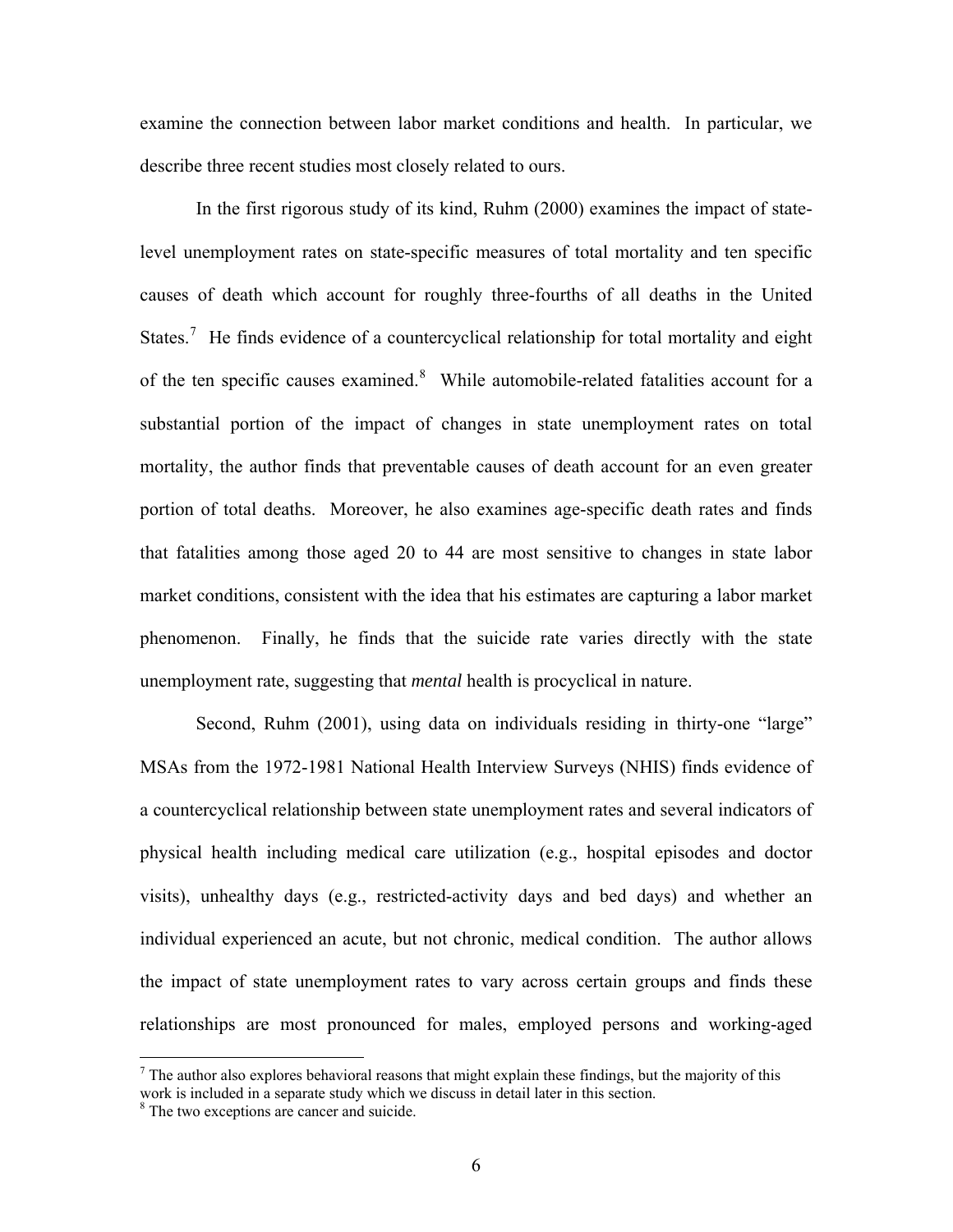individuals.<sup>[9](#page-7-0)</sup> Finally, consistent with his earlier finding regarding suicide, he finds that non-psychotic mental disorders rise with increases in state unemployment rates and concludes that this represents "some evidence that mental health is procyclical."

Of the studies described, Ruhm (2005) is most relevant to the present work because of the generally greater overlap in outcomes examined.<sup>[10](#page-7-1)</sup> Using data on individuals aged eighteen and older from the 1987-2000 waves of the Behavioral Risk Factor Surveillance Survey (BRFSS), the author finds countercyclical relationships between state unemployment rates and several health behaviors. In particular, he finds systematic relationships for smoking, physical inactivity and weight related health. Consistent with Ruhm (2001), he finds that these relationships are, generally speaking, most pronounced for males and employed persons. Finally, the author presents evidence that suggests the impacts are considerably larger in the first half of the period in question. In particular, estimates from models that include only observations for the years 1987 to 1994 are considerably larger in magnitude than estimates that include all years. This is especially true in models that examine smoking behavior and obesity.

In general, the preceding work suggests opposite effects of economic conditions on physical and mental health. In particular, while there is relatively less evidence related to mental health, what is available suggests that mental health is procyclical while physical health, and the health behaviors that may influence it, are countercyclical.

### **2. Data**

 $\overline{a}$ 

We use annual cross-sectional data from the National Health Interview Survey (NHIS) for the years 1997 to 2001, inclusive. While the NHIS dates back to 1972, it was

<span id="page-7-0"></span><sup>&</sup>lt;sup>9</sup> Consistent with these findings, he reports systematic evidence that among chronic conditions "back disorders" are countercyclical.

<span id="page-7-1"></span> $10$  The exception is that Ruhm (2005) does not examine outcomes related to mental health.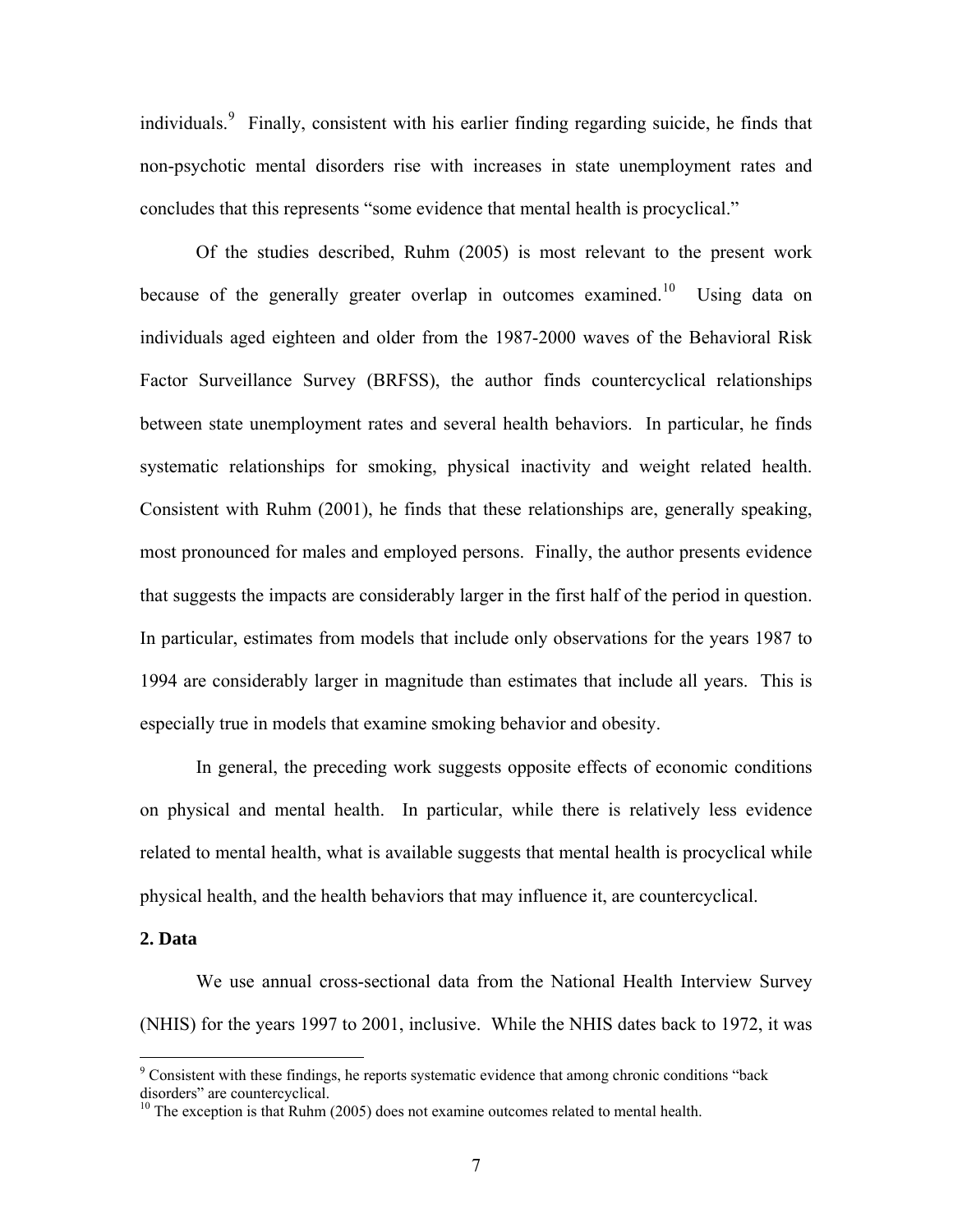redesigned in the middle 1990s, with 1997 the first wave following this revision. We use the adult sample which consists of annual surveys of thirty to thirty-five thousand individuals. To obtain a more localized measure of labor market conditions, we limit our analysis to individuals living in Level A or "large" metropolitan statistical areas (MSAs), for whom MSA of residence is publicly available.<sup>[11](#page-8-0)</sup> This restriction yields between fifty and fifty-five percent of the overall NHIS sample, depending on the year in question. In 1997, such metropolitan areas contained roughly fifty-two percent of the U.S. population. In the following paragraphs, we describe our key variables, focusing on measures of health that may fluctuate with changing labor market conditions and the MSA-level unemployment rate, which we use as a proxy for these conditions. Finally, we provide detailed information on our analysis sample.

## **2.1. Health measures**

Conditional on availability, we focus on measures of health that may vary over short periods of time and whose existence is apparent independent of access to medical care. These measures can be grouped into two general categories: weight-related health and psychological well-being, a proxy for mental health. We also examine a large set of health behaviors which includes cigarette smoking, heavy alcohol consumption and frequency of physical exercise.

## **2.1.1 Weight-related health**

 $\overline{a}$ 

In terms of weight-related health, we focus on body mass index (BMI) and clinically-relevant thresholds based upon it. BMI is defined as the ratio of one's weight in kilograms to their height in meters squared. While BMI is preferred to body weight,

<span id="page-8-0"></span> $11$  Level A MSAs have at least one million residents. Due to a lack of MSA identifiers we can not use data beyond 2001. However, as detailed later, the years examined are particularly relevant since they contain both a period of economic expansion and a period of contraction.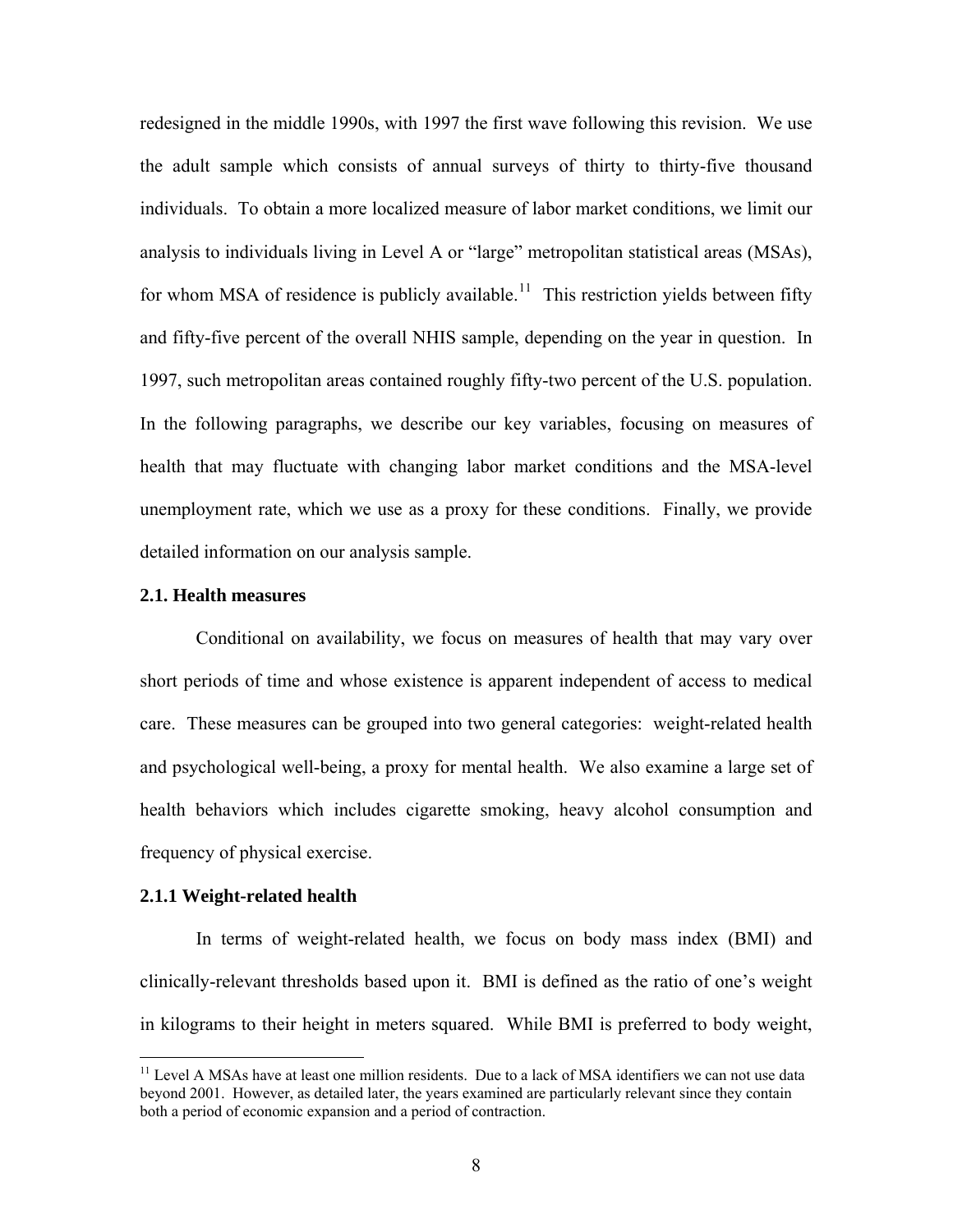and is a generally-accepted metric to assess weight-related health, it has certain shortcomings. First, BMI might not be a valid measure for some individuals, perhaps due to differences in body type or composition. If not, widely-used thresholds at the upper and lower tails of the distribution may misrepresent weight-related health. Second, BMI information in the NHIS is constructed from self-reports of height and weight, so it is subject to measurement error (Cawley, 1999).<sup>[12](#page-9-0)</sup> In particular, it is likely that heavier individuals tend to under-report weight while lighter individuals over-report it. As noted by Lakdawalla and Philipson (2002), such systematic reporting may attenuate estimated coefficients rather than merely reduce their precision, as with classical measurement error in the dependent variable.

In addition to BMI, itself, we examine three thresholds of clinical interest, including underweight (BMI  $\leq$ 18.5), overweight (BMI  $\geq$  25) and obesity (BMI  $\geq$  30). In addition, we model the BMI $\geq$ 35 and BMI $\geq$ 40 thresholds to examine effects in the extreme upper portion of the BMI distribution.<sup>[13](#page-9-1)</sup> We also combine the first three of these thresholds to examine what happens to the fraction of individuals whose body weight falls into one of four "healthy" ranges—BMI between 18.5 and 25, BMI between 18.5 and 30, BMI between 20 and 25 and BMI between 20 and 30. To the extent that local labor market conditions lead to weight gain in some individuals and weight loss in others, these are useful measures of weight-related health.

### **2.1.2. Mental health**

<span id="page-9-0"></span> $12$  While height and weight are self-reported, they were gathered via in-person interviews rather than, say, over the phone. It is likely that such interviews constrain individuals' ability to misreport their height and weight.

<span id="page-9-1"></span><sup>&</sup>lt;sup>13</sup> The latter threshold is referred to as "morbid" obesity in the clinical literature.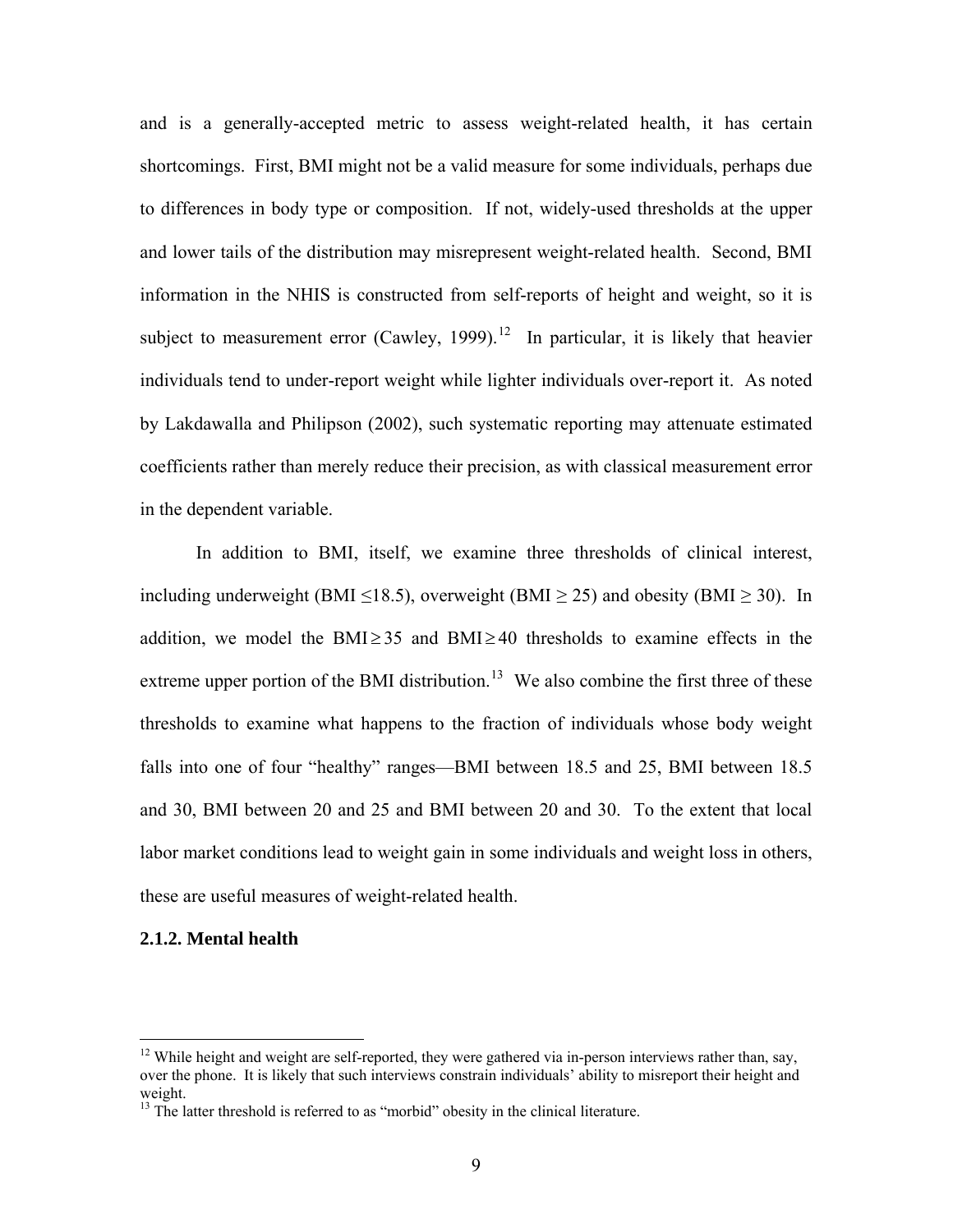With respect to mental health, the NHIS includes six questions that assess an individual's state of mind in the month prior to being interviewed. These questions comprise the *K6 Non-specific Psychological Distress* scale which was designed to identify individuals who are likely to have both a diagnosable mental disorder and significant impairment. Validation studies demonstrate that this particular scale is at least as effective as more comprehensive and more established scales in diagnosing "serious mental illness". In particular, Kessler et al. (2003) provide evidence that the K6 scale is at least as effective in such diagnosis as the longer "K10" scale, the Composite International Diagnostic Interview Short-Form (CIDI-SF) and the World Health Organization Disability Assessment Schedule (WHO-DAS) which have been used extensively.

The six questions that comprise the K6 scale are as follows. During the past 30 days, how often did you feel….

…so sad that nothing could cheer you up?

…hopeless?

…worthless?

```
…restless or fidgety?
```
…nervous?

 $\overline{a}$ 

…that everything was an effort?

Legitimate responses include "all of the time", "most of the time", "some of the time", "a little of the time" and "never".<sup>[14](#page-10-0)</sup> To assess how within-MSA changes in local

<span id="page-10-0"></span> $14$  Clinicians typically assign equal point values to response levels and an individual is labeled "seriously mentally ill" when a certain threshold is exceeded. However, since this masks potentially important variation in response to the individual questions that comprise the scale, we model selected responses to each question separately, as described below.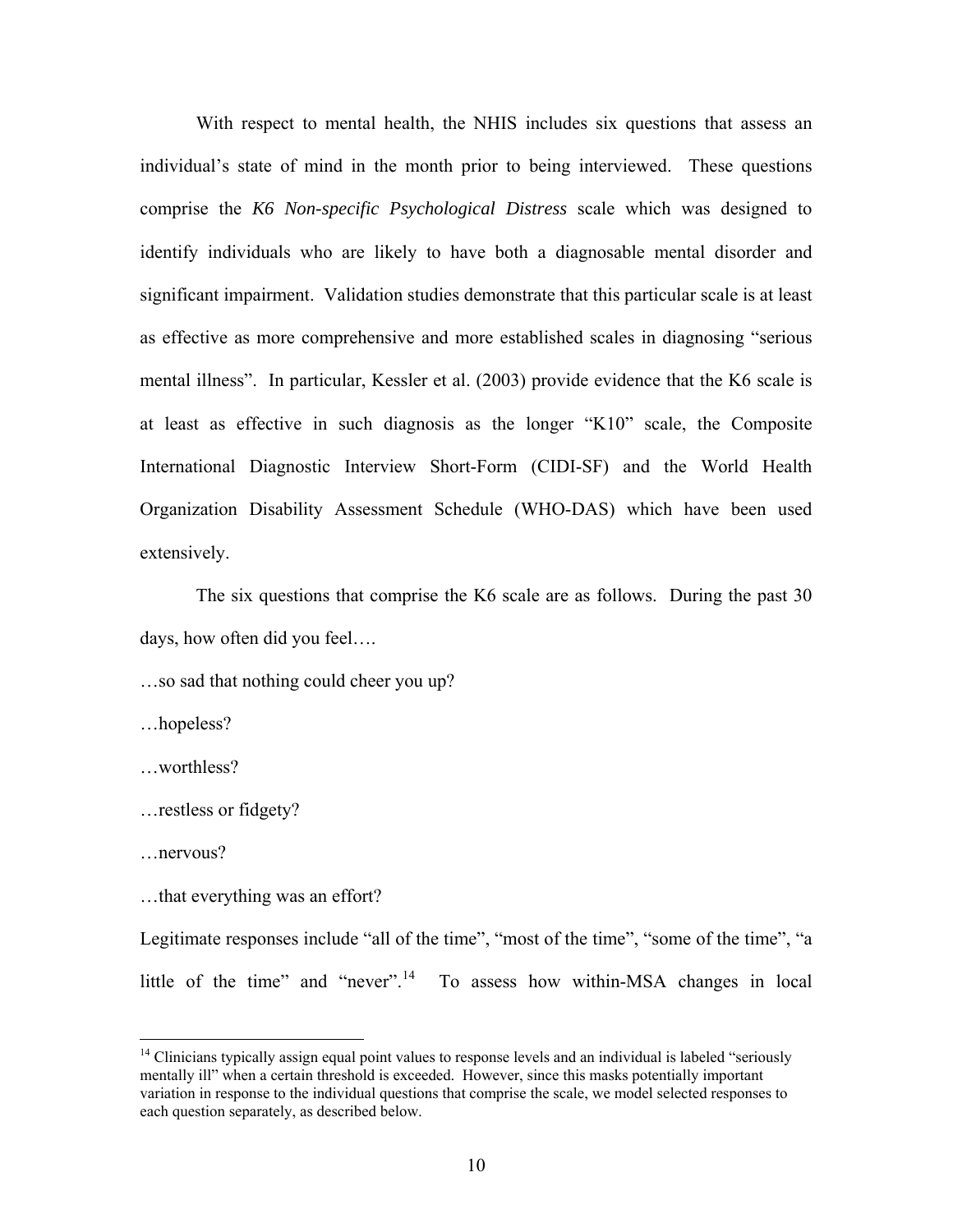unemployment rates affect reporting patterns, we parameterize responses to each of these six questions into three separate dichotomous indicators. In particular, we estimate three sets of models where the dependent variables equal one if the respondent answers "most of the time, or more frequently", "some of the time, or more frequently", and "never". The "never" models provide a check on estimates from the other two sets of models in that the coefficient on local unemployment rate should have the opposite sign, though, strictly speaking, this is not required. Finally, we do not model the "all of the time" response due to relatively small cell sizes.

## **2.1.3. Health behaviors**

 $\overline{a}$ 

Health behaviors analyzed include cigarette smoking, alcohol consumption and various measures of physical exercise. We label someone a smoker if he reports smoking cigarettes on at least some days per week. Since the cigarette excise tax rate has been shown to be an important determinant of smoking behavior, we also include state-level cigarette taxes in these models.<sup>[15](#page-11-0)</sup> Detailed information on alcohol consumption is somewhat less available in the NHIS and we focus on measures that represent "heavy" drinking. In particular, we model the number of days in the twelve months prior to being interviewed that an individual consumed five or more alcoholic drinks. We also model two thresholds based on this measure—whether the individual has participated in any days of heavy drinking in the past year and whether he has engaged in fifty or more such days over the same time frame. The latter measure is intended to capture heavy drinking that occurs on a fairly regular basis—in this case, weekly. Finally, information on

<span id="page-11-0"></span><sup>&</sup>lt;sup>15</sup> More importantly, there is substantial variation in taxes over this period and this variation may be correlated with economic conditions (e.g., states may raise sin taxes during economic downturns to increase revenues). Note also that we use state population-weighted averages to assign cigarette tax rates to individuals residing in MSAs that overlap one or more states.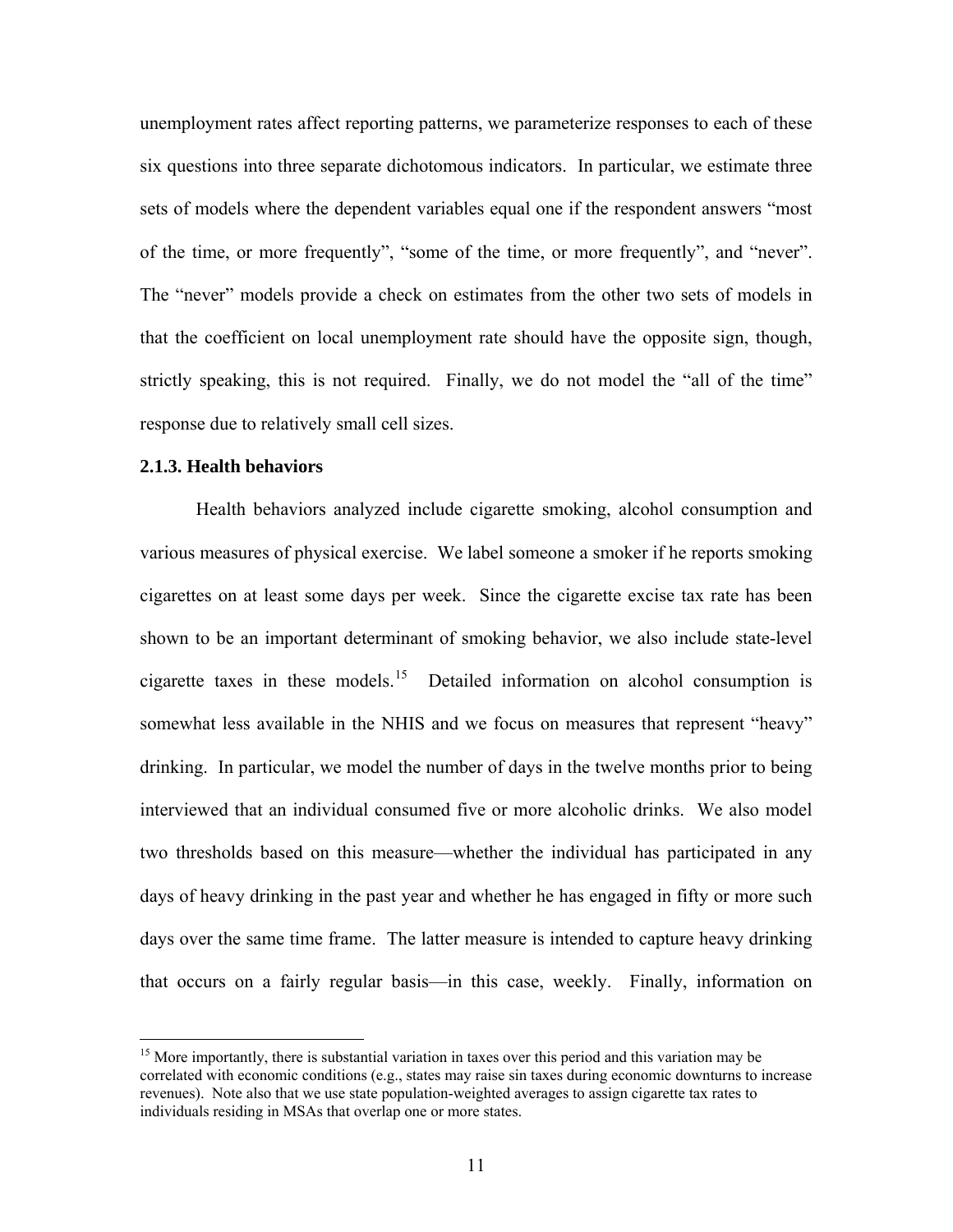exercise includes "moderate" and "vigorous" exercise as well as information on strength training. Moderate exercise is defined as exercise that causes "only light sweating or slight to moderate increases in breathing or heart rate" while vigorous exercise is defined as exercise that causes "heavy sweating or large increases in breathing or heart rate". Data on "moderate" and "vigorous" exercise include information on the number of times per week an individual engages in either type of activity for at least twenty minutes.<sup>16</sup> Data on strength training include no time component and refer only to the number of times per week an individual engages in such activity, irrespective of the time spent at each session. For completeness, we define three dependent variables that measure the frequency of each of these three types of exercise: Any times per week, 3 or more times per week, and 5 or more times per week.

#### **2.2. Local labor market conditions**

We use MSA-level unemployment rates from the Bureau of Labor Statistics' Local Area Unemployment Statistics database as a proxy for local labor market conditions.<sup>[17](#page-12-1)</sup> As indicated earlier, previous work relating the unemployment rate to health has focused on state-level measures, implicitly treating the state as the labor market of relevance. Since the usefulness of more localized measures depends on the existence of independent variation relative to more aggregate measures, we regress MSAlevel unemployment rates on corresponding state unemployment rates with aggregate data. Since three of the fifty-eight MSAs, involve substantial overlap with multiple states we drop these from our regression models. This restriction results in a sample size of

<span id="page-12-0"></span><sup>&</sup>lt;sup>16</sup> For the first six months of 1997 questions regarding moderate and vigorous exercise were asked in terms of "at least ten minutes" per day, rather than "at least twenty minutes", as asked in all subsequent periods. For consistency, we drop individuals interviewed in the first six months of 1997 from these models.

<span id="page-12-1"></span><sup>&</sup>lt;sup>17</sup> See www.bls.gov/lau.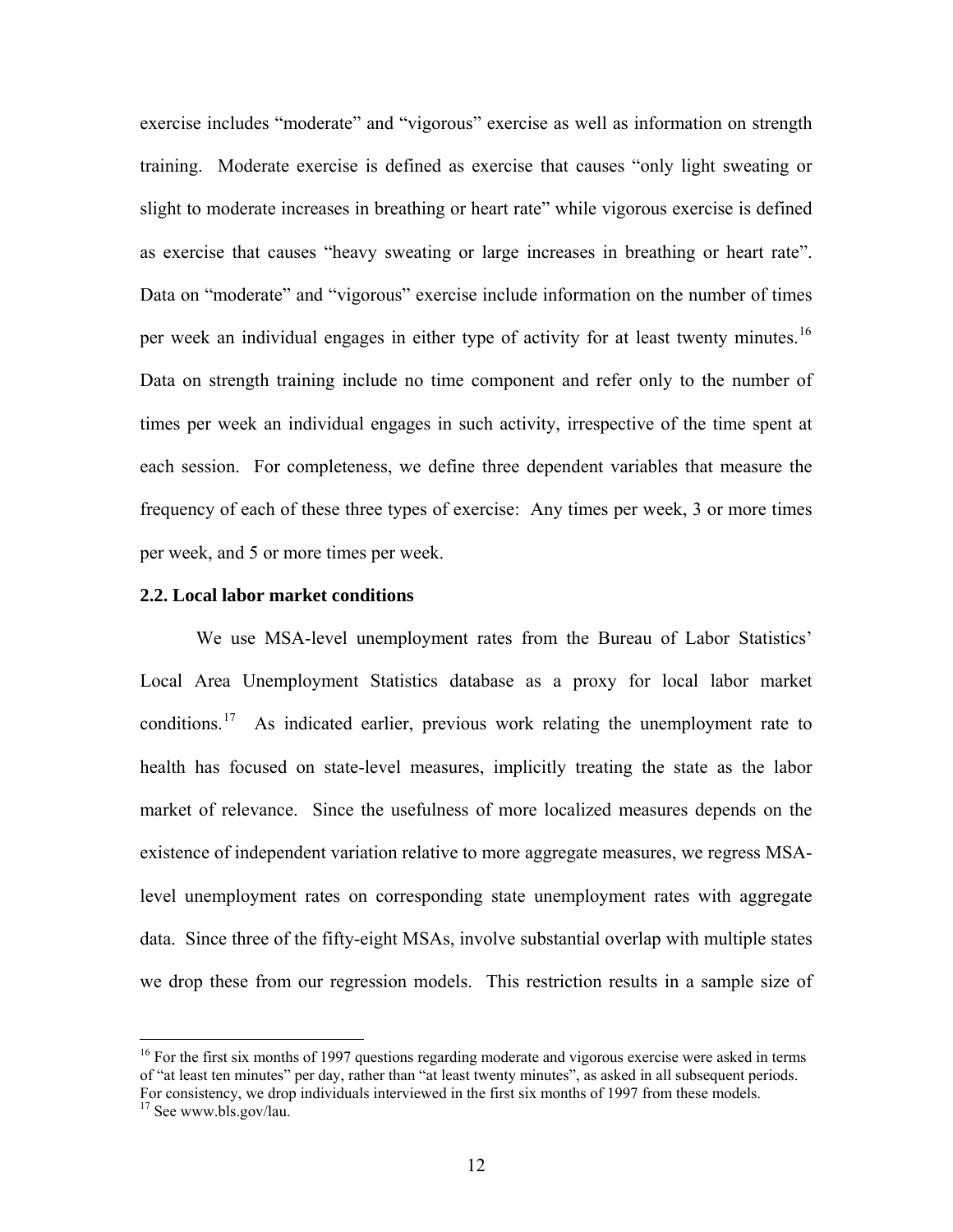1,100, which is the number of eligible MSAs (fifty-five) multiplied by the number of quarters (twenty). The resulting regression yields an R-squared of less than 0.33, even when quarter and year indicators are added to the model. Hence, there seems to be substantial variation in local unemployment rates, relative to corresponding state measures.

Though we use only five years (twenty quarters) of data, they cover a period of economic expansion and contraction. Figure 1 presents national, seasonally adjusted unemployment rates by quarter. From this figure it is apparent that the U.S. economy was expanding in the first fourteen quarters of our data, before the initiation of economic contraction. In other words, our period, though somewhat short, contains both a period of economic expansion and one of economic contraction. Since MSA-level unemployment rates are not seasonally adjusted, we present sample-specific figures based on annual, rather than quarterly, unemployment rates. As seen in Figure 2, the unemployment rate falls and then rises, for a nearly U-shaped relationship over the period in question. Examining this pattern by groups defined by predicted employment status (Figure 3), race (Figure 4) and level of education (Figure 5) shows that the same U-shaped relationship obtains. Not surprisingly, these sample-specific patterns reflect the national pattern exhibited in Figure 1. Finally, note that the roughly parallel lines within Figures 3-5 indicate very similar experiences over time, though the gaps indicate level differences in average unemployment regime.

#### **2.3. Analysis sample**

Restricting our sample to those men who live in large MSAs, as described above, yields 38,101 men from five years of data. We limit our sample to men for traditional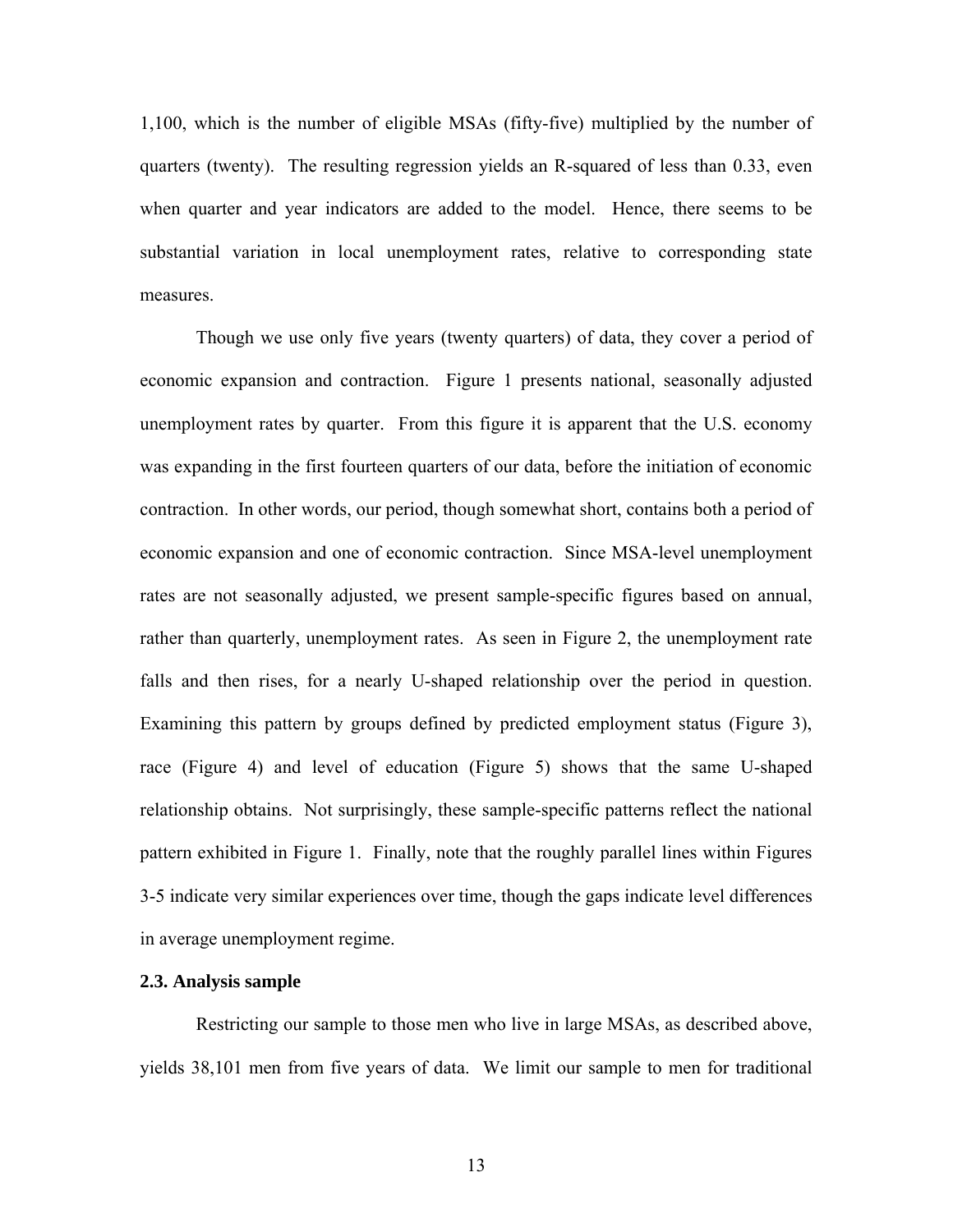reasons (e.g., degree of connection to labor force issues) as well as issues related to late 1990s welfare reform which may make identification of labor market effects, especially among plausibly disadvantaged women, particularly difficult.<sup>[18](#page-14-0)</sup> We further limit our sample to males between twenty-four and fifty-nine years old. On the upper end of this range, we aim to avoid retirement issues which may be affected by local labor market conditions. On the lower end, we want to avoid schooling or training issues, since labor market conditions may also influence these decisions. These age restrictions reduce our sample to 27,159 men. Since we include indicator variables for missing data on other covariates, this figure represents the sample we use to generate most estimates discussed in Section 4, though note that missingness in the dependent variable, itself, reduces sample size in specific models.

# **3. Empirical strategy**

 $\overline{a}$ 

Unobserved heterogeneity is a primary concern in relating local labor market conditions and health. More precisely, the concern is that unobserved labor market characteristics that are correlated with the unemployment rate and exert an independent influence on health will result in biased estimates. For example, some geographic areas may experience both poor health and high unemployment though no causal relationship exists. In a single cross-section of data, this would induce a procyclical relationship where none may exist. The repeated cross-sectional nature of NHIS data allows for inclusion of MSA fixed effects, which will eliminate the troublesome heterogeneity if it is time-invariant over the period in question.

With this in mind, a model that bases statistical identification on within-MSA variation in the unemployment rate is given by:

<span id="page-14-0"></span> $18$  For example, Bitler et al. (2004) find evidence that welfare reform affected the health of single mothers.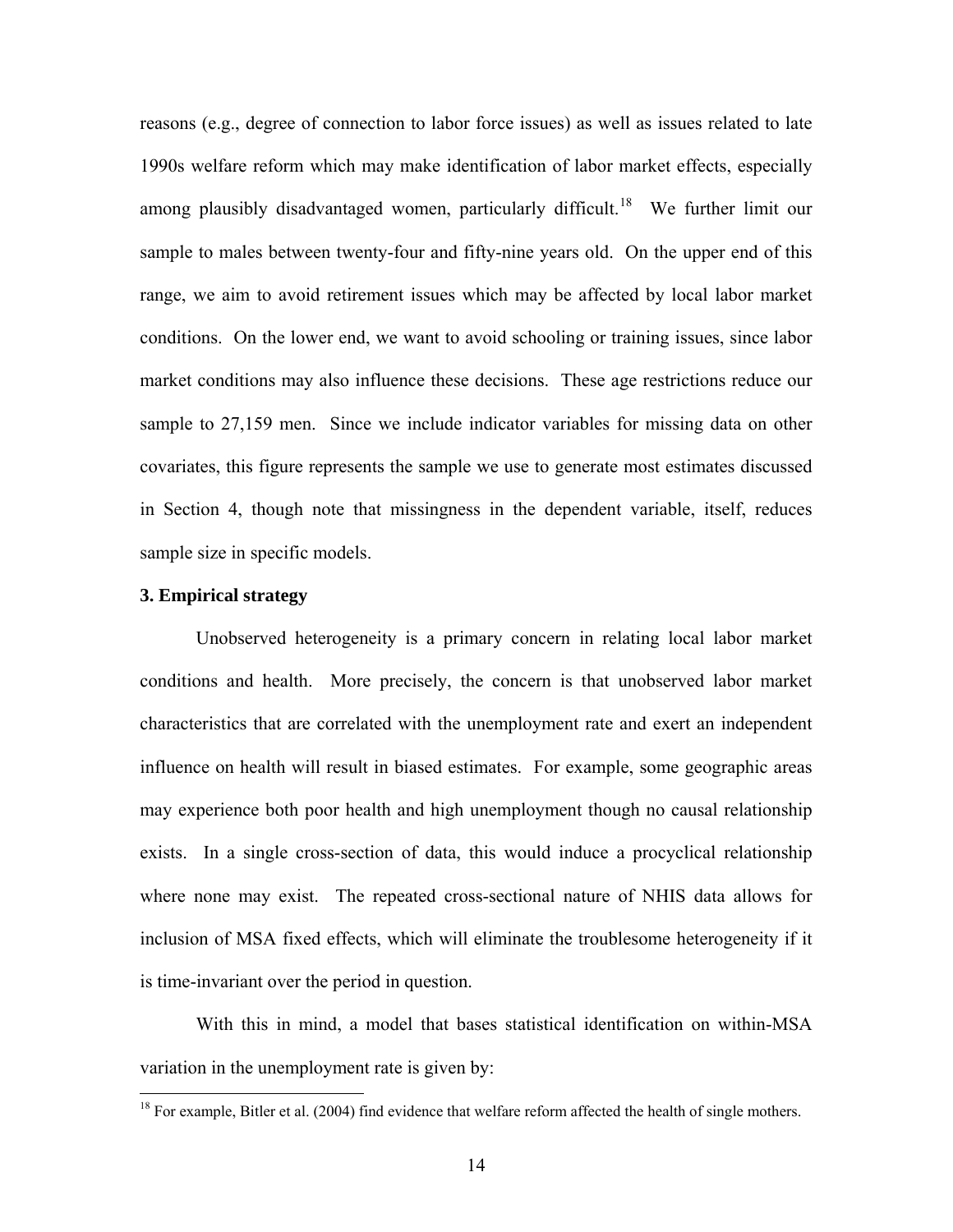$$
H_{ijqt} = \tau U_{jqt} + \beta X_{ijqt} + \mu_j + \theta_q + \gamma_t + \varepsilon_{ijqt}
$$
 (1)

Here, i indexes the individual, j MSA of residence, q quarter surveyed, and t year surveyed. **H** represents the relevant measure of health or health behavior, **U** the MSAspecific unemployment rate, **X** a set of individual and MSA-specific covariates,  $\mu$  is a vector of MSA fixed effects,  $\theta$  is a set of quarter fixed effects,  $\gamma$  represents year effects, and  $\varepsilon$  captures unobserved determinants of health.<sup>[19](#page-15-0)</sup> With the exception of models that condition on its elements, the vector **X** includes controls for age, race, educational attainment, prior year's household income as a fraction of the poverty line, marital status and employment status.<sup>[20](#page-15-1)</sup> All models include MSA and time fixed effects as specified in equation (1) and we report robust standard errors clustered on MSA.

This specification, however, imposes the same relationship between local labor market conditions and health for all individuals. As discussed earlier, previous work on the distributional impacts of economic conditions on employment-related outcomes suggests that lower skilled individuals, particularly non-white and less educated individuals, are most affected by such fluctuations. To address this shortcoming, we take two distinct approaches. First, we allow the effect of the local unemployment rate to vary by an individual's "exposure" to labor market fluctuations. Since exposure is not directly observable, we proxy it via an individual's predicted employment status. In particular, we first estimate a cross-sectional model of employment status using 1997 data, which is intended to capture the data generating process for employment status prior to subsequent

<span id="page-15-0"></span><sup>&</sup>lt;sup>19</sup> Aside from the different geographic definition of a labor market (MSA versus state), this specification is conceptually identical to that used by Ruhm (2003). Note also that we include the quarter fixed effects since MSA-level unemployment rates are only available in seasonally unadjusted form. Finally, we also estimate models with year-specific quarter fixed effects, instead of separate quarter and year effects, and find substantively identical results to those presented in Section 4.

<span id="page-15-1"></span><sup>&</sup>lt;sup>20</sup> All models are estimated with and without employment status as a covariate. In general, this has no discernible effect on any estimates.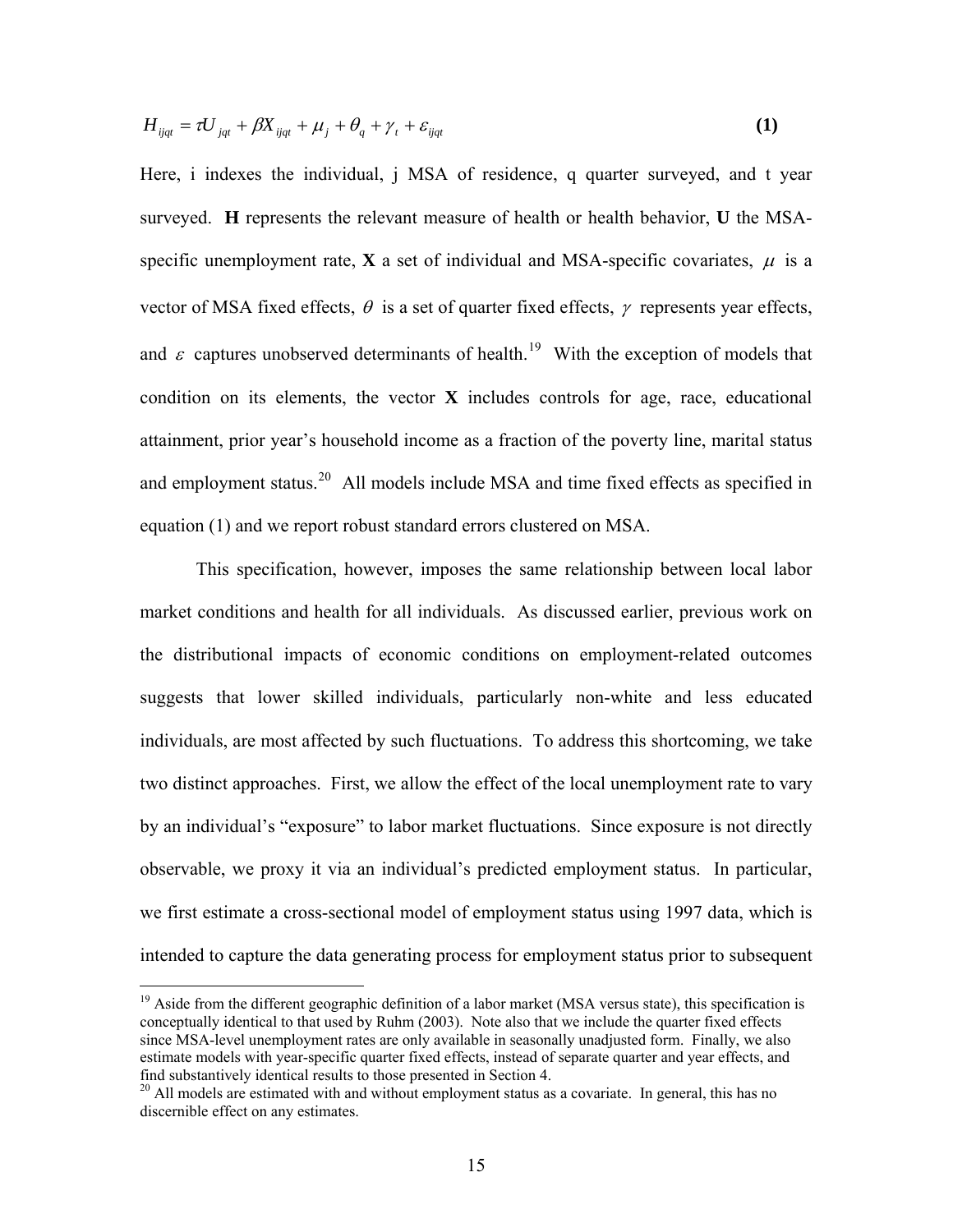fluctuations in the local unemployment rate. Using estimated coefficients from this model, we compute predicted employment probabilities for all individuals with useable employment and MSA of residence information. $21$  We then estimate models that interact this predicted value with the local unemployment rate in order to understand whether the impact of labor market conditions on health varies across this distribution. Table 1 presents estimates for a small number of selected outcomes.<sup>[22](#page-16-1)</sup> As can be seen, coefficients on the interaction term suggest differences in the impact of local unemployment rate. For example, in models with outcomes related to weight-related health (columns 1 and 2) and mental health (columns 3 and 4) coefficients on the relevant interaction terms suggest the procyclical relationships implied by the coefficients on local unemployment rate weaken as the predicted employment value increases. Estimates in columns 5 and 6 suggest that while individuals with relatively low predicted employment values reduce daily smoking and vigorous exercise when labor market conditions worsen, this relationship diminishes in magnitude for individuals with higher values. Overall, the estimates in Table 1 imply differential impacts of local labor market conditions across the predicted employment distribution.

However, since this strategy may mask important heterogeneity in the impact of labor market conditions, we split this distribution into deciles and estimate equation (1) separately for each of these ten groups. Since none of the eight deciles between the first

<span id="page-16-1"></span><span id="page-16-0"></span> $21$  More precisely, models that generate the predicted probabilities are linear probability models and the predicted probability is given generally by  $X_{ijqt}$ ′β<sub>97</sub>, where β<sub>97</sub> is the vector of coefficient estimates from the cross-sectional model and  $X_{\text{iid}}$  represents the plausibly exogenous characteristics (i.e., age, race, education level, marital status) of individual i residing in MSA j in quarter q of year t. To address the possibility that estimated relationships between employment status and other covariates may change with fluctuations in the unemployment rate over time, we also pool all years of data and estimate these probabilities with models that include time fixed effects only. The correlation between the two measures exceeds 0.99.  $^{22}$  In particular, we chose two outcomes from each of the three broad types of health we examine (i.e., weight-related health, mental health and health behaviors).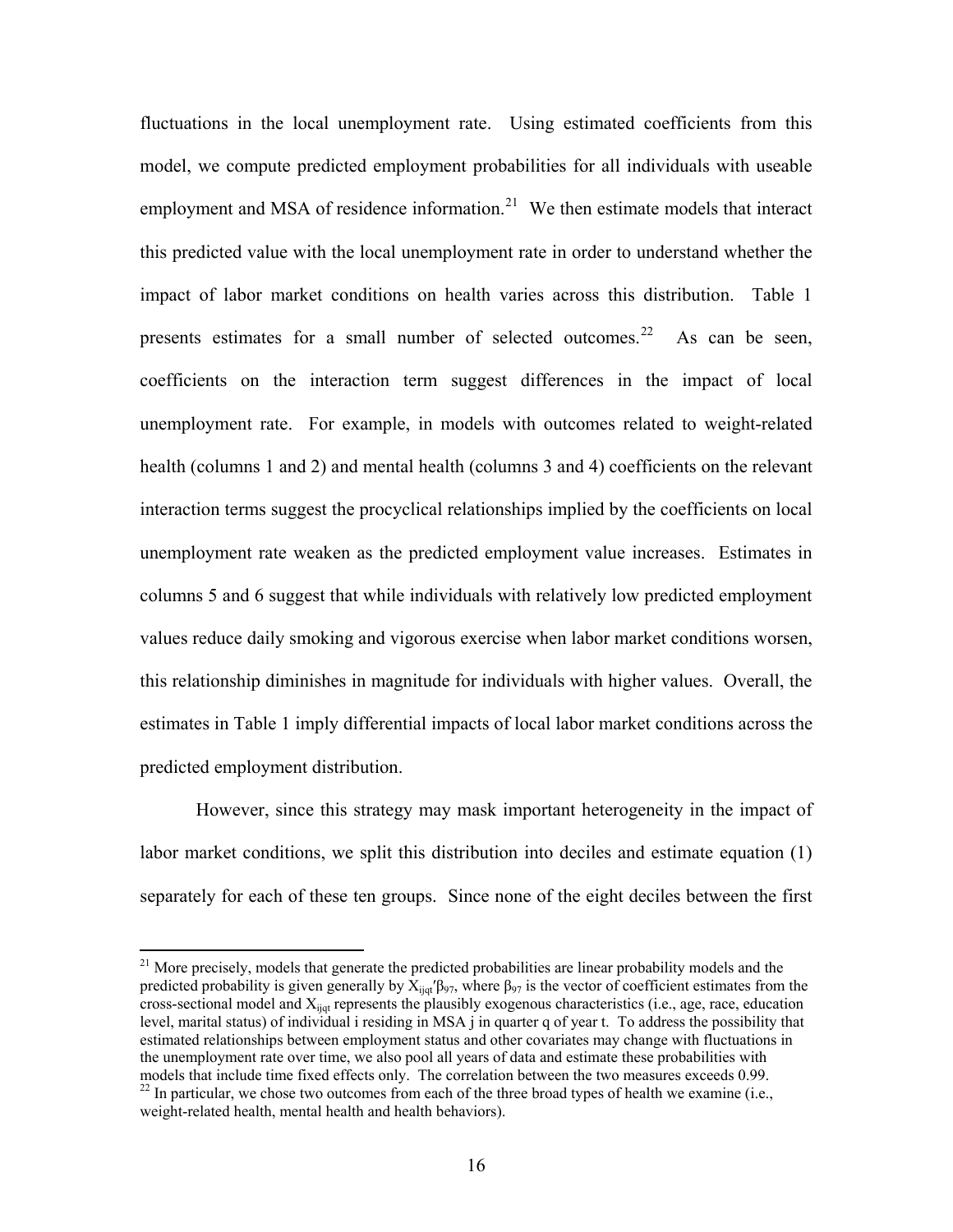(lowest) and the tenth (highest) exhibit any systematic relationship between local labor market conditions and any measure of health or any health behavior, we combine individuals in these deciles into one group and report these estimates in relevant tables. As seen in Appendix 1, there are substantial demographic differences across the three groups listed. In particular, those least likely to be employed (i.e.,  $10^{th}$  percentile) are more likely to be non-white, less educated and unmarried relative to individuals in the other two groups, suggesting that this metric may well represent "exposure" to labor market conditions. Second, we estimate equation (1) separately by race and education level. Race groups include African American, Hispanic and white. Since individuals with education beyond a high school diploma, but less than a bachelor's degree, are more similar to high school graduates in relevant health characteristics and behaviors, we assign individuals to two educational groups—those with less than a bachelor's degree and those with a bachelor's degree or higher level of formal education.<sup>[23](#page-17-0)</sup> As noted earlier, allowing the effect of labor market conditions to vary by race and education level is supported by consistent evidence that the employment and earnings of lower-skilled workers are relatively more impacted by economic fluctuations.

## **4. Results**

 $\overline{a}$ 

As discussed, empirical evidence suggests the employment and earnings of certain groups is relatively more affected by economic fluctuations. Consistent with this general finding, we allow the estimated effect of local labor market conditions to vary across groups defined by their predicted employment status, race and educational

<span id="page-17-0"></span> $^{23}$  For example, while twenty-two percent of respondents with more than a high school diploma, but less than a bachelor's degree and twenty-three percent of high school graduates report being clinically obese, only sixteen percent of those with a bachelor's degree report likewise. Corresponding figures for cigarette smoking are, respectively, twenty-eight, twenty-three and twelve percent.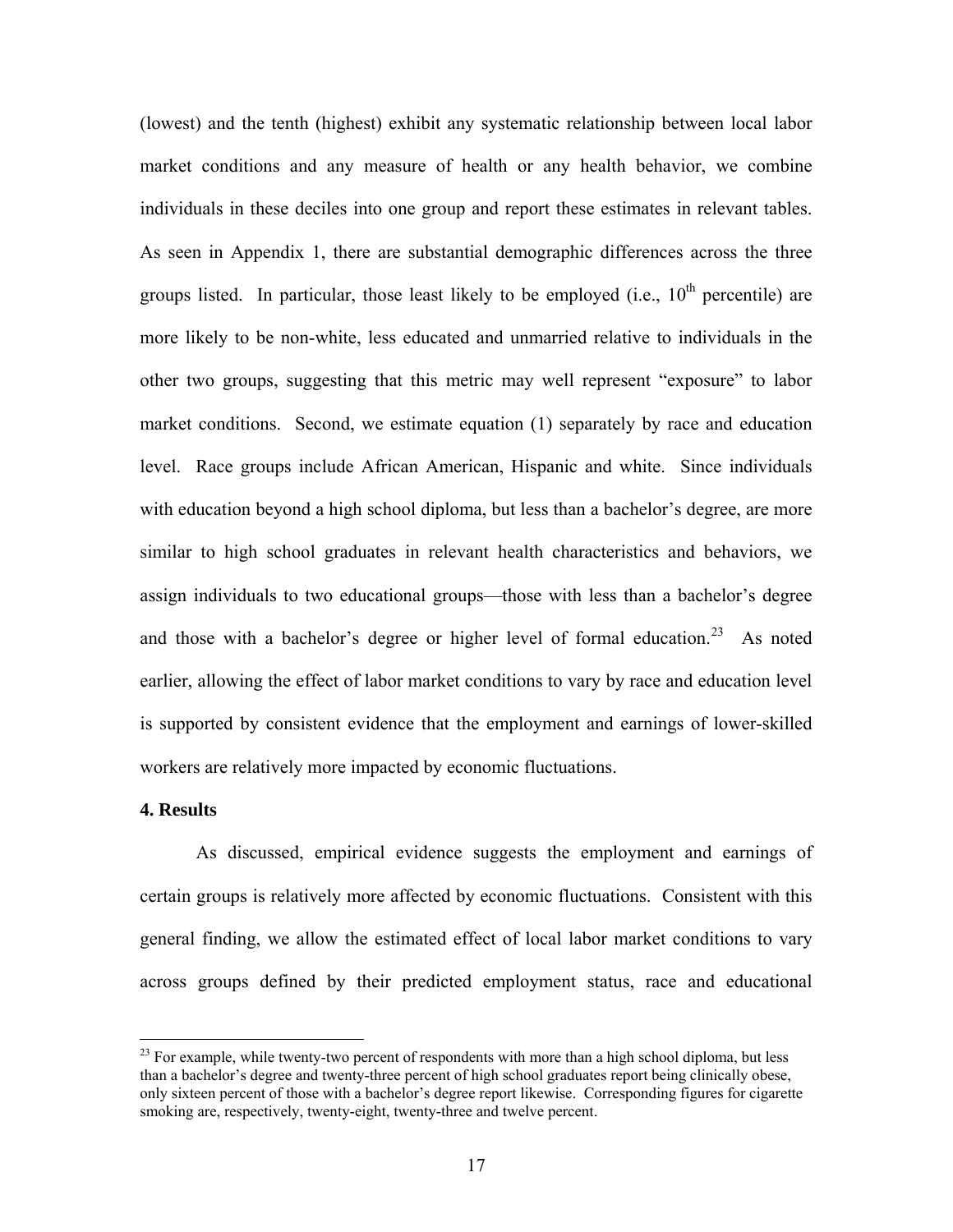attainment. We report estimates in a similar fashion; this section contains three subsections, each corresponding to one of these three delineations. In each sub-section, we present results on the impact of the local unemployment rate on weight-related health, mental health and an extensive set of health behaviors. We interpret estimates in the context of a one percentage point increase in the local unemployment rate. Given the large volume of estimates, we limit our discussion to the estimated impacts of local labor market conditions.

## **4.1. Estimates by predicted employment status**

 $\overline{a}$ 

Tables 2A-2C are organized as follows: Column 1 represents individuals in the lowest decile of the predicted employment distribution (i.e., those least likely to be employed), Column 2 represents individuals in the highest decile of this distribution (i.e., those most likely to be employed) and Column 3 represents individuals who fall in the eight deciles between these two extremes.<sup>[24](#page-18-0)</sup> We collapse these eight deciles into one group to facilitate the discussion of estimates and also because we detect no systematic patterns in any of the individual deciles for any outcome.

Table 2A displays the estimated effect of local labor market conditions on weightrelated health. The estimates imply that those least likely to be employed experience increases in weight when the local unemployment rate rises, though we find no evidence of a systematic relationship for the other two groups. For individuals in the lowest decile, we estimate that a one percentage point increase in the local unemployment rate leads to a weight gain of 1.34 pounds, on average. While the relevant coefficient is statistically insignificant, note that it reflects an average effect of local labor market conditions on

<span id="page-18-0"></span> $24$  Table 2B is an exception as it contains three columns for each of these three groupings for a total of nine columns. We describe its structure in detail below.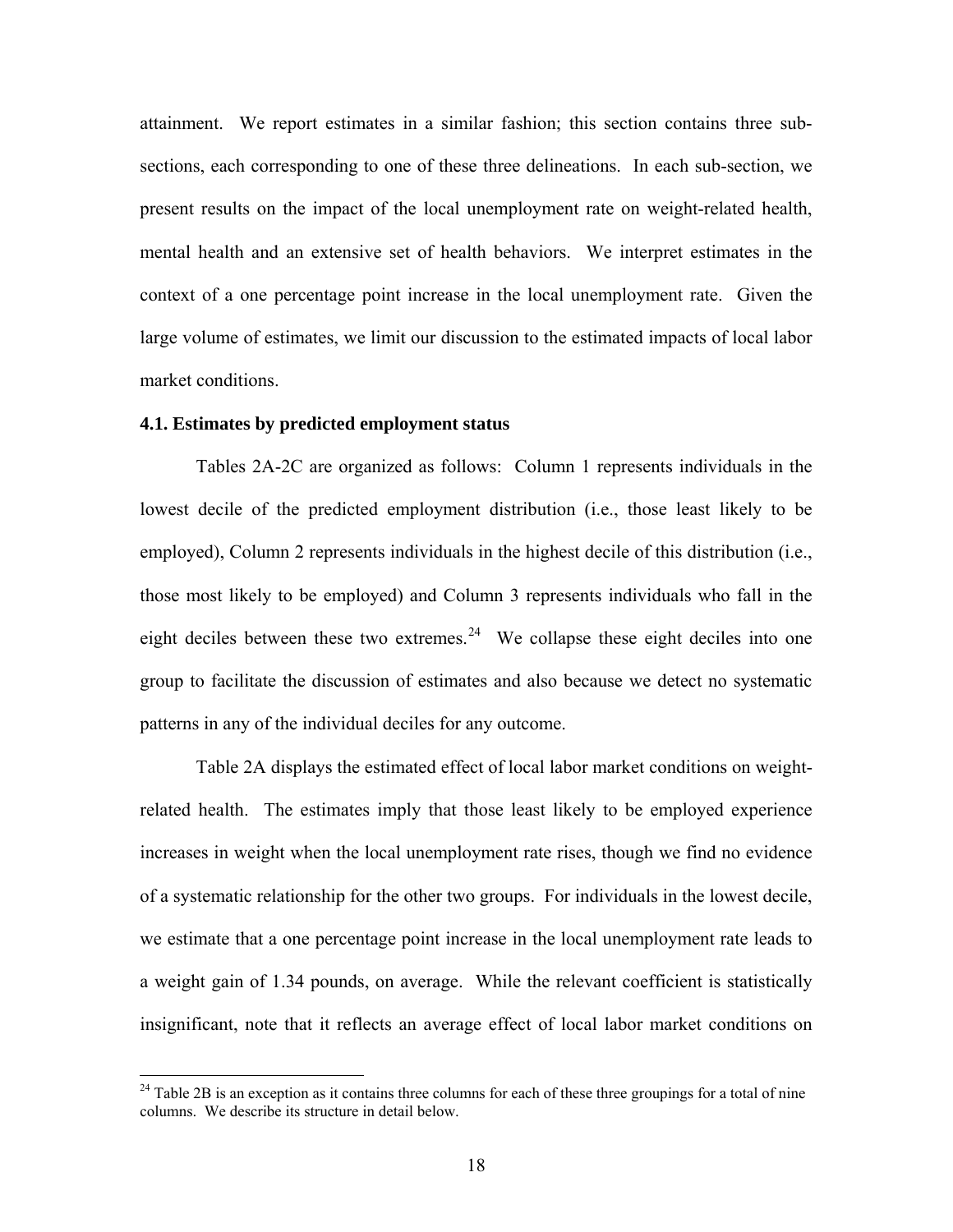body weight. If, for example, a rising unemployment rate leads to weight gains for some individuals and losses for others, this average effect will be attenuated. Moreover, focusing on BMI masks where in the weight distribution prospective gains or losses may be occurring.<sup>[25](#page-19-0)</sup> As a result, it is more informative to examine clinically-relevant thresholds based on BMI. We model three such thresholds: clinical measures of underweight (BMI≤18.5), overweight (BMI≥25) and obesity (BMI≥30). Estimates from the first column of Table 2A suggest increases in the local unemployment rate do indeed have dual impacts on weight for this group. In particular, these estimates suggest not only increases in the fraction overweight and obese, but also increases in the fraction underweight, though the latter estimate is only marginally significant at conventional levels. Nevertheless, the directional pattern of estimates suggests differential impacts in the tails of the weight distribution. Focusing on the overweight and obese thresholds, relevant coefficients imply percentage point increases of 3.5 and 2.1, respectively. In percentage terms, these represent increases of roughly six and nine percent. As described earlier, we also define four ranges of BMI that represent "healthy" body weights. Corresponding estimates are all negative and statistically significant at conventional levels. Focusing on the broadest of these ranges (BMI between 18.5 and 30), we find that a one percentage point increase in the local unemployment rate leads to roughly a 2.7 percentage point decrease in the fraction of those least likely to be employed in this range. In percentage terms, this represents a decrease of about four percent. Finally, we find no evidence of a relationship at the BMI $\geq$  35 and BMI $\geq$  40 thresholds.

<span id="page-19-0"></span><sup>&</sup>lt;sup>25</sup> For example, increases in body weight among those clinically underweight likely represent different changes in weight-related health than similar gains among obese or near-obese individuals.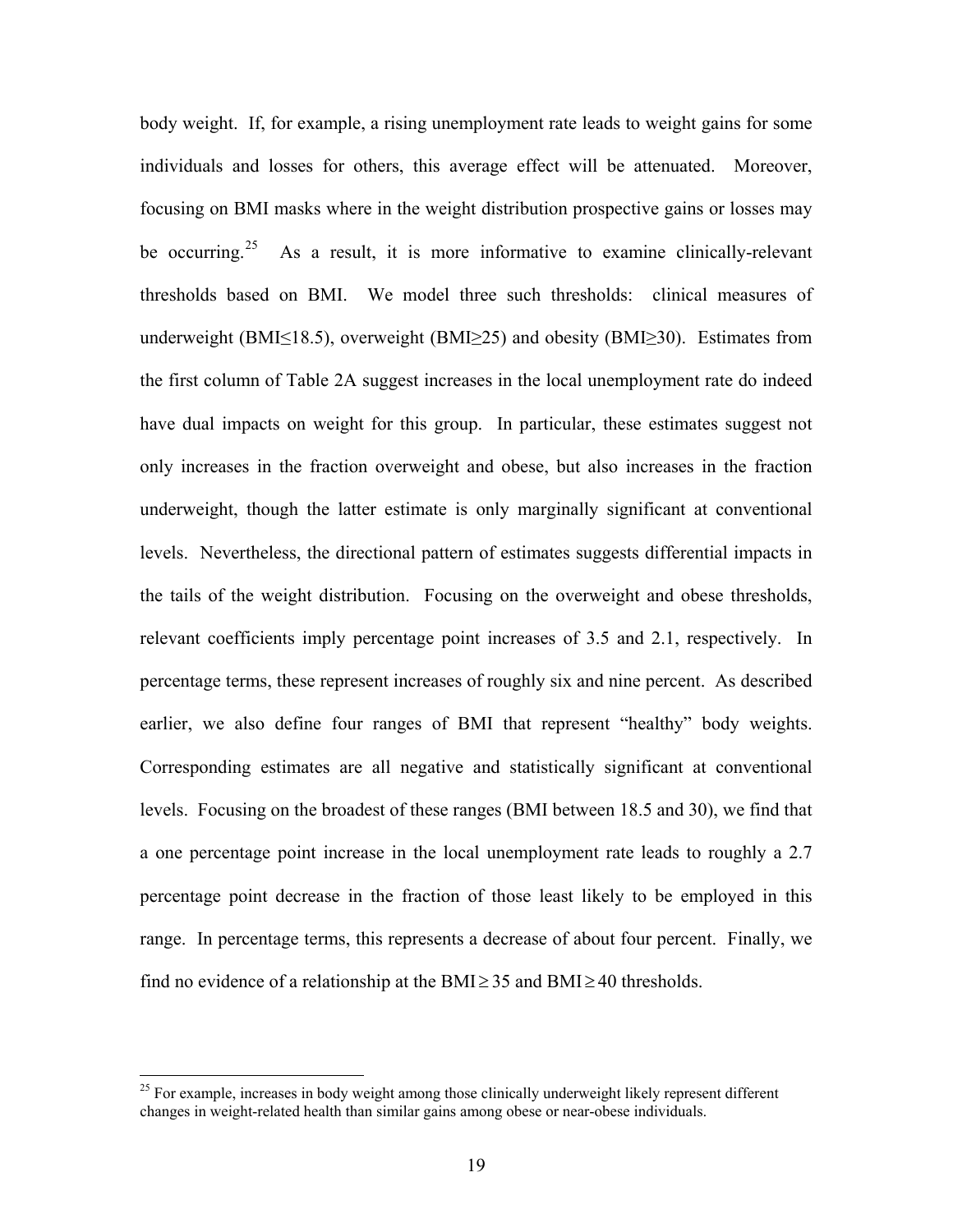Table 2B shows the impact of local labor market conditions on responses to questions designed to assess mental health. The table is constructed as follows: The first six rows represent the questions that comprise the *K6 Scale of Non-specific Psychological Distress*, which was described in Section 2. The final row collapses responses to each of these six questions into a single metric which represents whether an individual reports *any* of the six indicated emotions at the frequencies indicated. For each question, we define three different dependent variables based on possible responses. These dependent variables correspond to columns labeled "most", "some" and "never". <sup>[26](#page-20-0)</sup> So, for each of the three groups defined by their predicted employment status, we estimate twenty-one separate models. Table 2B displays estimated coefficients on local unemployment rate from each of these models.<sup>[27](#page-20-1)</sup>

Estimates from Table 2B exhibit a consistent sign pattern. With a single exception, coefficient estimates in the "most" and "some" models are positive, while corresponding estimates in the "never" models are always negative. This pattern indicates that all three groups experience diminished mental health when the local unemployment rate increases. Closer inspection, however, shows that this pattern is most pronounced for those in the lowest predicted employment decile, where all seven coefficients in the "some" models are statistically different from zero at conventional levels.<sup>[28](#page-20-2)</sup> Beyond statistical significance, estimates for this group are also larger in magnitude than those of the other two groups. Focusing on the "some" models, relevant

<span id="page-20-0"></span><sup>&</sup>lt;sup>26</sup> Respectively, these represent the following frequencies: "most of the time, or more frequently", "some of the time, or more frequently", and "never".

<span id="page-20-1"></span> $27$  To be clear, the coefficient in the intersection of the first column and first row of Table 2B represents the estimated impact of local unemployment rate on whether an individual reports being "so sad that nothing could cheer him up" in the past thirty days "most of the time, or more frequently".

<span id="page-20-2"></span><sup>&</sup>lt;sup>28</sup> In addition, three of the seven coefficients in the "most" and "never" models are statistically different from zero.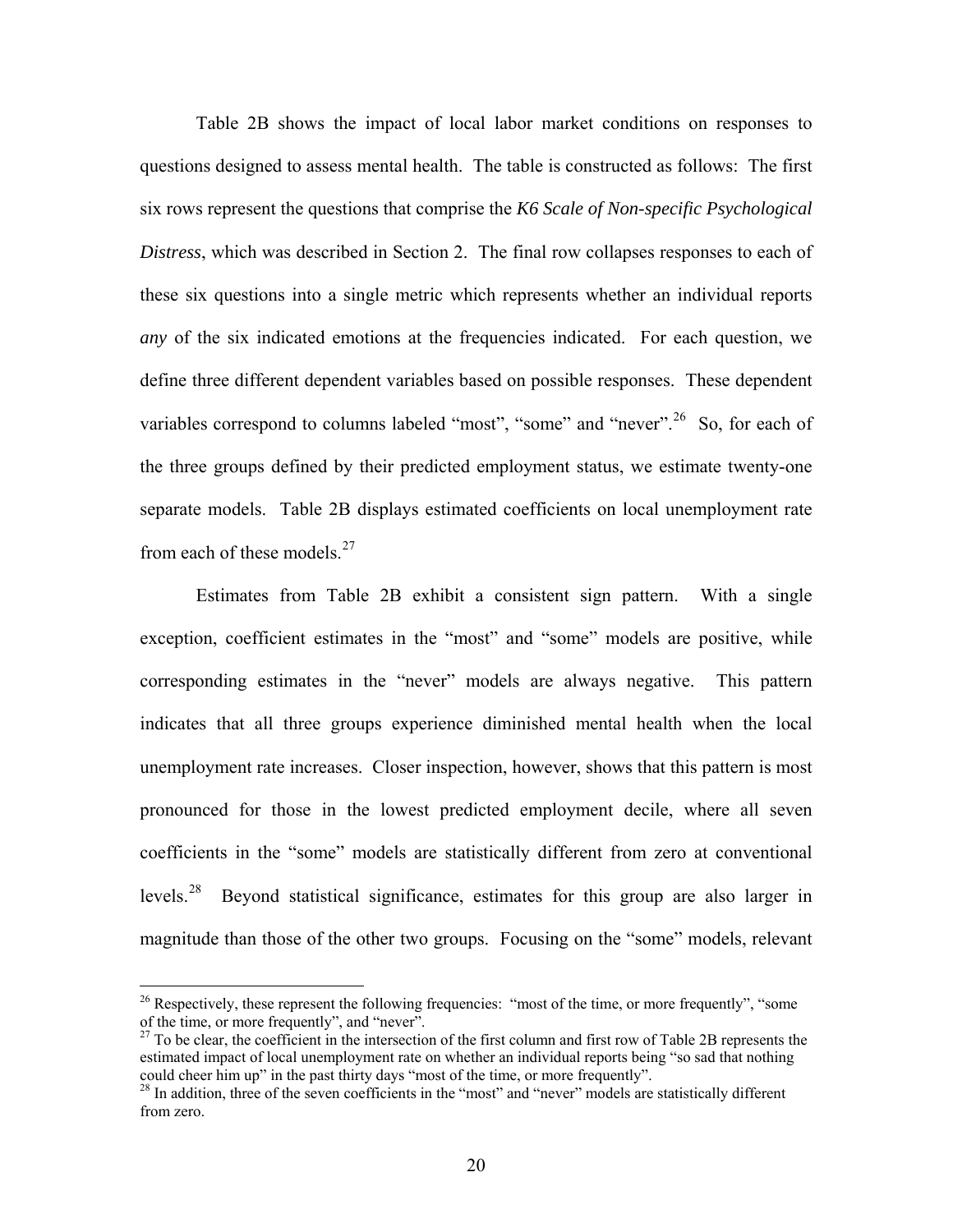estimates imply a one percentage point increase in the local unemployment rate leads to 3.4, 3.3, 2.5, 3.5, 3.5 and 3.8 percentage point increases in the fraction responding affirmatively in models of sadness, hopelessness, worthlessness, restlessness, nervousness, and feelings of effort, respectively. In percentage terms, these represent increases of fifteen, twenty-four, twenty-two, fifteen, sixteen and seventeen percent. However, since a one percentage point increase in the mean local unemployment rate represents an increase of between twenty and twenty-five *percent* relative to its overall mean, the implied "elasticities" are much smaller.

Table 2C displays results related to available health behaviors. Overall, there is little evidence that the local unemployment rate impacts any of these behaviors for any of the three groups. This is especially evident for the three measures of physical exercise moderate exercise, vigorous exercise and strength training—and their various levels of intensity—any times per week or three or more times per week.<sup>[29](#page-21-0)</sup> One notable exception, however, is smoking behavior. Our estimates imply an increase in smoking behavior for those least likely to be employed, but reductions in smoking for those in the highest employment decile. In particular, a one percentage point increase in the local unemployment rate is associated with roughly a 2.7 percentage point increase for those in the lowest employment decile and a 2.3 percentage point reduction for those most likely to be employed. Respectively, these figures represent an eight percent increase and a twenty-one percent decrease. We interpret this as evidence of possible heterogeneity in the impact of labor market conditions on health.

# **4.2. Estimates by race**

<span id="page-21-0"></span><sup>&</sup>lt;sup>29</sup> Though not reported, models that examine exercise that occurs "five or more times per week" similarly show no systematic relationship.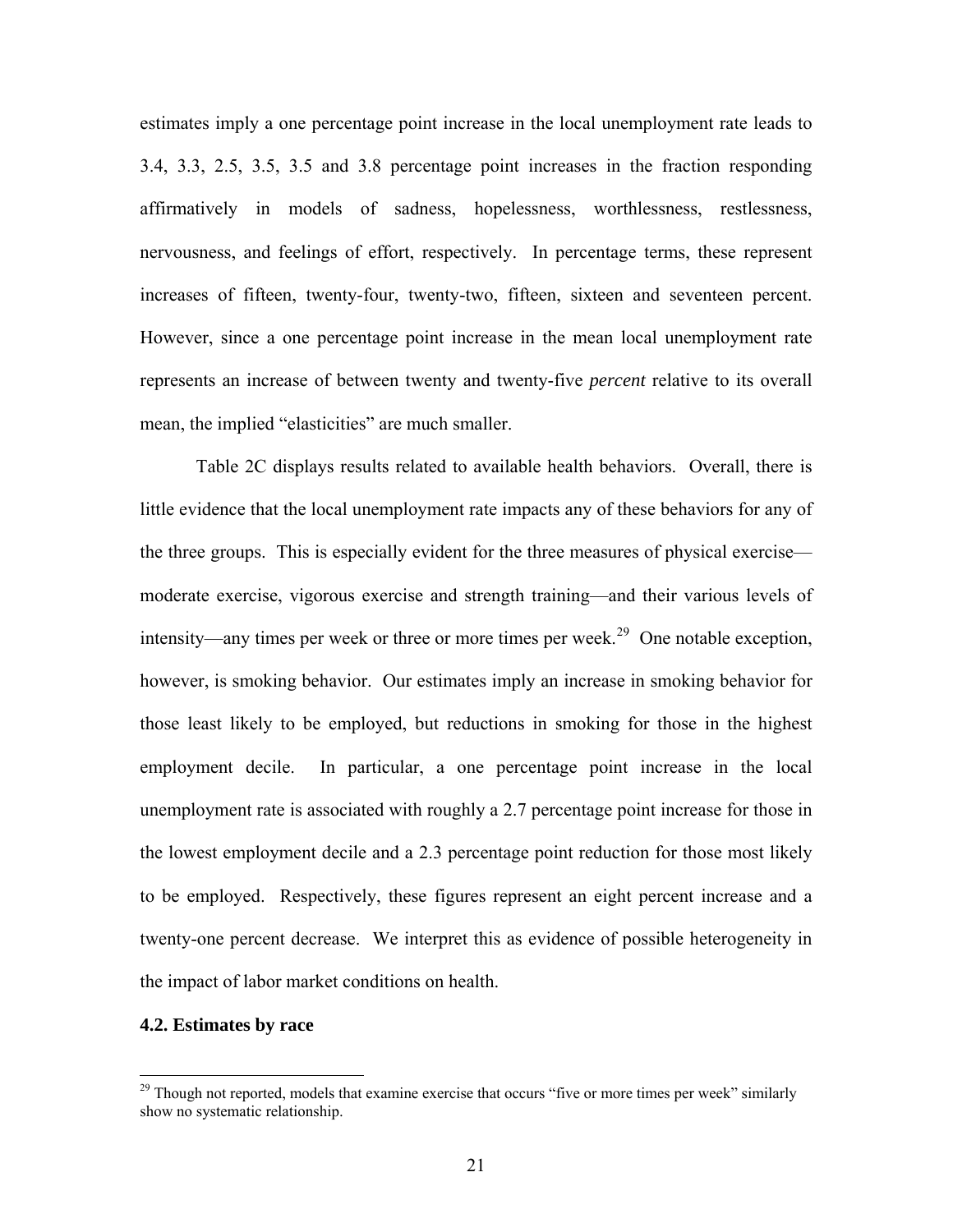In the following paragraphs, we describe findings from models estimated separately for African American, Hispanic and white men. In general, the estimates imply gains in body weight and reduced mental health for African American males in response to worsening labor market conditions, but suggest no such relationship for their Hispanic and white counterparts. In addition, there is little evidence of a systematic relationship between the local unemployment rate and the measured health behaviors of any of the three racial groups.

Table 3A presents the estimated effect of local labor market conditions on weightrelated health. The general pattern of estimates implies African American men gain weight when the local unemployment rate rises, but suggest no systematic relationship for either Hispanic or white men. As seen in Table 3A, the relevant estimate in the log BMI model (row 1) implies an average weight gain of 1.8 pounds in response to a one percentage point increase in local unemployment rate. In terms of distributional impacts, this average gain appears to be generated towards the right tail of the BMI distribution as a one percentage point increase in the local unemployment rate leads to 1.9 and 2.2 percent gains in the fraction of African American males who are clinically overweight and obese, respectively. In percentage terms, these gains are about three and nine percent. No effect of local unemployment rate, however, is seen in the upper portions of the BMI distribution as represented by the BMI $\geq$  35 and BMI $\geq$  40 thresholds. Finally, all four models of "healthy" body weight imply reductions in the fraction of African American males in these ranges. For example, a one percentage point increase in the local unemployment rate is associated with nearly a 2.2 percentage point decrease in the fraction with BMI between 18.5 and 30, a decrease of nearly three percent.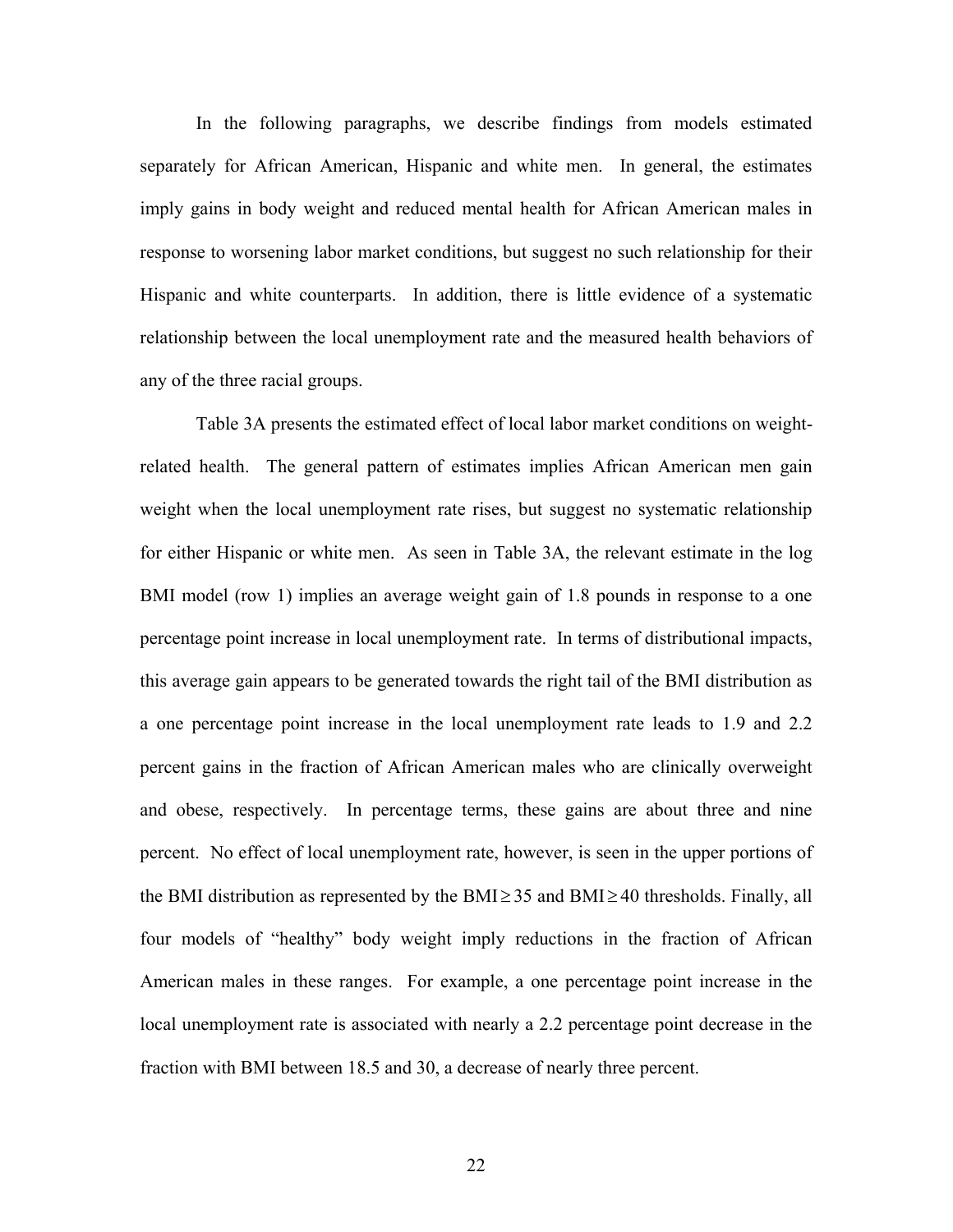Table 3B displays the estimated impact of local labor market conditions on mental health. The general pattern of estimates suggests that all three groups experience reduced mental health when the local unemployment rate rises. The pattern, however, is most pronounced for African American and white men. With respect to African Americans, all coefficient estimates in the "most" and "some" models are positive, while all corresponding estimates in the "never" models are negative. Focusing on the "most" models, four of the seven models exhibit estimates that are statistically different from zero at conventional levels. The last row of the first column of Table 3B implies that the fraction of African American males who report any of the relevant six feelings "most of the time, or more frequently" increases by nearly 1.8 percentage points in response to a one percentage point increase in the local unemployment rate, which represents an increase of roughly twenty-two percent.<sup>[30](#page-23-0)</sup> For white men, the most consistent evidence of reduced mental health is seen in the "some" models. Here, five of the seven models yield coefficient estimates that are statistically significant. While this seems inconsistent with the idea that groups whose employment is most impacted by local labor market fluctuations should have their health most impacted, further examination reveals that these particular estimates are driven by white men with relatively low educational attainment. In particular, when we divide white males into two groups according to their education, we find evidence of reduced mental health among those with less than a bachelor's degree, but weaker evidence among those with at least this amount of formal education.<sup>[31](#page-23-1)</sup> For example, while the estimated coefficient in the "some" model where the

<span id="page-23-0"></span> $30$  Recall that a one percentage point increase in the local unemployment rate represents between a twenty to twenty-five percent increase, making implied elasticities much smaller.

<span id="page-23-1"></span> $31$  In the next subsection, we estimate all models by education level and discuss relevant issues and estimates.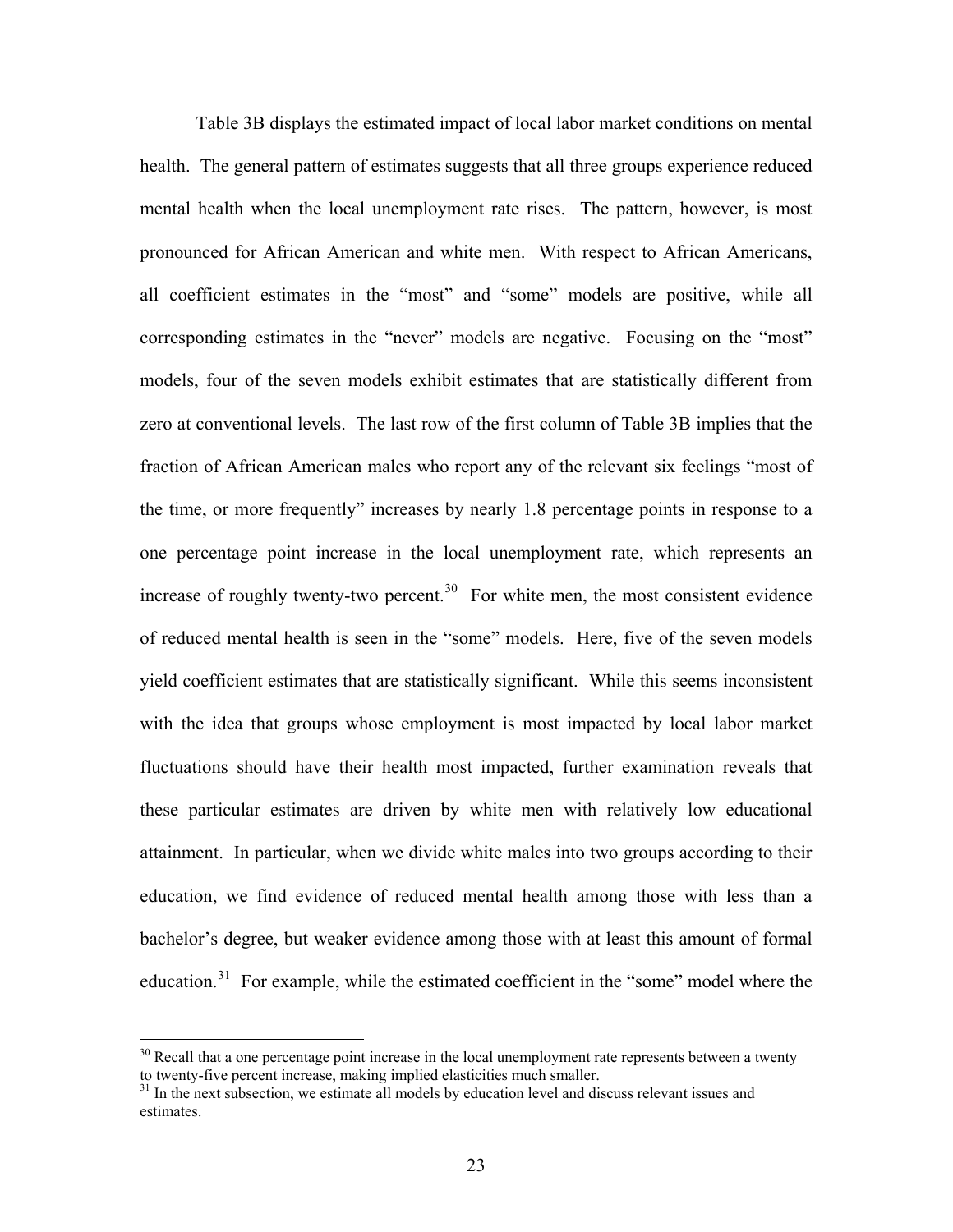dependent variable reflects an affirmative response to at least one of the six indicated emotions is  $0.0140$  (t=2.54), corresponding estimates for low and high education groups are  $0.0168$  (t=2.26) and  $0.0113$  (t=1.21), respectively.

Table 3C presents estimates related to various health behaviors. Again, there is almost no evidence of a systematic relationship between these health behaviors and local labor market conditions. The lone exception is smoking behavior among African American males. The relevant estimate suggests that their smoking increases in response to increases in the local unemployment rate. In particular, a one percentage point increase in the local unemployment rate is associated with a nearly thirteen percent gain in the fraction of African American males who smoke.

#### **4.3. Estimates by education level**

In this subsection, we describe findings from models estimated separately by educational attainment. As discussed in section 2, we define two groups—those with less than a bachelor's degree and those with at least a bachelor's degree—to represent "low" and "high" education groups. While there is some evidence that more educated males gain weight when labor market conditions worsen, these gains seem to be generated by African American males with at least a bachelor's degree. More consistent evidence suggests reduced mental health among less educated males. Once again, there is little evidence of a systematic relationship between the local unemployment rate and the health behaviors of either of these two groups.

Table 4A displays estimates of the impact of local labor market conditions on weight-related health. The general pattern of estimates suggests that relatively more educated men gain weight when the local unemployment rate rises, while there is no such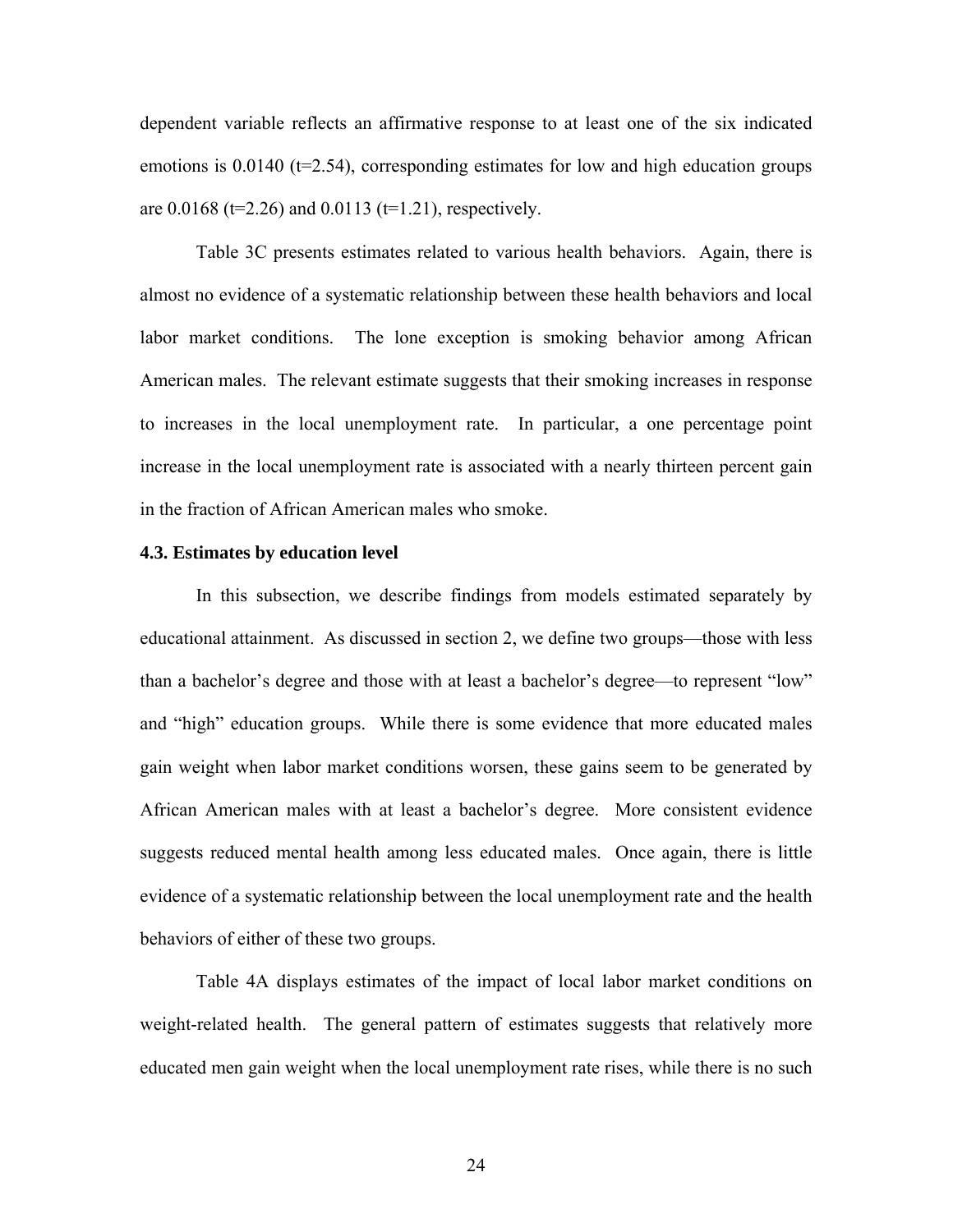evidence for men with less than a bachelor's degree. The relevant coefficient estimate in Table 4A implies an average weight gain of about one pound when the local unemployment rate increases by one percentage point. Note, however, that the estimated effect appears to be driven by African American men in the high education group. When these models are estimated separately by race, the corresponding coefficients are 0.0159  $(t=1.94)$ , 0.0046  $(t=0.26)$  and 0.0039  $(t=1.32)$  for highly educated African American, Hispanic and white men in the log BMI specification. Estimates for other measures of weight-related health show a similar pattern, though none are estimated precisely.

Table 4B shows the estimated effect of local labor market conditions on mental health. A consistent sign pattern is evident as coefficient estimates in all but two of the "most" and "some" models are positive, while all corresponding estimates in the "never" models are negative. This pattern suggests that both education groups experience reduced mental health when the local unemployment rate rises. Note, however, that the pattern is more pronounced for individuals with less than a bachelor's degree, where five of the seven "some" models yield estimates statistically different from zero at conventional levels.[32](#page-25-0) Beyond precision, estimated coefficients for less educated men are consistently larger than those of their more educated counterparts. Focusing on the "some" models, relevant estimates imply a one percentage point increase in the local unemployment rate leads to 0.7, 1.3, 0.8, 0.9, 1.4 and 1.1 percentage point gains in the fraction reporting feelings of sadness, hopelessness, worthlessness, restlessness, nervousness and effort, respectively, "some of the time, or more frequently". In percentage terms, these represent increases of about six, twenty-one, sixteen, five, ten and

<span id="page-25-0"></span><sup>&</sup>lt;sup>32</sup> In addition, three of the seven coefficients in the "most" and two of the seven coefficients in the "never" models are statistically significant.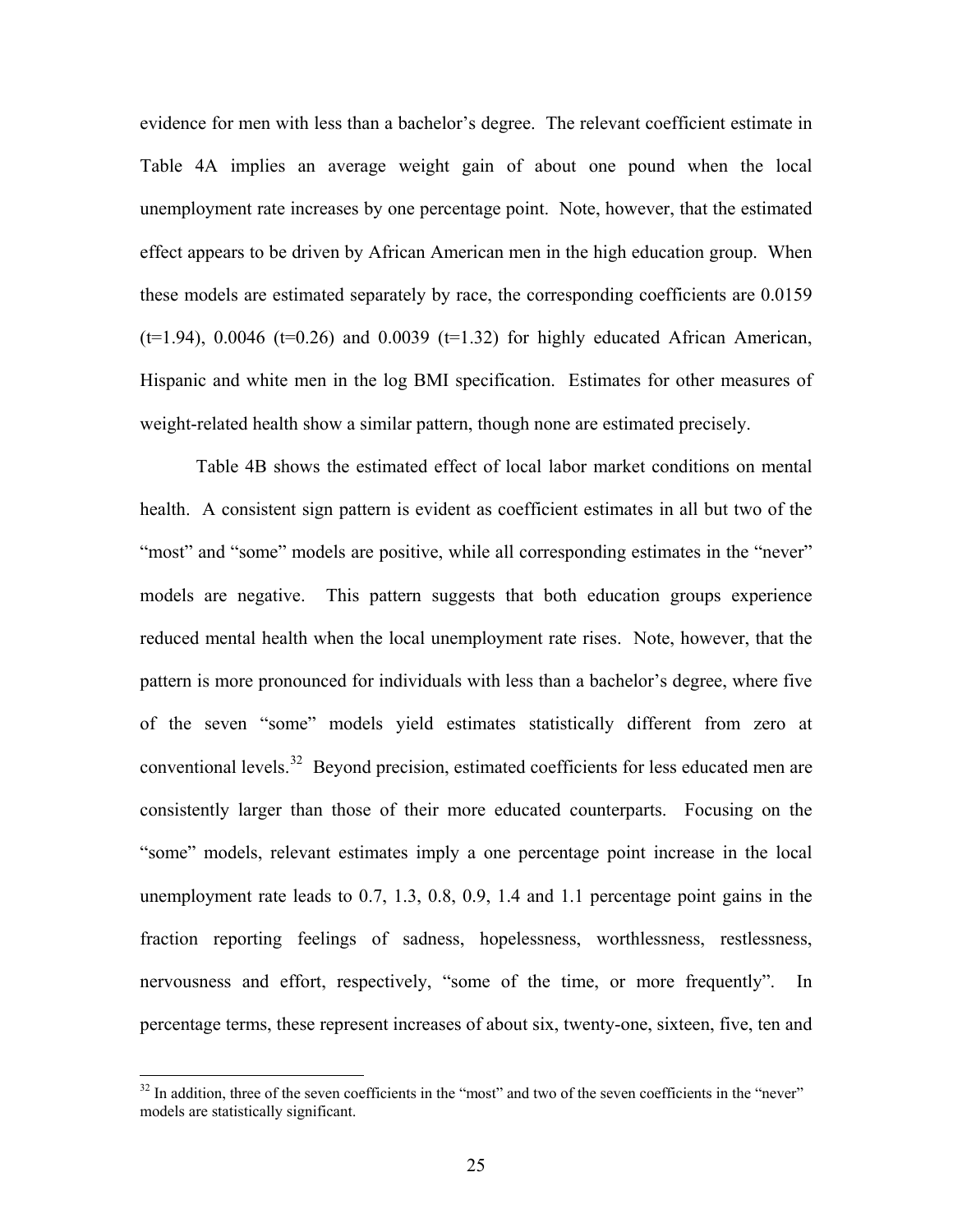eight percent, respectively. By contrast, while there is some evidence of a procyclical relationship for better-educated individuals (e.g., the sign pattern of the coefficients), the implied effects are smaller in magnitude and less precisely estimated than for their lesseducated counterparts.

Finally, Table 4C shows estimates related to health behaviors by education group. Consistent with earlier estimates, there is no systematic evidence of a relationship between the set of health behaviors examined and the local unemployment rate. In general, this is a consistent finding across all groups examined in this paper.

#### **5. Discussion**

As outlined in the previous section, we find systematic evidence of procyclical relationships for weight-related health and, especially, mental health for a sample of men residing in the fifty-eight largest MSAs in the U.S. These relationships are most pronounced for individuals in the lowest predicted employment decile and African Americans. In what follows, we discuss our most notable findings, paying particular attention to why our findings are confined largely to groups with relatively low socioeconomic status (SES).

In general, economists conceptualize body weight in terms of a simple production function where changes in weight are determined by the difference between the intake and expenditure of calories (c.f., Philipson and Posner, 1999). As noted, we find evidence of body weight increases in response to rising unemployment rates for those least likely to be employed and African Americans. Coupled with our finding of no systematic link between local unemployment rates and physical exercise, increased caloric intake is a natural implication. While this is plausible, perhaps through increased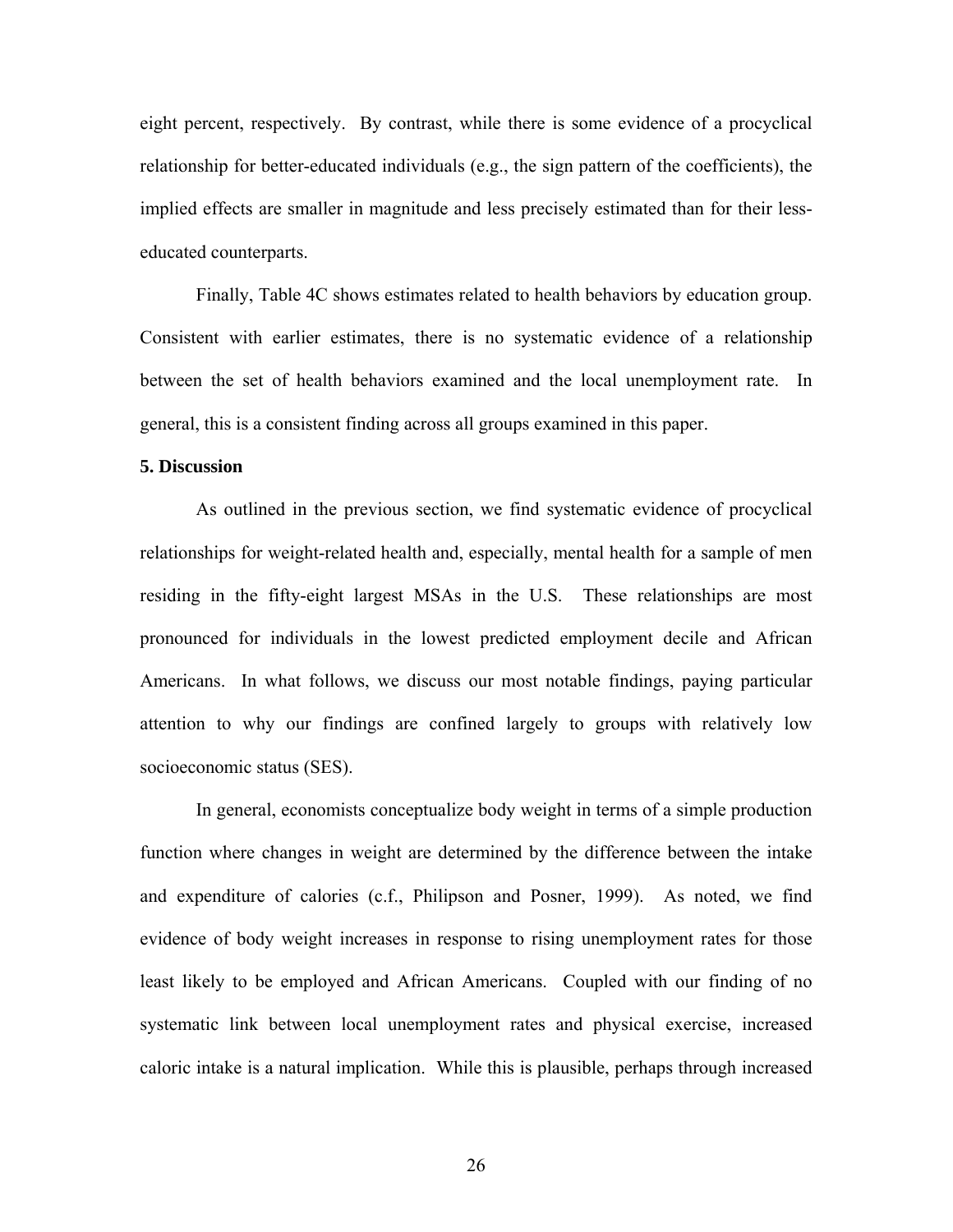consumption of lower quality (e.g., calorie dense) foods, the nature of the production function provides an alternative explanation.<sup>[33](#page-27-0)</sup> For example, evidence from the neurosciences suggests that prolonged psychosocial stress, in conjunction with certain hormonal responses, leads to increased accumulation of body fat in some individuals. If there is a connection between labor market fluctuations and stress, then the former may affect weight independent of calories consumed or directly expended (e.g., via exercise). In terms of the two general explanations for cyclicality in health, our weight-related findings are inconsistent with the time-use hypothesis which, generally speaking, argues that the production of weight-related health should increase when labor market conditions worsen. By contrast, the reductions in mental health we find, among these same groups, are perhaps suggestive of an explanation closer to the economic stress hypothesis. However, since we can not connect these two findings, we emphasize that we can not accept this as an explanation.

Our finding that mental health is procyclical in nature is seen somewhat broadly, but is most pronounced for groups whose employment prospects have been found by others to be most impacted by labor market fluctuations. In particular, we find consistent evidence of reduced mental health for those least likely to be employed, African Americans and individuals with less than a bachelor's degree. Moreover, relevant effects for these groups are seen consistently at the "most of the time, or more often" threshold, suggesting potentially substantial effects on mental health. These estimates are consistent with a relatively small amount of work that suggests mental health is procyclical. Relative to our weight-related findings, this evidence appears more consistent with the economic stress hypothesis since time is likely not as prominent an input in the

<span id="page-27-0"></span> $33$  Laitinen et al. (2002) find that stress-driven eaters tend to prefer high-fat foods when given a choice.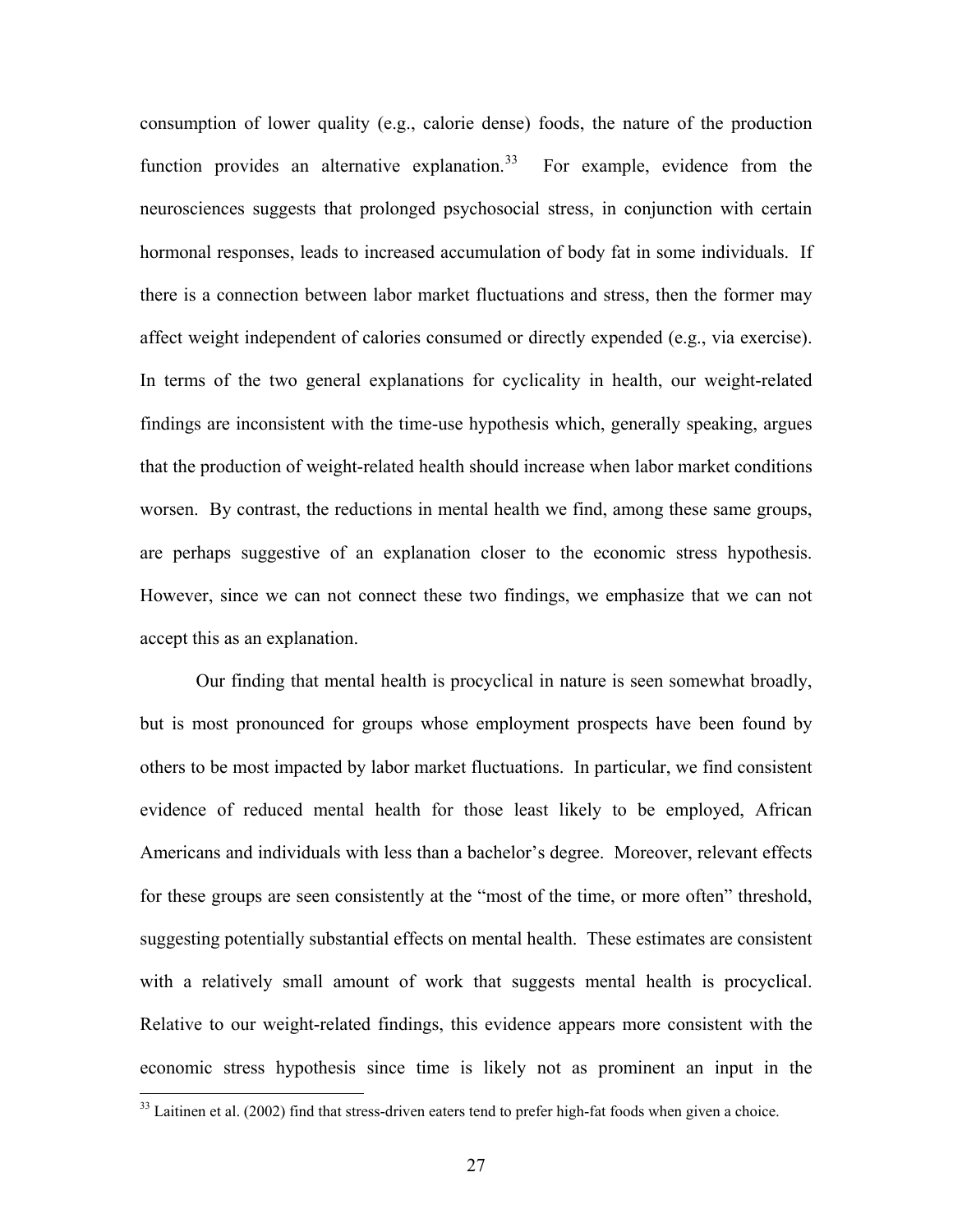production of mental, as opposed to, physical health. In essence, the associated models are likely more direct tests of this explanation.

We turn now to reasons why our effects are confined to low SES groups. As already suggested, actual exposure to labor market conditions, in terms of employment and earnings, may explain this pattern. For example, individuals with low employment probabilities, African Americans and those with relatively low levels of formal education may be more likely to experience direct consequences of fluctuating economic conditions, relative to the general population. In particular, such individuals may experience actual changes in income, as suggested by previous work. If so, this provides a possible pathway for the health effects we observe. We believe that this explanation, while not directly testable with our data, is plausible since our most pronounced findings are for groups who previous research suggests are most impacted by labor market fluctuations in terms of employment and earnings.

In addition to reductions in absolute income, individuals in these groups may experience declines in their *relative* income, as a result of fluctuating labor market conditions.[34](#page-28-0) Recent work by Eibner and Evans (2005) shows that greater relative deprivation, in the sense of Yitzhaki (1979), is linked to a host of poor health indicators, including increased body mass index, and ultimately mortality, in a sample of males.<sup>[35](#page-28-1)</sup> In particular, the authors extend the concept of relative deprivation from one's relative income ranking within a particular reference group, to account for the average income of those with higher incomes. To the extent that changing labor market conditions do

<span id="page-28-0"></span> $34$  Greater relative deprivation among these groups, in response to changing labor market conditions, depends on them experiencing larger income effects, relative to their higher SES counterparts, as is suggested by previous research (c.f., Hoynes, 2000).

<span id="page-28-1"></span><sup>&</sup>lt;sup>35</sup> The authors did not examine outcomes or measures related to mental health.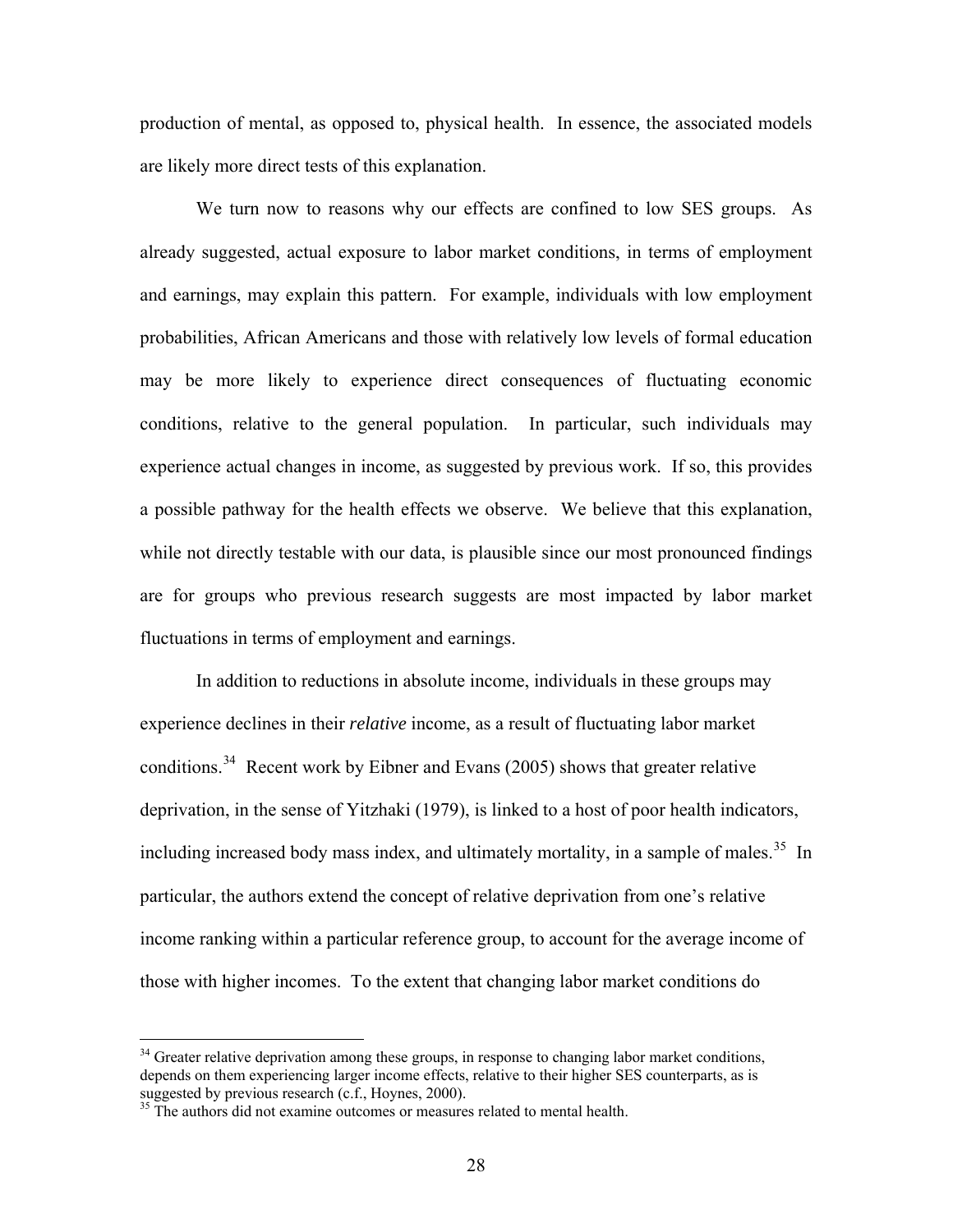indeed have relatively larger income effects for these individuals, this provides additional support for the plausibility of our general finding that health effects are confined to lower SES groups.<sup>[36](#page-29-0)</sup>

Finally, there is increasing evidence from the neurosciences that individuals with lower socioeconomic status have elevated "allostatic loads".<sup>[37](#page-29-1)</sup> Allostatic load refers to the cumulative price the body pays for repeated exposure to adverse psychosocial situations. Generally, it is thought to involve the presence of too much stress, coupled with inefficient operation of the stress hormone response system, over prolonged periods of time. More specifically, stressful events are thought to trigger hormonal responses that, while protective in the short-run, can cause harm when they remain active for longer periods. Such a situation may make the health of certain individuals particularly susceptible to increased levels of stress. In the present case, a relevant example involves elevated levels of cortisol in the body, brought on by periods of prolonged stress.<sup>[38](#page-29-2)</sup> An elevated level of cortisol, in turn, reduces insulin's ability to process glucose (sometimes referred to as "insulin resistance") and, as a result, promotes the accumulation of body fat.[39](#page-29-3) As noted, our weight-related findings are confined to low SES groups. We also find evidence that the same groups report greater "restlessness" and "nervousness" with

<span id="page-29-0"></span><sup>&</sup>lt;sup>36</sup> This connection also depends on the scope of the relevant reference group. If it is comprised of very similar individuals, there would be little impact on relative deprivation. By contrast, the impact would be greater, the wider the reference group. Eibner and Evans (2005) have a nice discussion of the issues involved, but note that this remains an open question.

 $37$  This paragraph draws heavily on McEwen (2000) and Bjorntorp and Rosmond (2000).

<span id="page-29-2"></span><span id="page-29-1"></span><sup>&</sup>lt;sup>38</sup> Cortisol, a glucocortoid, is a particular stress hormone produced by the adrenal glands. Production of cortisol is regulated by the pituitary gland, via adrenocorticotropic hormone (ACTH).

<span id="page-29-3"></span><sup>&</sup>lt;sup>39</sup> Moreover, researchers have found that elevated levels of glucocortoids increase food consumption in rodents (c.f., Dallman et al., 2003 and Pecoraro et al., 2005). In a more recent study, researchers attempted to understand the possible differential impact of chronic stress on the weight of rodents based on their social position. Rodents were assigned to three groups—dominant, subordinate and a control group. While both dominant and subordinate rodents ate more than the control group when stressed, only the subordinate group gained weight. The authors found that this was due to decreased caloric efficiency in the subordinate rodents, relative to their dominant counterparts (Moles et al., 2006).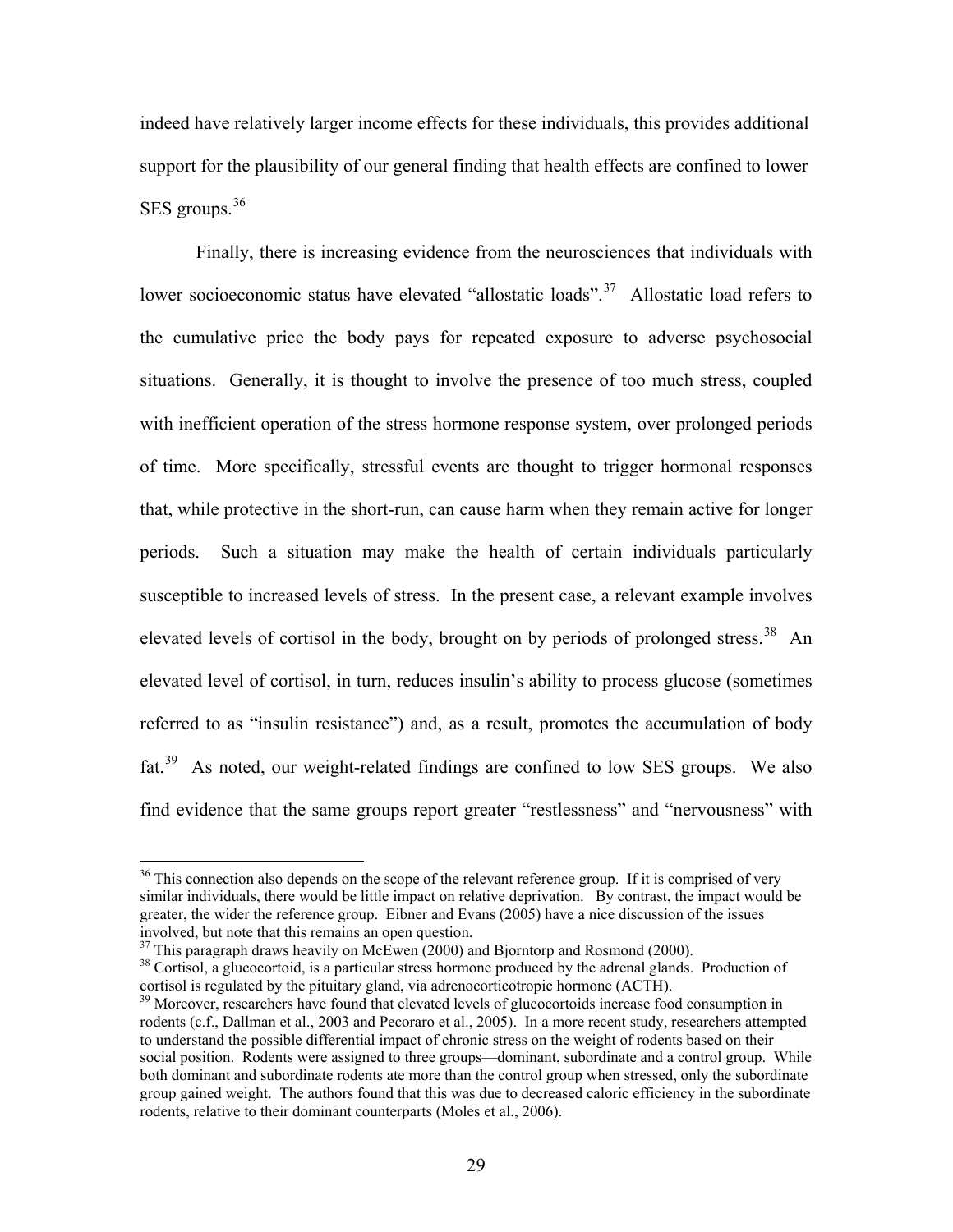worsening labor market conditions, suggesting increases in stress. If individuals in these groups are prone to already high allostatic loads, this provides additional support for our weight-related health findings.

#### **6. Conclusions**

 In this paper, we present systematic evidence of procyclical relationships for weight-related health and, especially, mental health for a sample of men living in the fifty-eight largest MSAs in the U.S. We find these relationships are most pronounced for groups previously found to be most affected by changing labor market conditions. In particular, our evidence is most consistent for those least likely to be employed and African Americans. As discussed, our findings have similarities to and differences with existing work, which suggests that physical health is countercyclical in nature while mental health is procyclical. Given the consistency of the findings regarding mental health, a deeper understanding of the long-run implications of changes in mental health is appropriate. For example, how long does the detrimental effect of worsening labor market conditions reduce mental health? Moreover, do such changes in mental health have implications for longer-run physical health or other non-health issues such as homelessness, illegal drug use or criminal activity, all of which have been linked to mental illness? To the extent possible, such extensions should be examined in future related work.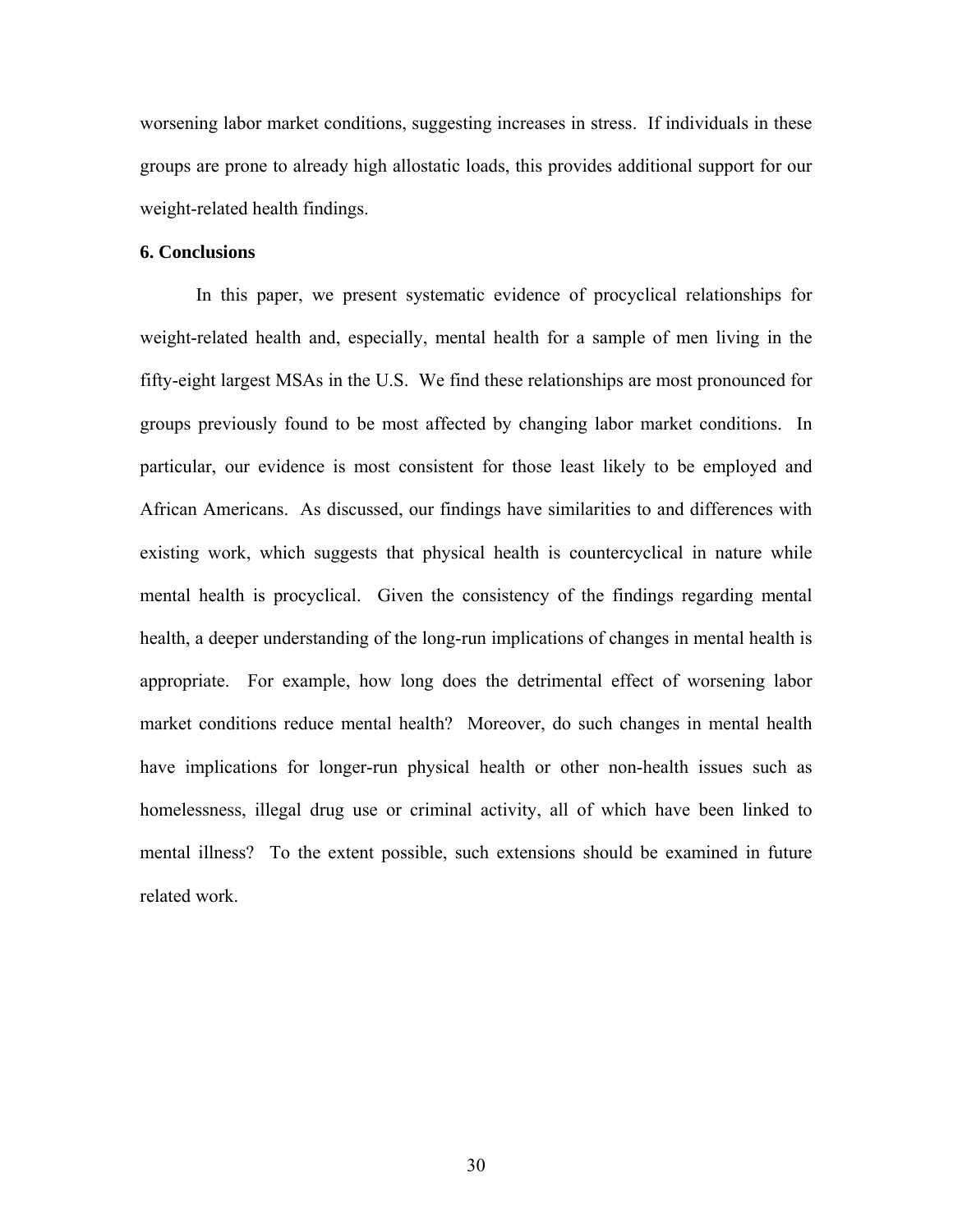# **References**

Acs, Gregory and Douglas Wissoker (1991). "The impact of local labor market markets on the employment patterns of young inner-city males", Unpublished, Urban Institute.

Bartik, Timothy J. (1991). *Who benefits from state and local economic development policies?* Upjohn Institute for Employment Research. Kalamazoo, Michigan.

Bartik, Timothy J. (1993a). "The effects of local labor markets on individual labor market outcomes for different demographic groups and the poor", W. E. Upjohn Institute Working paper 93-23.

Bartik, Timothy J. (1993b). "Economic development and black economic success", Upjohn Institute Technical Report No. 93-001.

Bartik, Timothy J. (1994). "The effects of metropolitan job growth on the size and distribution of family income", *Journal of Regional Science*, 34(4): 483-501.

Bartik, Timothy J. (1996). "The distributional effects of local labor market demand and industrial mix: Evidence from panel data", *Journal of Urban Economics,* 40(2): 150-178.

Bitler, Marianne P., Gelbach, Jonah B. and Hilary W. Hoynes (2004). "The impact of welfare reform on health insurance and health outcomes", *Journal of Human Resources*, 40(2): 309-334.

Blank, Rebecca (1989). "Disaggregating the effect of the business cycle on the distribution of income", *Economica*, 56: 141-163.

Bound, John and Harry Holzer (1993). "Industrial shifts, skill levels and the labor market for white and black males", *The Review of Economics and Statistics*, 75(3): 387-396.

Bound, John and Harry Holzer (1995). "Structural changes, employment outcomes and population adjustments among whites and blacks, 1980-1990", Institute for Research on Poverty Discussion Paper #1057-95.

Bjorntorp, P. and R. Rosmond (2000). "Neuroendocrine abnormalities in visceral obesity", *International Journal of Obesity*, 24(2): S80-S85.

Brenner, M. Harvey and Anne Mooney (1983). "Unemployment and health in the context of economic change", *Social Science in Medicine*, XVII: 1125-1138.

Catalano, Ralph and David Dooley (1983). "Health effects of economic instability: A test of the economic stress hypothesis", *Journal of Health and Social Behavior*, 24: 46- 60.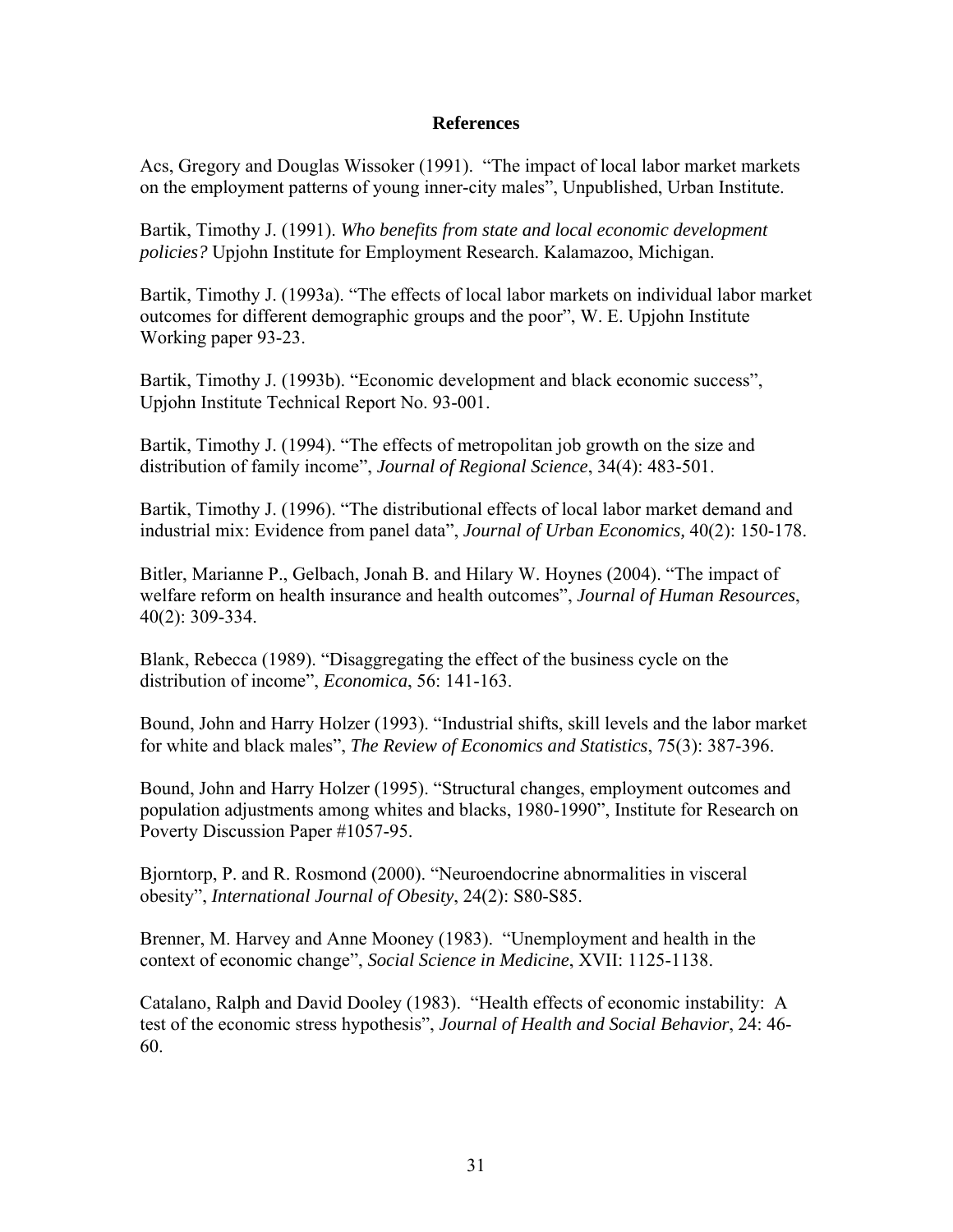Catalano, Ralph (1991). "The health effects of economic insecurity", *American Journal of Public Health*, 81(9): 1148-1152.

Cawley, John and Kosali I. Simon (2003). "Health insurance coverage and the macroeconomy", NBER Working paper #10092.

Dallman, M.F. et al. (2003). "Chronic stress and obesity: A new view of 'comfort food'", Procedings of the National Academies of Science of the United States, 100(20): 11696- 11701.

Dooley, David, Ralph Catalano, Karen Rook and Seth Serxner (1989). "Economic stress and suicide: Multilevel analysis", *Suicide and Life Threatening Behavior*, XIX: 321-336.

Dooley, David, Ralph Catalano and Karen Rook (1988). "Personal and aggregate unemployment and psychological problems", *Journal of Social Issues*, 44(4): 107-123.

Eibner, C. and W.N. Evans (2005). "Relative deprivation, poor health habits and mortality", *Journal of Human Resources*, 40(3): 591-620.

Fenwick, Rudy and Mark Tausig (1994). "The macroeconomic context of job stress", *Journal of Health and Social Behavior*, 35(3): 266-282.

Freeman, Richard (1991). ""Employment and earnings of disadvantaged young men in a labor shortage economy", In *The Urban Underclass*, eds. C. Jencks and P. Peterson. Washington, DC: Brookings Institution Press.

Goodman et al. (2005). "Social disadvantage and adolescent stress", *Journal of Adolescent Health*, 37(6): 474-482.

Hammermesh, Daniel S. and Neal M. Soss (1974). "An economic theory of suicide", *Journal of Political Economy*, 82: 83-98.

Holzer, Harry (1991). "Employment, unemployment and demand shifts in local labor markets", *The Review of Economics and Statistics*, 73(1): 25-32.

Hoynes, Hilary W. (2000). The employment, earnings and income of less skilled workers over the business cycle. In *Finding jobs: Work and welfare reform* (eds: Rebecca Blank and D. Card), New York: Russell Sage Foundation, 23-71.

Kessler, Ronald C. et al. (2003). "Screening for serious mental illness in the general population", *Archives of General Psychiatry*, 60: 184-189.

Laitinen, E., Ek, E. and U. Sovio (2002). "Stress-related eating and drinking behavior and body mass index and predictors of this behavior", *Preventive Medicine* 34(1): 29-39.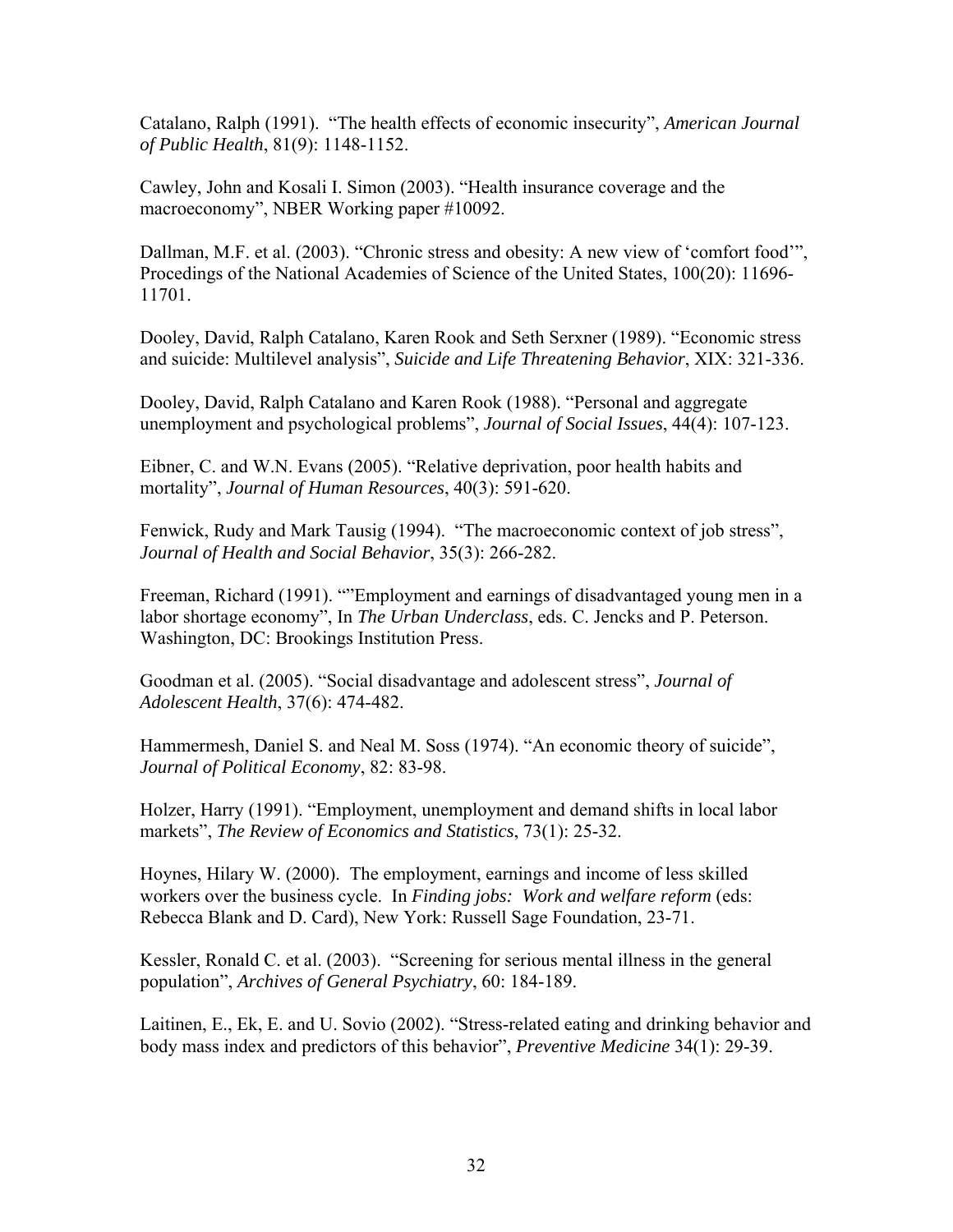McEwen, B. S. (1998). "Protecting and damaging effects of stress mediators", *New England Journal of Medicine*, 338: 171-179.

McEwen, B. S. (2000). "Allostasis and allostatic load: Implications for neuropsychopharmacology", *Neuropsychopharmacology*, 22: 108-124.

McEwen, B. S. (2005). "Stressed or stressed-out: What's the difference?", *Journal of Psychiatric Neuroscience,* 30(5): 315-318.

Moles, A. et al. (2006). "Psychosocial stress affects energy balance in mice: Modulation by social status", *Psychneuroendocrinology*, 31(5): 623-633.

Pecoraro, N. et al. (2004). "Chronic stress promotes palatable feeding: feedforward and feedback effects of chronic stress", Endocrinology, 145(8): 3754-3762.

Philipson, Tomas and Richard A. Posner (1999). "The long-run growth in obesity as a function of technological change", NBER Working Paper #7423.

Ruhm, Christopher J. (1995). "Economic conditions and alcohol problems", *Journal of Health Economics*, 14(5): 583-603.

Ruhm, Christopher J. (2000). "Are recessions good for your health?", *Quarterly Journal of Economics*, 115(2): 617-650.

Ruhm, Christopher J. (2001). "Economic expansions are unhealthy: Evidence from microdata", NBER working paper #8447.

Ruhm, Christopher J. and William E. Black (2002). "Does drinking really decrease in bad times?", *Journal of Health Economics*, 21(4): 659-678.

Ruhm, Christopher J. (2005). "Healthy living in hard times", *Journal of Health Economics*, 24(2): 241-364. (Previously circulated as NBER working paper #9468.)

Sapolsky, R.M. (1993). "Endocrinology alfresco: Psychoendocrine studies of wild baboons", *Recent Progress in Hormone Research*, 48: 437-368.

Sapolsky, R.M. (1998). *Why don't zebras get ulcers? An updated guide to stress, stressrelated diseases and coping*, New York: Freeman.

Yitzhaki, S. (1979). "Relative deprivation and the Gini coefficient", *Quarterly Journal of Economics*, 93(2): 321-324.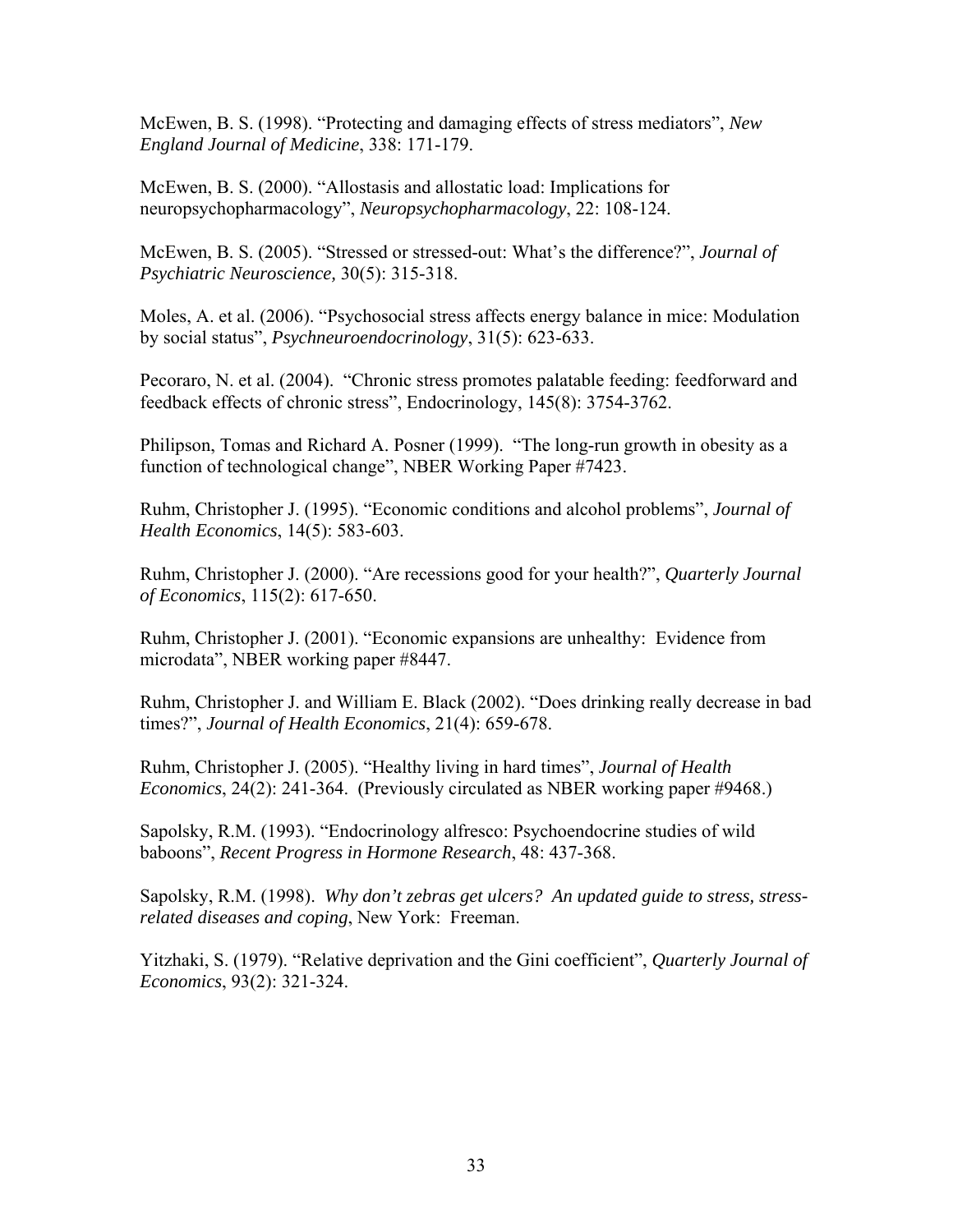|                                    |           | (2)       | (3)       | $\left( 4\right)$ | (5)       | (6)       |
|------------------------------------|-----------|-----------|-----------|-------------------|-----------|-----------|
| Unemployment Rate                  | 0.0092    | 0.0197    | 0.0292    | 0.0267            | $-0.0164$ | $-0.0170$ |
|                                    | (0.0049)  | (0.0108)  | (0.0073)  | (0.0108)          | (0.0138)  | (0.0140)  |
| <b>Predicted Employment Status</b> | $-0.1250$ | $-0.3584$ | $-0.0544$ | 0.1126            | $-0.2330$ | 0.5492    |
|                                    | (0.0440)  | (0.1074)  | (0.0596)  | (0.0890)          | (0.1039)  | (0.1060)  |
| Unemployment Rate*                 | $-0.0095$ | $-0.0193$ | $-0.0229$ | $-0.0215$         | 0.0235    | 0.0180    |
| <b>Predicted Employment Status</b> | (0.0061)  | (0.0138)  | (0.0092)  | (0.0130)          | (0.0164)  | (0.0160)  |
| N                                  | 26,462    | 26,462    | 26,718    | 26,713            | 26,815    | 23,429    |

Table 1. Allowing the impact of unemployment rate to vary by predicted employment status for selected outcomes.

Notes: Each column corresponds to a different dependent variable from one of the three broad types of health examined (i.e., weightrelated health, mental health and health behaviors). Selected outcomes, in columnar order, are 1) log of body mass index, 2) an obesity indicator, 3) an indicator for whether feel hopeless at least some days, 4) an indicator for whether feel restless at least some days, 5) an indicator for daily smoking and 6) an indicator for whether an individual engages in "vigorous" exercise at least three days per week. With the exception of column (1), estimates are from linear probability models; probit marginal effects are similar. Models include controls for education, income relative to poverty line, age, race, marital status, and MSA, quarter and year of interview indicators. Standard errors, in parentheses, are adjusted for heteroskedasticity and correlation of observations within MSA cells.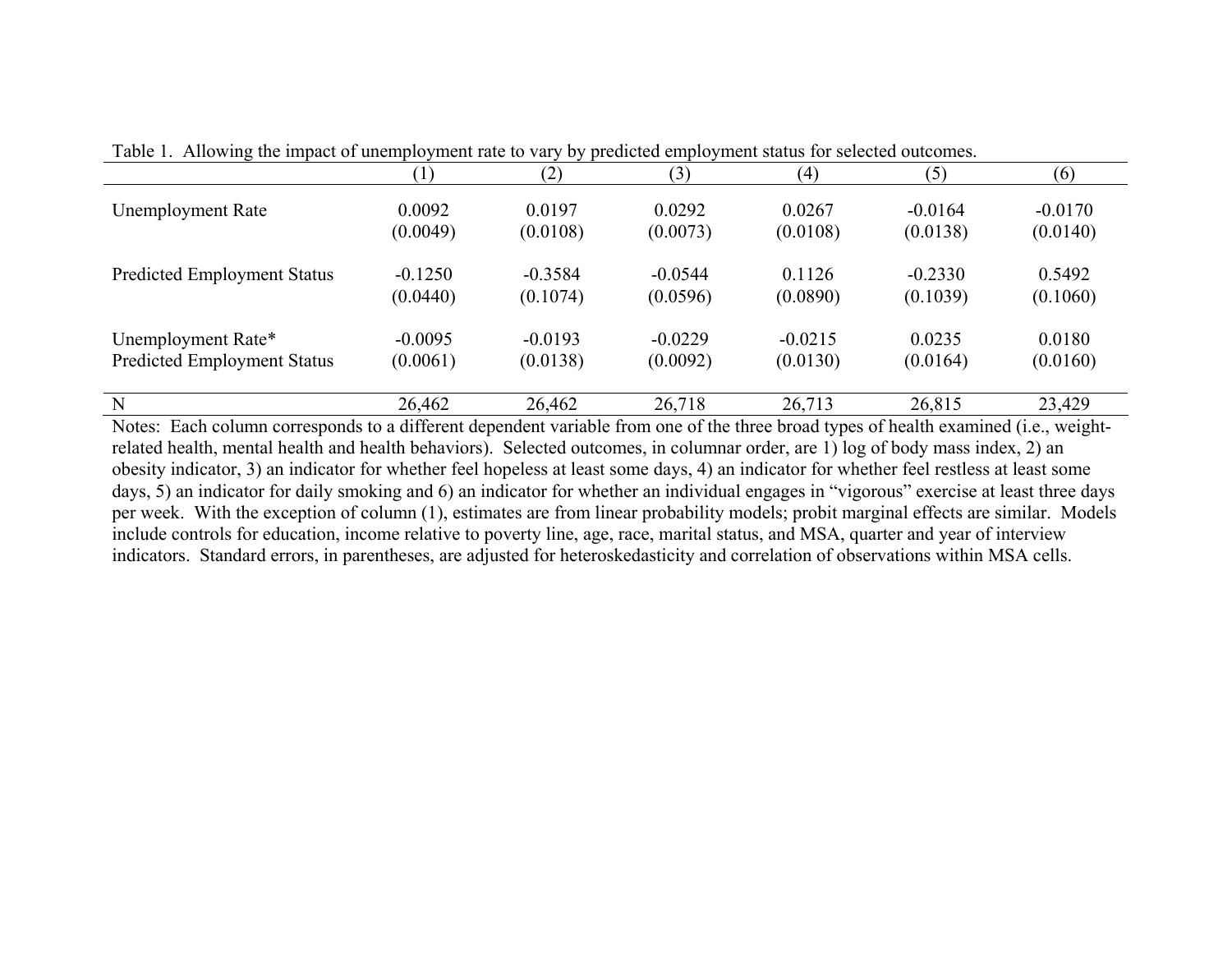|                               | $\overline{10}^{\text{th}}$ percentile | $10^{th}$ -90 <sup>th</sup> percentile | $\overline{90}$ <sup>th</sup> percentile |
|-------------------------------|----------------------------------------|----------------------------------------|------------------------------------------|
| Log of BMI                    | 0.0067                                 | 0.0012                                 | $-0.0026$                                |
|                               | (0.0048)                               | (0.0016)                               | (0.0058)                                 |
| <b>BMI</b>                    | 0.1992                                 | 0.0408                                 | $-0.0480$                                |
|                               | (0.1409)                               | (0.0487)                               | (0.1652)                                 |
| BMI between 18.5 and 25       | $-0.0405$                              | $-0.0002$                              | 0.0100                                   |
|                               | (0.0158)                               | (0.0059)                               | (0.0184)                                 |
| BMI between 20 and 25         | $-0.0437$                              | 0.0005                                 | 0.0029                                   |
|                               | (0.0160)                               | (0.0059)                               | (0.0176)                                 |
| BMI between 18.5 and 30       | $-0.0268$                              | $-0.0020$                              | $-0.0010$                                |
|                               | (0.0093)                               | (0.0051)                               | (0.0143)                                 |
| BMI between 20 and 30         | $-0.0299$                              | $-0.0013$                              | $-0.0081$                                |
|                               | (0.0095)                               | (0.0054)                               | (0.0128)                                 |
| Underweight (BMI $\leq$ 18.5) | 0.0054                                 | $-0.0004$                              | $-0.0012$                                |
|                               | (0.0032)                               | (0.0006)                               | (0.0029)                                 |
| Overweight (BMI $\geq$ 25)    | 0.0351                                 | 0.0006                                 | $-0.0088$                                |
|                               | (0.0153)                               | (0.0057)                               | (0.0184)                                 |
| Obese (BMI $\geq$ 30)         | 0.0214                                 | 0.0024                                 | 0.0022                                   |
|                               | (0.0090)                               | (0.0050)                               | (0.0145)                                 |
| BMI <sub>235</sub>            | 0.0004                                 | $-0.0004$                              | 0.0049                                   |
|                               | (0.0055)                               | (0.0025)                               | (0.0066)                                 |
| $BMI \geq 40$                 | 0.0002                                 | 0.0008                                 | 0.0008                                   |
|                               | (0.0047)                               | (0.0017)                               | (0.0030)                                 |
| Sample size                   | 2,648                                  | 21,129                                 | 2,685                                    |

Table 2A. Estimated effect of MSA unemployment rate on weight-related outcomes, by percentile of predicted employment distribution.

Notes: All estimates are from linear regressions; where appropriate, probit marginal effects are similar. Models include controls for education, income relative to poverty line, age, race, marital status, employment status, and indicators for MSA, quarter and year of interview. Samples include males aged 24-59. Standard errors, in parentheses, adjusted for heteroskedasticity and correlation of observations within MSA cells.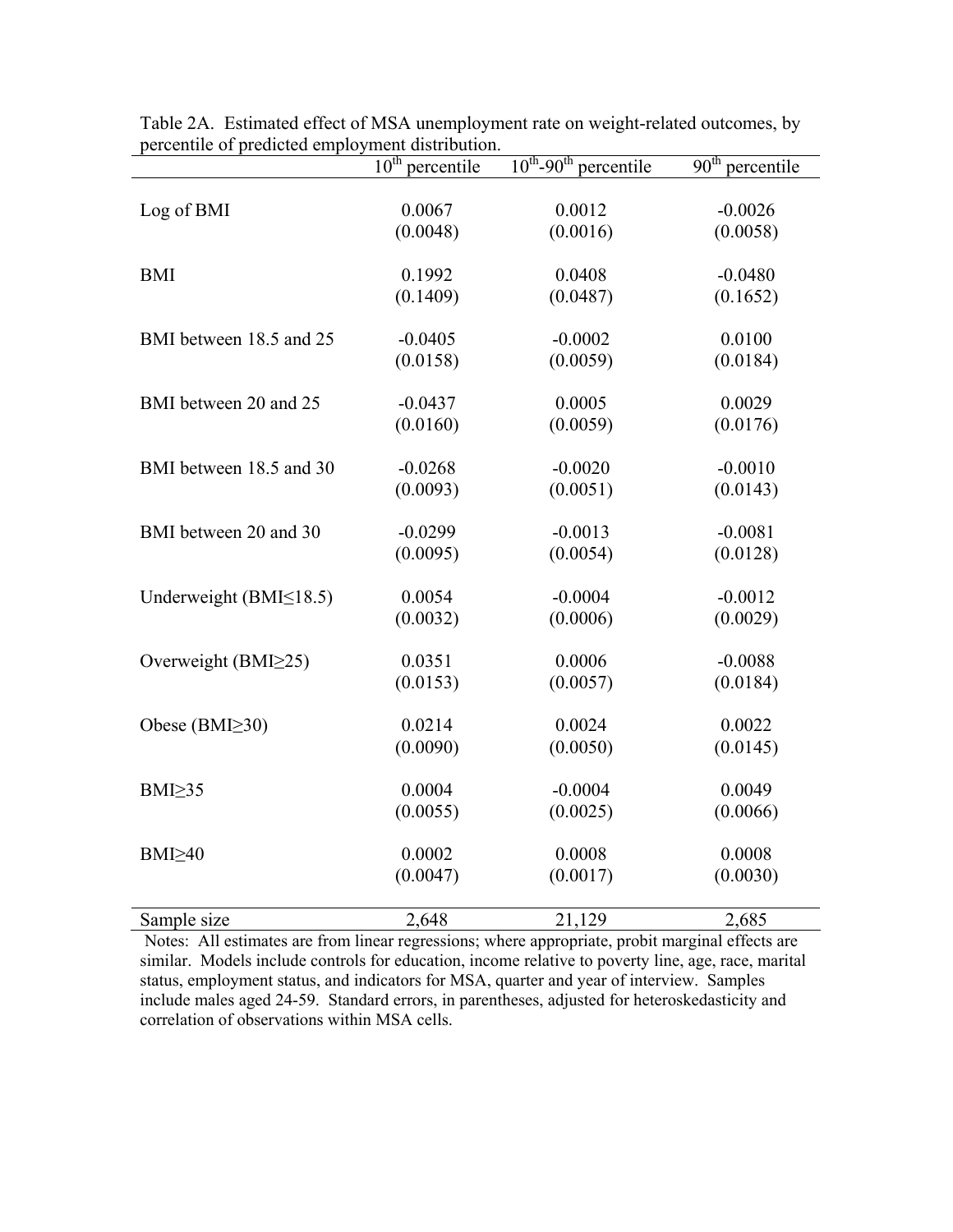|                  | $10^{\text{th}}$<br>percentile |          |           | $10^{th}$ -90 <sup>th</sup> percentiles |          |           | $90th$ percentile |          |           |
|------------------|--------------------------------|----------|-----------|-----------------------------------------|----------|-----------|-------------------|----------|-----------|
|                  | Most                           | Some     | Never     | Most                                    | Some     | Never     | Most              | Some     | Never     |
| Sad              | 0.0152                         | 0.0340   | $-0.0234$ | 0.0010                                  | 0.0027   | $-0.0006$ | 0.0003            | 0.0002   | $-0.0035$ |
|                  | (0.0067)                       | (0.0141) | (0.0192)  | (0.0023)                                | (0.0042) | (0.0070)  | (0.0026)          | (0.0074) | (0.0098)  |
| Hopeless         | 0.0105                         | 0.0333   | $-0.0371$ | 0.0024                                  | 0.0059   | $-0.0052$ | 0.0019            | 0.0055   | $-0.0086$ |
|                  | (0.0045)                       | (0.0084) | (0.0120)  | (0.0018)                                | (0.0031) | (0.0029)  | (0.0022)          | (0.0050) | (0.0077)  |
| Worthless        | 0.0085                         | 0.0246   | $-0.0274$ | 0.0007                                  | 0.0035   | $-0.0005$ | 0.0006            | 0.0024   | $-0.0063$ |
|                  | (0.0052)                       | (0.0095) | (0.0112)  | (0.0019)                                | (0.0021) | (0.0029)  | (0.0017)          | (0.0043) | (0.0068)  |
| Restless         | 0.0039                         | 0.0350   | $-0.0271$ | 0.0019                                  | 0.0026   | 0.0010    | 0.0041            | 0.0156   | $-0.0521$ |
|                  | (0.0081)                       | (0.0149) | (0.0200)  | (0.0027)                                | (0.0039) | (0.0079)  | (0.0069)          | (0.0134) | (0.0143)  |
| <b>Nervous</b>   | 0.0123                         | 0.0348   | $-0.0402$ | 0.0012                                  | 0.0048   | $-0.0071$ | $-0.0036$         | 0.0045   | $-0.0199$ |
|                  | (0.0072)                       | (0.0106) | (0.0158)  | (0.0022)                                | (0.0035) | (0.0058)  | (0.0042)          | (0.0126) | (0.0186)  |
| Effort           | 0.0131                         | 0.0376   | $-0.0236$ | 0.0042                                  | 0.0040   | $-0.0047$ | 0.0024            | 0.0069   | $-0.0361$ |
|                  | (0.0088)                       | (0.0135) | (0.0171)  | (0.0024)                                | (0.0037) | (0.0075)  | (0.0055)          | (0.0110) | (0.0143)  |
| Any of the above | 0.0250                         | 0.0401   | $-0.0181$ | 0.0061                                  | 0.0088   | $-0.0052$ | 0.0031            | 0.0248   | $-0.0350$ |
|                  | (0.0112)                       | (0.0159) | (0.0218)  | (0.0033)                                | (0.0052) | (0.0106)  | (0.0090)          | (0.0156) | (0.0145)  |

Table 2B. Estimated effect of MSA unemployment rate on mental health, by percentile of predicted employment distribution.

Notes: All estimates are from linear probability models; probit marginal effects are similar. Models include controls for education, income relative to poverty line, age, race, marital status, employment status, and indicators for MSA, quarter and year of interview. Samples include males aged 24-59. For "10<sup>th</sup> percentile" models, sample sizes are as follows: Sad=2,657, Hopeless=2,659, Worthless=2,654, Restless=2,656, Nervous=2,658, Effort=2,654 and Any=2,652. For "10<sup>th</sup>-90<sup>th</sup> Percentiles" models, corresponding sample sizes are 2,700, 2,700, 2,700, 2,700, 2,700, 2,700, 2,698 and 2,698. For "90<sup>th</sup> Percentile" models, corresponding sample sizes are 21,366, 21,359, 21,364, 21,357, 21,363, 21,351 and 21,325. Standard errors adjusted for heteroskedasticity and correlation of observations within MSA cells.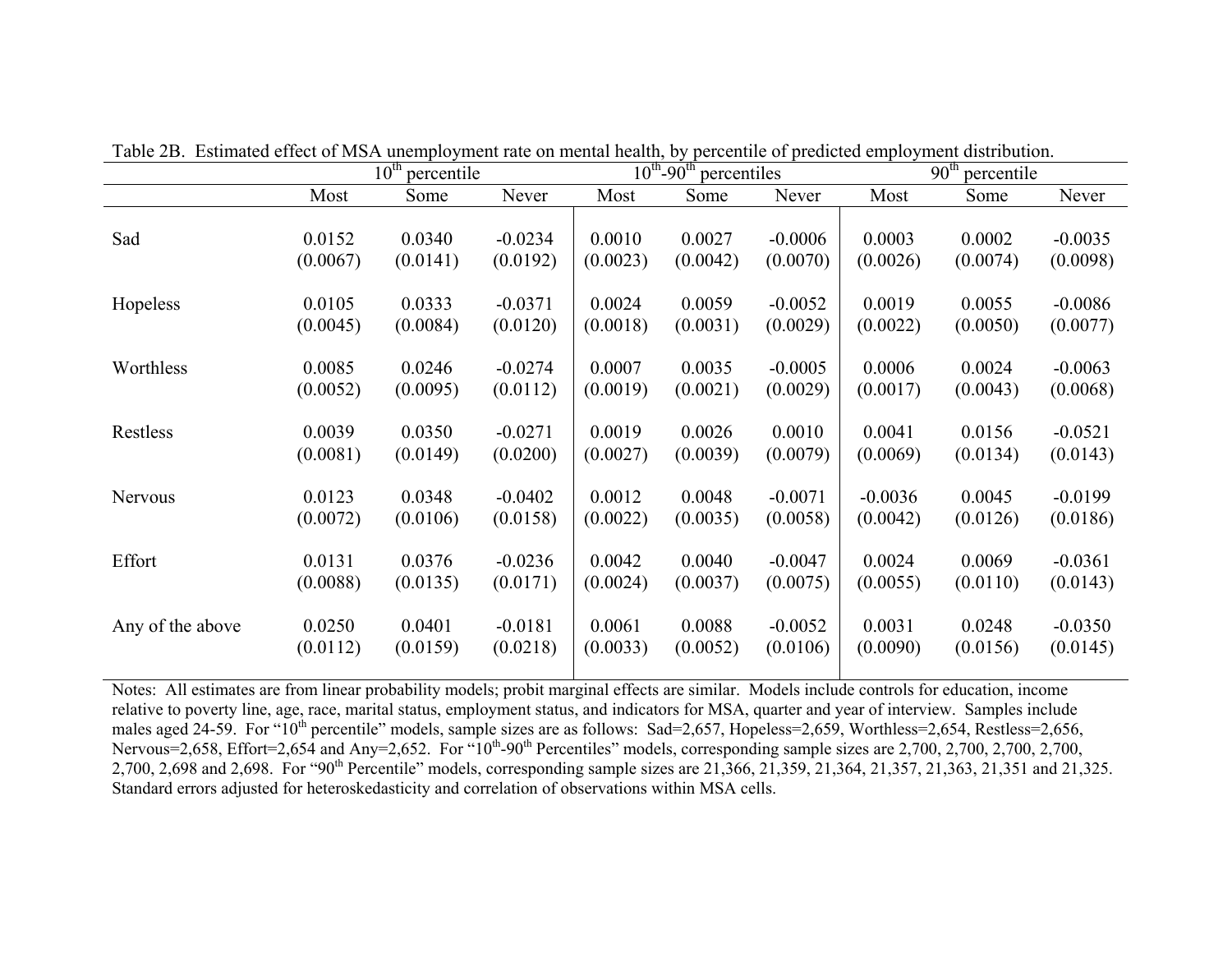|                           | $10^{\overline{th}}$<br>percentile | $10^{th}$ -90 <sup>th</sup> percentiles | $90^{\text{th}}$<br>percentile |
|---------------------------|------------------------------------|-----------------------------------------|--------------------------------|
| Current smoker, all days  | 0.0273                             | 0.0053                                  | $-0.0231$                      |
|                           | (0.0161)                           | (0.0047)                                | (0.0091)                       |
| Current smoker, some days | 0.0219                             | 0.0055                                  | $-0.0160$                      |
|                           | (0.0188)                           | (0.0052)                                | (0.0126)                       |
| Any days with $5+$ drinks | 0.0058                             | $-0.0064$                               | 0.0363                         |
|                           | (0.0133)                           | (0.0077)                                | (0.0177)                       |
| Days with 5+ drinks       | $-1.605$                           | $-0.1217$                               | $-1.733$                       |
|                           | (1.7750)                           | (0.5604)                                | (1.3703)                       |
| Moderate exercise,        | 0.0068                             | 0.0025                                  | $-0.0038$                      |
| any times per week        | (0.0131)                           | (0.0081)                                | (0.0162)                       |
| Moderate exercise,        | 0.0049                             | $-0.0024$                               | $-0.0069$                      |
| $3+$ times per week       | (0.0134)                           | (0.0077)                                | (0.0157)                       |
| Vigorous exercise,        | $-0.0089$                          | $-0.0042$                               | 0.0083                         |
| any times per week        | (0.0177)                           | (0.0113)                                | (0.0172)                       |
| Vigorous exercise,        | 0.0010                             | $-0.0058$                               | 0.0143                         |
| $3+$ times per week       | (0.0162)                           | (0.0084)                                | (0.0183)                       |
| Strength training,        | $-0.0087$                          | 0.0066                                  | $-0.0066$                      |
| any times per week        | (0.0191)                           | (0.0051)                                | (0.0155)                       |
| Strength training,        | $-0.0067$                          | $-0.0042$                               | $-0.0012$                      |
| $3+$ times per week       | (0.0119)                           | (0.0048)                                | (0.0166)                       |

Table 2C. Estimated effect of MSA unemployment rate on selected health behaviors for males, by percentile of predicted employment distribution.

Notes: All estimates are from linear regressions; where appropriate, probit marginal effects are similar. Similar to "any" and "3+ times per week" exercise models, models of "5+ times per week", though unreported, exhibit no consistent sign pattern. Models include controls for education, income relative to poverty line, age, race, marital status, employment status, and fixed effects for MSA, quarter and year of interview. Smoking equations also include state-level excise tax on cigarettes as a covariate. Samples include males aged 24-59. For the " $10<sup>th</sup>$  percentile", sample sizes are as follows: 2,685 for smoking-related outcomes, 2,649 for alcohol-related outcomes, 2,237 for moderate exercise-related outcomes, 2,241 for vigorous exercise-related outcomes, and 2,612 for strength training. For the " $10^{th}$ -90<sup>th</sup> percentiles", corresponding sample sizes are  $21,423, 21,230, 18,626, 18,749,$  and  $21,193$ . For the " $90<sup>th</sup>$  percentile", corresponding sample sizes are 2,707, 2,675, 2,423, 2,439, and 2,697. Standard errors, in parentheses, are adjusted for heteroskedasticity and correlation of observations within MSA cells.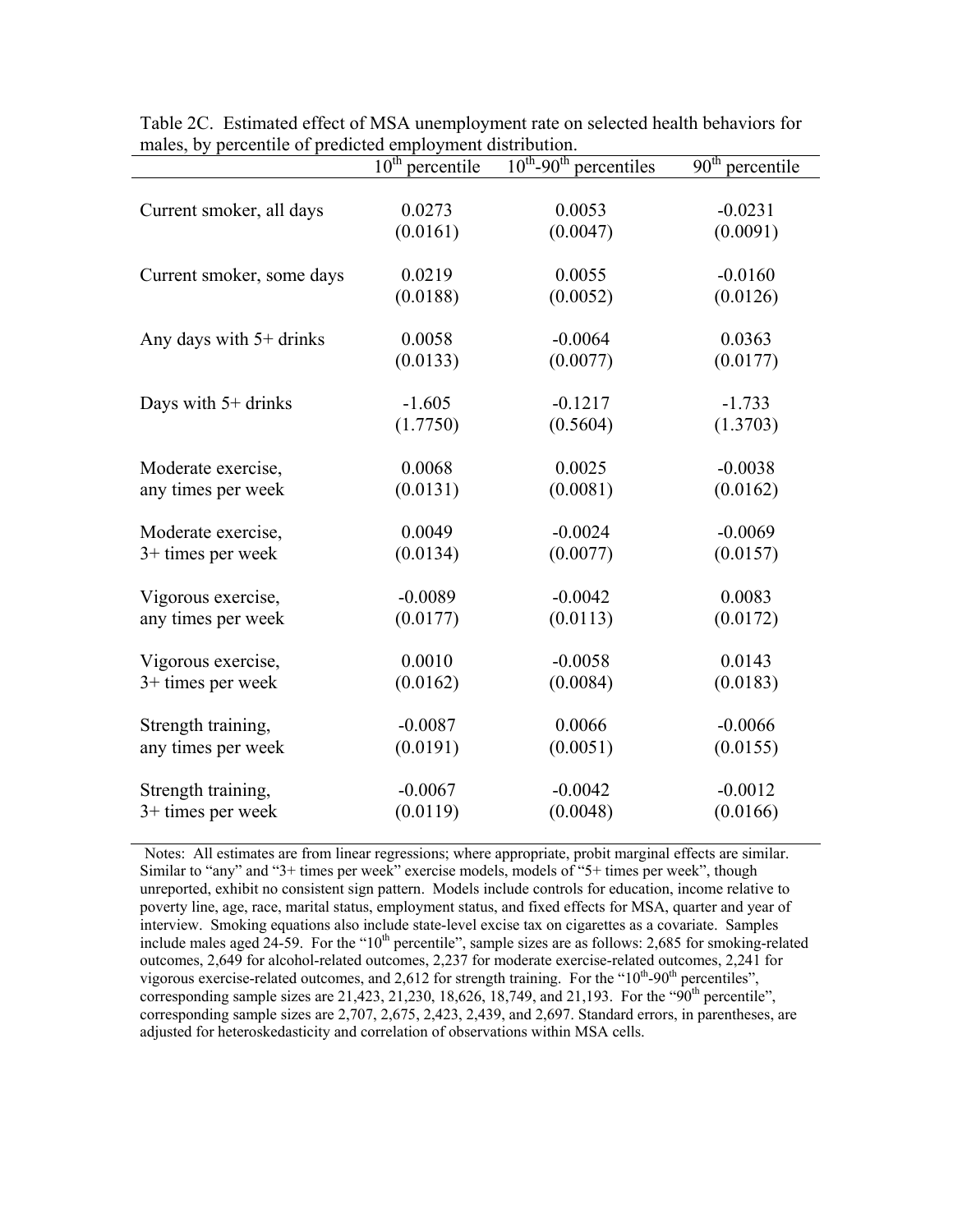|                               | African-  | Hispanic  | White     |
|-------------------------------|-----------|-----------|-----------|
|                               | American  |           |           |
|                               |           |           |           |
| Log of BMI                    | 0.0085    | $-0.0023$ | 0.0018    |
|                               | (0.0035)  | (0.0038)  | (0.0018)  |
|                               |           |           |           |
| <b>BMI</b>                    | 0.2699    | $-0.0476$ | 0.0504    |
|                               | (0.1027)  | (0.1117)  | (0.0526)  |
| BMI between 18.5 and 25       | $-0.0190$ | $-0.0062$ | $-0.0023$ |
|                               | (0.0102)  | (0.0137)  | (0.0078)  |
|                               |           |           |           |
| BMI between 20 and 25         | $-0.0151$ | $-0.0069$ | $-0.0033$ |
|                               | (0.0102)  | (0.0126)  | (0.0073)  |
|                               |           |           |           |
| BMI between 18.5 and 30       | $-0.0216$ | 0.0082    | $-0.0054$ |
|                               | (0.0092)  | (0.0124)  | (0.0056)  |
|                               |           |           |           |
| BMI between 20 and 30         | $-0.0178$ | 0.0075    | $-0.0064$ |
|                               | (0.0092)  | (0.0108)  | (0.0056)  |
| Underweight (BMI $\leq$ 18.5) | $-0.0003$ | 0.0020    | 0.0001    |
|                               | (0.0017)  | (0.0011)  | (0.0010)  |
|                               |           |           |           |
| Overweight (BMI $\geq$ 25)    | 0.0192    | 0.0042    | 0.0022    |
|                               | (0.0100)  | (0.0132)  | (0.0073)  |
|                               |           |           |           |
| Obese (BMI $\geq$ 30)         | 0.0219    | $-0.0102$ | 0.0054    |
|                               | (0.0091)  | (0.0116)  | (0.0052)  |
| $BMI \geq 35$                 | 0.0017    | $-0.0032$ | 0.0011    |
|                               | (0.0055)  | (0.0066)  | (0.0031)  |
|                               |           |           |           |
| BMI <sub>240</sub>            | 0.0017    | 0.0021    | 0.0002    |
|                               | (0.0045)  | (0.0038)  | (0.0014)  |
|                               |           |           |           |
| Sample size                   | 3,998     | 4,091     | 15,810    |

Table 3A. Estimated effect of MSA unemployment rate on weight-related outcomes for males, by race group.

Notes: All estimates are from linear regressions; where appropriate, probit marginal effects are similar. Models include controls for education, income relative to poverty line, age, race, marital status, employment status, and fixed effects for MSA, quarter and year of interview. Samples include males aged 24-59. Standard errors, in parentheses, are adjusted for heteroskedasticity and correlation of observations within MSA cells.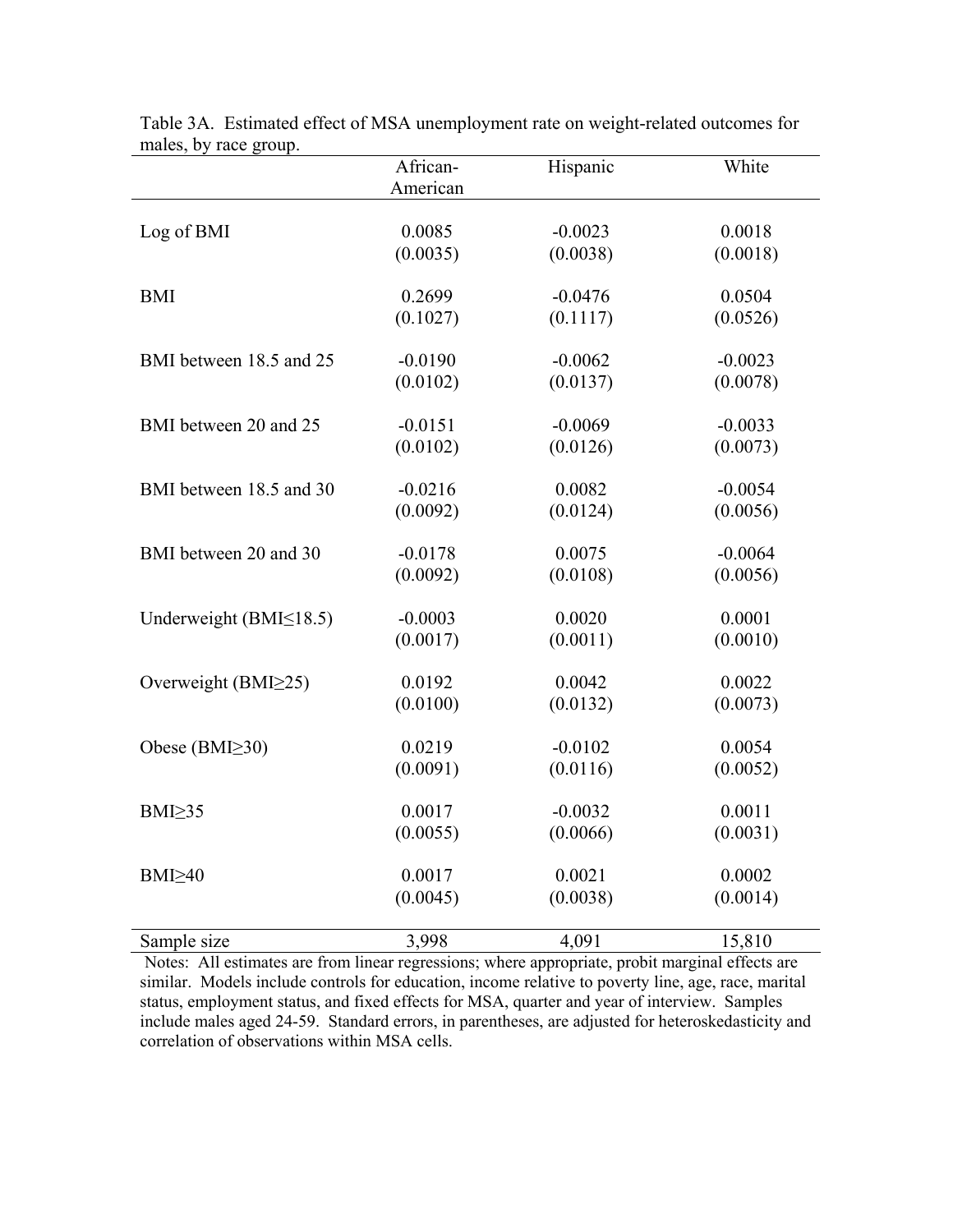|                  | African-American |          | Hispanic  |           |          | White     |           |          |           |
|------------------|------------------|----------|-----------|-----------|----------|-----------|-----------|----------|-----------|
|                  | Most             | Some     | Never     | Most      | Some     | Never     | Most      | Some     | Never     |
| Sad              | 0.0066           | 0.0059   | $-0.0201$ | 0.0051    | 0.0094   | 0.0103    | 0.0017    | 0.0062   | $-0.0058$ |
|                  | (0.0040)         | (0.0080) | (0.0126)  | (0.0054)  | (0.0085) | (0.0160)  | (0.0022)  | (0.0043) | (0.0062)  |
| Hopeless         | 0.0106           | 0.0077   | $-0.0116$ | 0.0040    | 0.0081   | $-0.0050$ | 0.0013    | 0.0090   | $-0.0115$ |
|                  | (0.0032)         | (0.0056) | (0.0074)  | (0.0049)  | (0.0064) | (0.0081)  | (0.0018)  | (0.0033) | (0.0037)  |
| Worthless        | 0.0054           | 0.0089   | $-0.0026$ | 0.0021    | 0.0034   | 0.0002    | 0.0001    | 0.0042   | $-0.0032$ |
|                  | (0.0027)         | (0.0039) | (0.0058)  | (0.0047)  | (0.0054) | (0.0056)  | (0.0013)  | (0.0029) | (0.0036)  |
| Restless         | 0.0064           | 0.0126   | $-0.0186$ | 0.0079    | 0.0045   | 0.0241    | 0.0003    | 0.0094   | $-0.0157$ |
|                  | (0.0069)         | (0.0092) | (0.0180)  | (0.0052)  | (0.0092) | (0.0179)  | (0.0029)  | (0.0048) | (0.0069)  |
| <b>Nervous</b>   | 0.0135           | 0.0164   | $-0.0112$ | 0.0043    | 0.0150   | $-0.0125$ | $-0.0021$ | 0.0060   | $-0.0119$ |
|                  | (0.0062)         | (0.0099) | (0.0133)  | (0.0047)  | (0.0075) | (0.0150)  | (0.0027)  | (0.0039) | (0.0063)  |
| Effort           | 0.0050           | 0.0101   | $-0.0071$ | $-0.0007$ | 0.0056   | 0.0116    | 0.0035    | 0.0084   | $-0.0156$ |
|                  | (0.0066)         | (0.0094) | (0.0156)  | (0.0058)  | (0.0055) | (0.0121)  | (0.0026)  | (0.0039) | (0.0062)  |
| Any of the above | 0.0178           | 0.0124   | $-0.0181$ | 0.0126    | 0.0142   | 0.0041    | 0.0014    | 0.0140   | $-0.0157$ |
|                  | (0.0084)         | (0.0111) | (0.0208)  | (0.0073)  | (0.0114) | (0.0222)  | (0.0042)  | (0.0057) | (0.0080)  |

Table 3B. Estimated effect of MSA unemployment rate on mental health for men, by race.

Notes: All estimates are from linear probability models; probit marginal effects are similar. Models include controls for education, income relative to poverty line, age, race, marital status, employment status, and indicators for MSA, quarter and year of interview. Samples include males aged 24-59. For "African-American" models, sample sizes are as follows: Sad=4,032, Hopeless=4,033, Worthless=4,032, Restless=4,031, Nervous=4,031, Effort=4,029 and Any=4,023. For "Hispanic" models, corresponding sample sizes are 4,169, 4,170, 4,168, 4,168, 4,171, 4,167 and 4,167. For "White" models, corresponding sample sizes are 15,926, 15,922, 15,924, 15,924, 15,925, 15,918 and 15,914. Standard errors, in parentheses, are adjusted for heteroskedasticity and correlation of observations within MSA cells.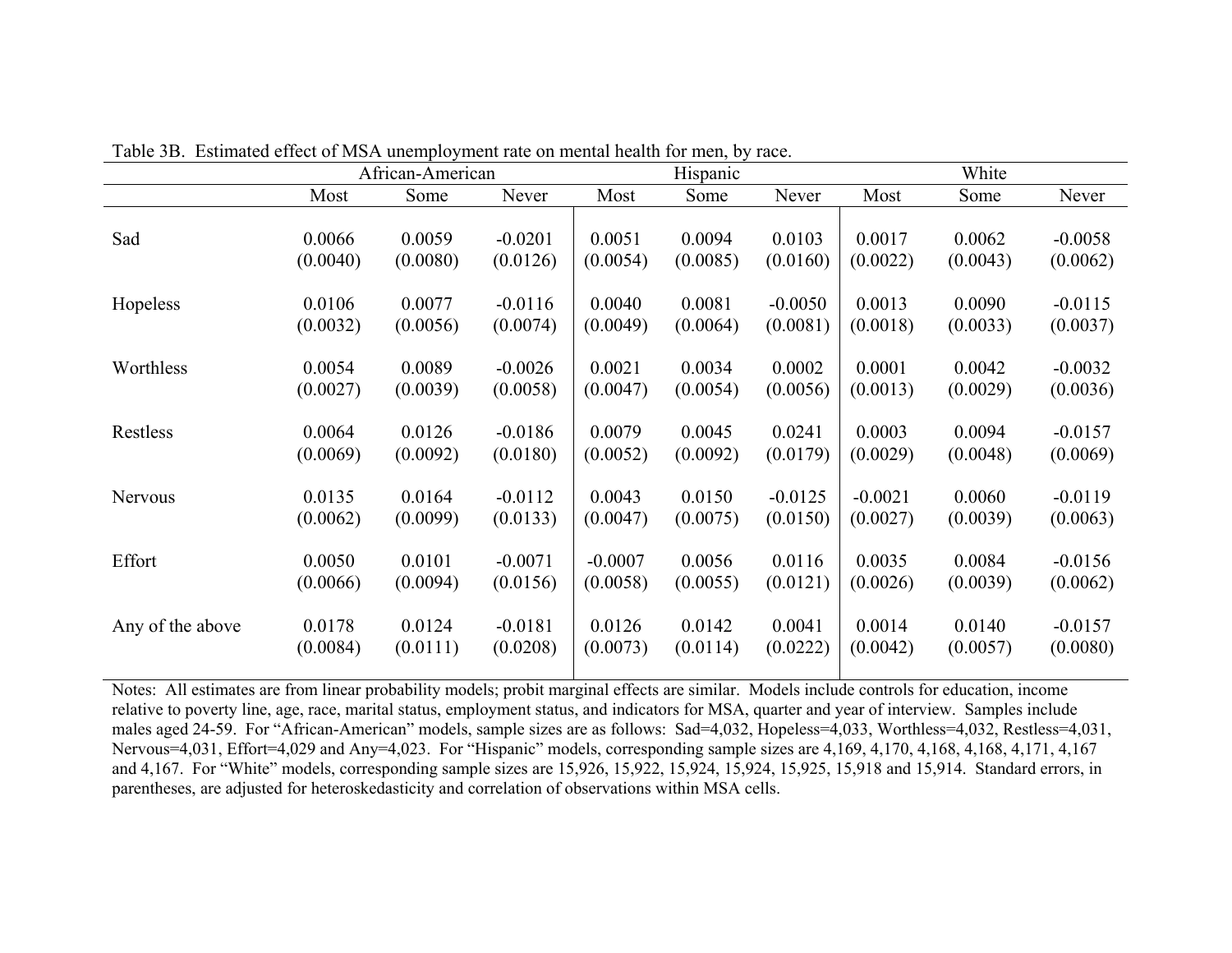|                           | African<br>American | Hispanic  | White     |
|---------------------------|---------------------|-----------|-----------|
| Current smoker, all days  | 0.0300              | 0.0003    | $-0.0044$ |
|                           | (0.0111)            | (0.0083)  | (0.0056)  |
| Current smoker, some days | 0.0328              | $-0.0099$ | $-0.0026$ |
|                           | (0.0105)            | (0.0098)  | (0.0062)  |
| Any days with $5+$ drinks | $-0.0054$           | 0.0030    | 0.0003    |
|                           | (0.0117)            | (0.0099)  | (0.0077)  |
| Days with $5+$ drinks     | 0.7797              | $-0.6479$ | $-0.7148$ |
|                           | (1.9285)            | (0.8988)  | (0.6628)  |
| Moderate exercise,        | 0.0056              | $-0.0182$ | 0.0091    |
| any times per week        | (0.0124)            | (0.0163)  | (0.0084)  |
| Moderate exercise,        | 0.0048              | $-0.0169$ | $-0.0012$ |
| 3+ times per week         | (0.0106)            | (0.0156)  | (0.0078)  |
| Vigorous exercise,        | $-0.0252$           | $-0.0106$ | 0.0010    |
| any times per week        | (0.0189)            | (0.0168)  | (0.0096)  |
| Vigorous exercise,        | $-0.0243$           | $-0.0076$ | 0.0019    |
| 3+ times per week         | (0.0155)            | (0.0105)  | (0.0080)  |
| Strength training,        | 0.0051              | $-0.0032$ | 0.0035    |
| any times per week        | (0.0138)            | (0.0106)  | (0.0063)  |
| Strength training,        | $-0.0033$           | $-0.0070$ | $-0.0039$ |
| 3+ times per week         | (0.0101)            | (0.0065)  | (0.0061)  |

Table 3C. Estimated effect of MSA unemployment rate on various health behaviors for males, by race.

 Notes: All estimates are from linear regressions; where appropriate, probit marginal effects are similar. Similar to "any" and "3+ times per week" exercise models, models of "5+ times per week", though unreported, exhibit no consistent sign pattern. Models include controls for education, income relative to poverty line, age, marital status, employment status, and fixed effects for MSA, quarter and year of interview. Smoking equations also include state-level excise tax on cigarettes as a covariate. Samples include males aged 24-59. For African-Americans, sample sizes are as follows: 4,041 for smoking-related outcomes, 3,992 for alcohol-related outcomes, 3,497 for moderate exercise-related outcomes, 3,513 for vigorous exercise-related outcomes, and 3,970 for strength training. For Hispanics, corresponding sample sizes are 4,174, 4,154, 3,638, 3,643, and 4,147. For Whites, corresponding sample sizes are 15,995, 15,822, 13,863, 13,964, and 15,819. Standard errors adjusted for non-independence of observations within MSAs are in parentheses.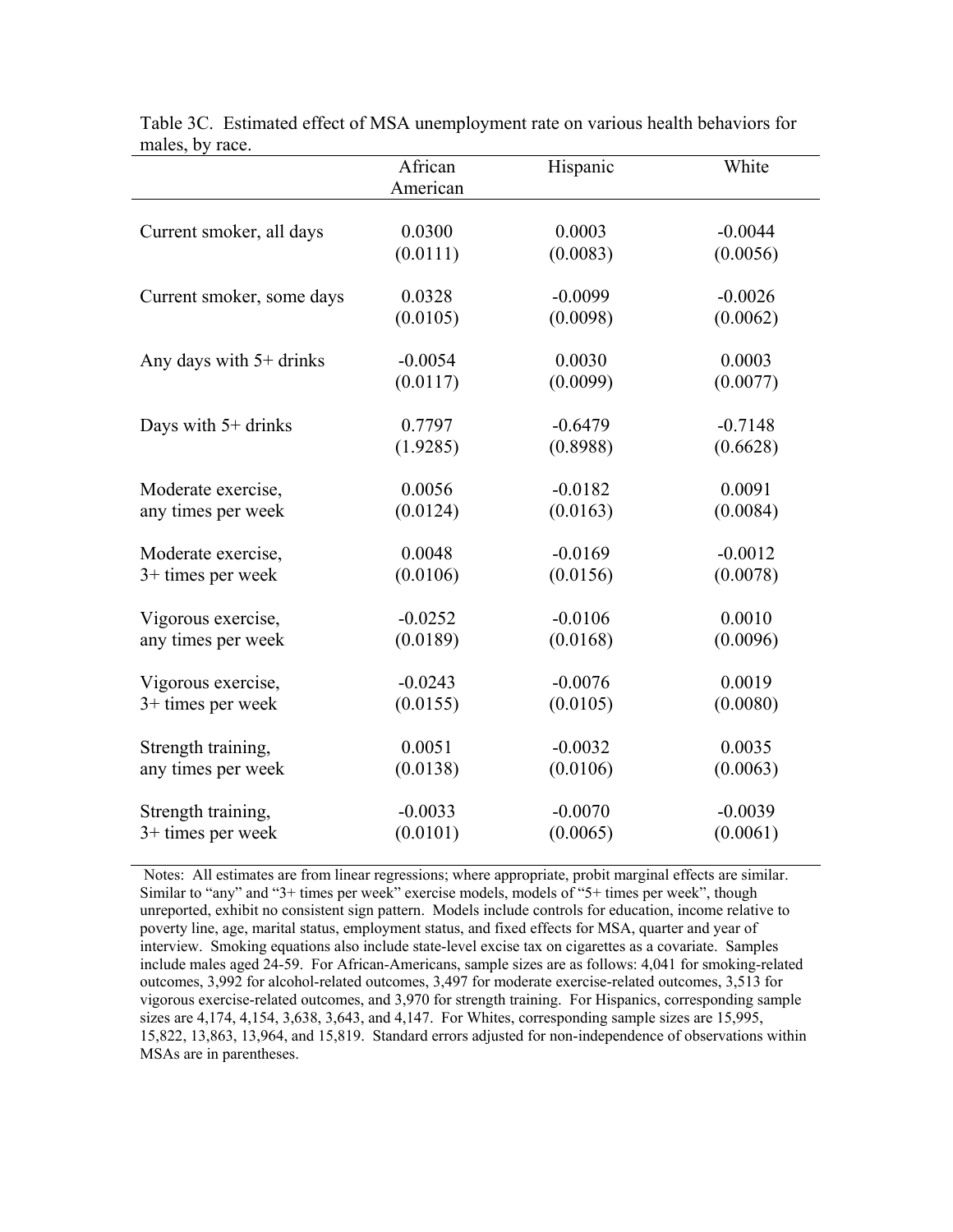|                               | Less than B.S. | B.S. or higher |
|-------------------------------|----------------|----------------|
|                               |                |                |
| Log of BMI                    | 0.0001         | 0.0050         |
|                               | (0.0017)       | (0.0026)       |
| <b>BMI</b>                    | 0.0120         | 0.1480         |
|                               | (0.0555)       | (0.0732)       |
|                               |                |                |
| BMI between 18.5 and 25       | $-0.0003$      | $-0.0126$      |
|                               | (0.0056)       | (0.0103)       |
| BMI between 20 and 25         | $-0.0001$      | $-0.0138$      |
|                               | (0.0054)       | (0.0101)       |
| BMI between 18.5 and 30       | $-0.0008$      | $-0.0106$      |
|                               | (0.0050)       | (0.0078)       |
|                               |                |                |
| BMI between 20 and 30         | $-0.0006$      | $-0.0119$      |
|                               | (0.0054)       | (0.0072)       |
| Underweight (BMI $\leq$ 18.5) | 0.0002         | $-0.0007$      |
|                               | (0.0007)       | (0.0013)       |
|                               |                |                |
| Overweight (BMI $\geq$ 25)    | 0.0001         | 0.0133         |
|                               | (0.0053)       | (0.0102)       |
| Obese (BMI $\geq$ 30)         | 0.0007         | 0.0114         |
|                               | (0.0049)       | (0.0075)       |
|                               |                |                |
| BMI $\geq$ 35                 | $-0.0023$      | 0.0049         |
|                               | (0.0025)       | (0.0036)       |
| BMI <sub>240</sub>            | 0.0004         | 0.0015         |
|                               | (0.0023)       | (0.0016)       |
|                               |                |                |
| Sample size                   | 17,951         | 8,307          |

| Table 4A. Estimated effect of MSA unemployment rate on weight-related outcomes for |  |  |  |
|------------------------------------------------------------------------------------|--|--|--|
| males, by education level.                                                         |  |  |  |

Notes: All estimates are from linear regressions; where appropriate, probit marginal effects are similar. Models include controls for education (relevant categories only), income relative to poverty line, age, race, marital status, employment status, and fixed effects for MSA, quarter and year of interview. Samples include males aged 24-59. Standard errors, in parentheses, are adjusted for heteroskedasticity and correlation of observations within MSA cells.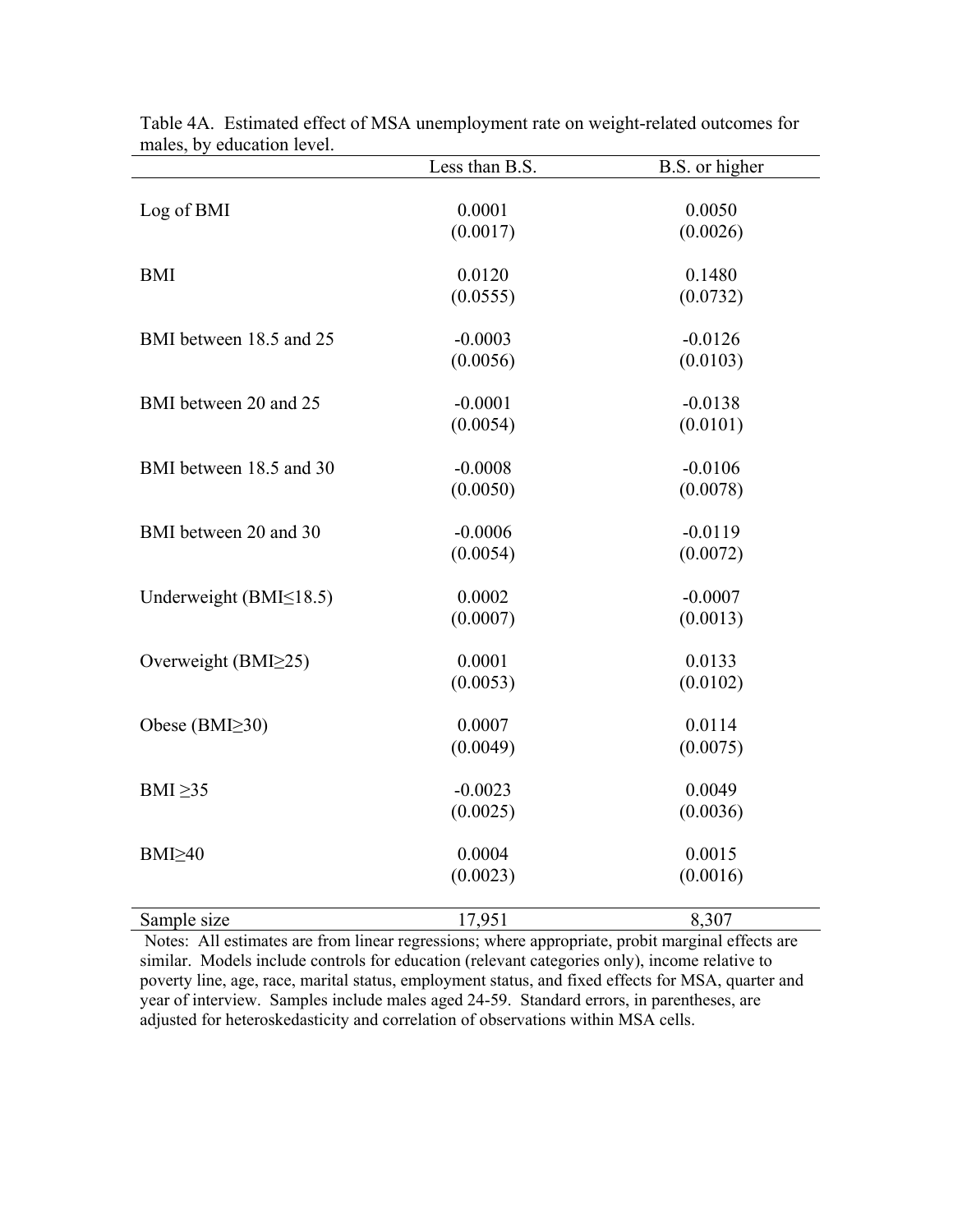|                  |          | Less than bachelor's degree |           | Bachelor's degree or higher |           |           |  |
|------------------|----------|-----------------------------|-----------|-----------------------------|-----------|-----------|--|
|                  | Most     | Some                        | Never     | Most                        | Some      | Never     |  |
| Sad              | 0.0038   | 0.0070                      | $-0.0016$ | 0.0010                      | 0.0069    | $-0.0104$ |  |
|                  | (0.0027) | (0.0050)                    | (0.0075)  | (0.0024)                    | (0.0039)  | (0.0083)  |  |
| Hopeless         | 0.0052   | 0.0128                      | $-0.0213$ | 0.0014                      | 0.0049    | $-0.0073$ |  |
|                  | (0.0018) | (0.0033)                    | (0.0035)  | (0.0017)                    | (0.0028)  | (0.0049)  |  |
| Worthless        | 0.0025   | 0.0076                      | $-0.0047$ | 0.0016                      | 0.0056    | $-0.0052$ |  |
|                  | (0.0019) | (0.0031)                    | (0.0032)  | (0.0020)                    | (0.0032)  | (0.0048)  |  |
| Restless         | 0.0032   | 0.0094                      | $-0.0058$ | 0.0029                      | 0.0067    | $-0.0072$ |  |
|                  | (0.0033) | (0.0050)                    | (0.0089)  | (0.0028)                    | (0.0056)  | (0.0099)  |  |
| <b>Nervous</b>   | 0.0050   | 0.0136                      | $-0.0120$ | $-0.0029$                   | $-0.0003$ | $-0.0105$ |  |
|                  | (0.0026) | (0.0040)                    | (0.0056)  | (0.0027)                    | (0.0056)  | (0.0083)  |  |
| Effort           | 0.0053   | 0.0106                      | $-0.0089$ | 0.0073                      | 0.0080    | $-0.0136$ |  |
|                  | (0.0029) | (0.0048)                    | (0.0070)  | (0.0034)                    | (0.0058)  | (0.0096)  |  |
| Any of the above | 0.0087   | 0.0137                      | $-0.0096$ | 0.0039                      | 0.0108    | $-0.0093$ |  |
|                  | (0.0038) | (0.0055)                    | (0.0100)  | (0.0042)                    | (0.0082)  | (0.0121)  |  |

Table 4B. Estimated effect of MSA unemployment rate on mental health for males, by education level.

Notes: All estimates are from linear probability models; probit marginal effects are similar. Models include controls for education (relevant categories only), income relative to poverty line, age, race, marital status, employment status, and indicators for MSA, quarter and year of interview. Samples include males aged 24-59. For "less than bachelor's degree" models, sample sizes are as follows: Sad=8,375, Hopeless=8,377, Worthless=8,374, Restless=8,374, Nervous=8,374, Effort=8,372 and Any=8,368. For "bachelor's degree or higher" models, corresponding sample sizes are 18,126, 18,119, 18,121, 18,117, 18,124, 18,110 and 18,096. Standard errors, in parentheses, are adjusted for heteroskedasticity and correlation of observations within MSA cells.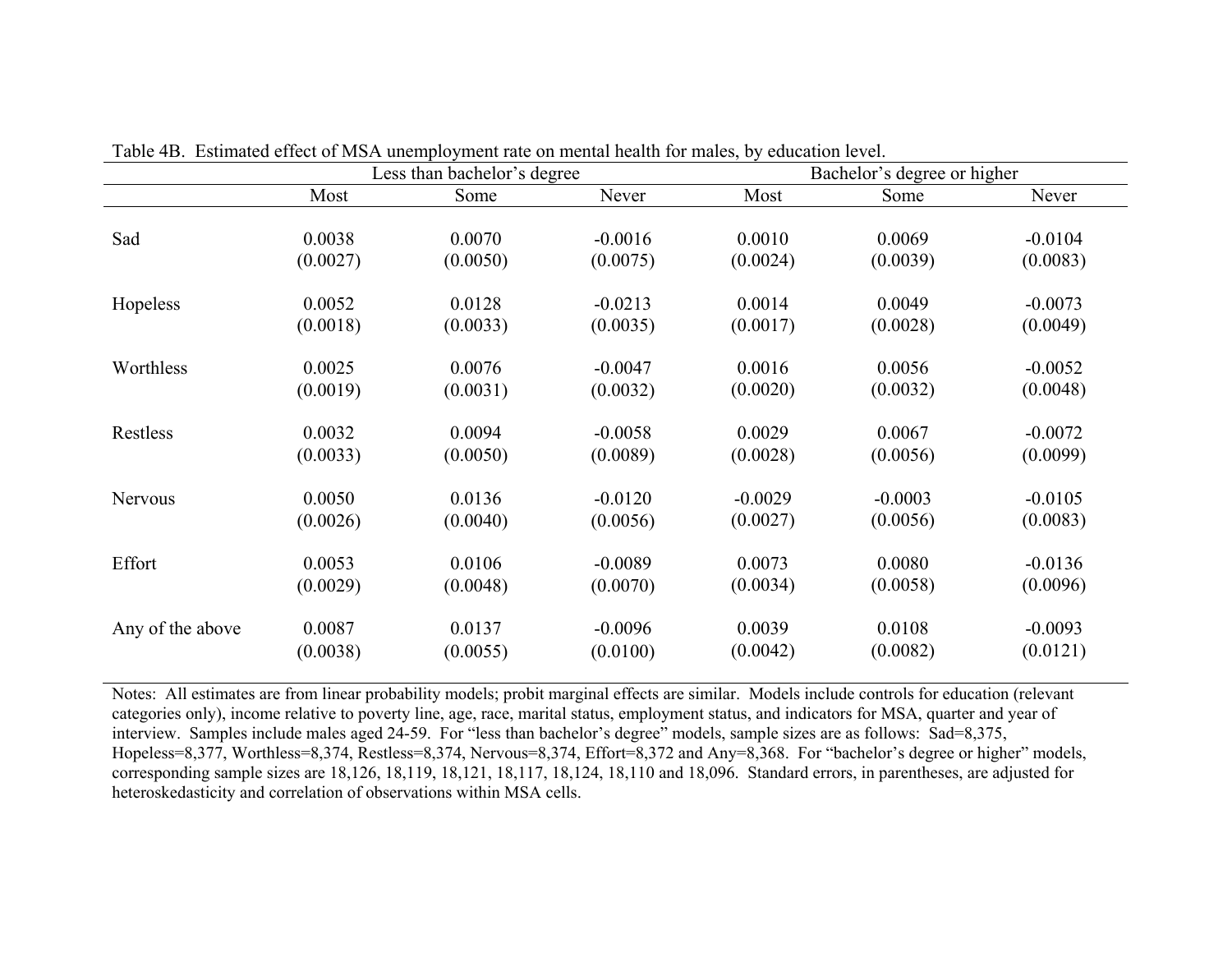|                           | Less than a B.S. | B.S. or higher |
|---------------------------|------------------|----------------|
|                           |                  |                |
| Current smoker, all days  | 0.0037           | 0.0066         |
|                           | (0.0052)         | (0.0066)       |
|                           |                  |                |
| Current smoker, some days | 0.0040           | 0.0072         |
|                           | (0.0061)         | (0.0066)       |
|                           |                  |                |
| Any days with $5+$ drinks | $-0.0044$        | 0.0114         |
|                           | (0.0068)         | (0.0096)       |
| Days with $5+$ drinks     | $-0.8088$        | 0.4465         |
|                           | (0.7527)         | (0.5112)       |
|                           |                  |                |
| Moderate exercise,        | 0.0018           | 0.0013         |
| any times per week        | (0.0089)         | (0.0097)       |
|                           |                  |                |
| Moderate exercise,        | 0.0008           | $-0.0106$      |
| $3+$ times per week       | (0.0087)         | (0.0085)       |
|                           |                  |                |
| Vigorous exercise,        | $-0.0041$        | $-0.0043$      |
| any times per week        | (0.0128)         | (0.0088)       |
|                           |                  |                |
| Vigorous exercise,        | 0.0008           | $-0.0104$      |
| 3+ times per week         | (0.0106)         | (0.0093)       |
| Strength training,        | 0.0046           | 0.0041         |
| any times per week        | (0.0074)         | (0.0070)       |
|                           |                  |                |
| Strength training,        | 0.0004           | $-0.0103$      |
| $3+$ times per week       | (0.0058)         | (0.0074)       |
|                           |                  |                |

Table 4C. Estimated effect of MSA unemployment rate on various health behaviors, by education level.

Notes: All estimates are from linear regressions; where appropriate, probit marginal effects are similar. Similar to "any" and "3+ times per week" exercise models, models of "5+ times per week", though unreported, exhibit no consistent sign pattern. Models include controls for education (relevant categories only), income relative to poverty line, age, marital status, employment status, and indicators for MSA, quarter and year of interview. Smoking equations also include state-level excise tax on cigarettes as a covariate. Samples include males aged 24- 59. For those with less than a B.S., sample sizes are as follows: 8,403 for smoking-related outcomes, 8,327 for alcohol-related outcomes, 7,405 for moderate exercise-related outcomes, 7,457 for vigorous exercise-related outcomes, and 8,349 for strength training. For those with a B.S. or higher, corresponding sample sizes are 18,189, 17909, 15,688, 15,778, and 17,940. Standard errors, in parentheses, are adjusted for heteroskedasticity and correlation of observations within MSA cells.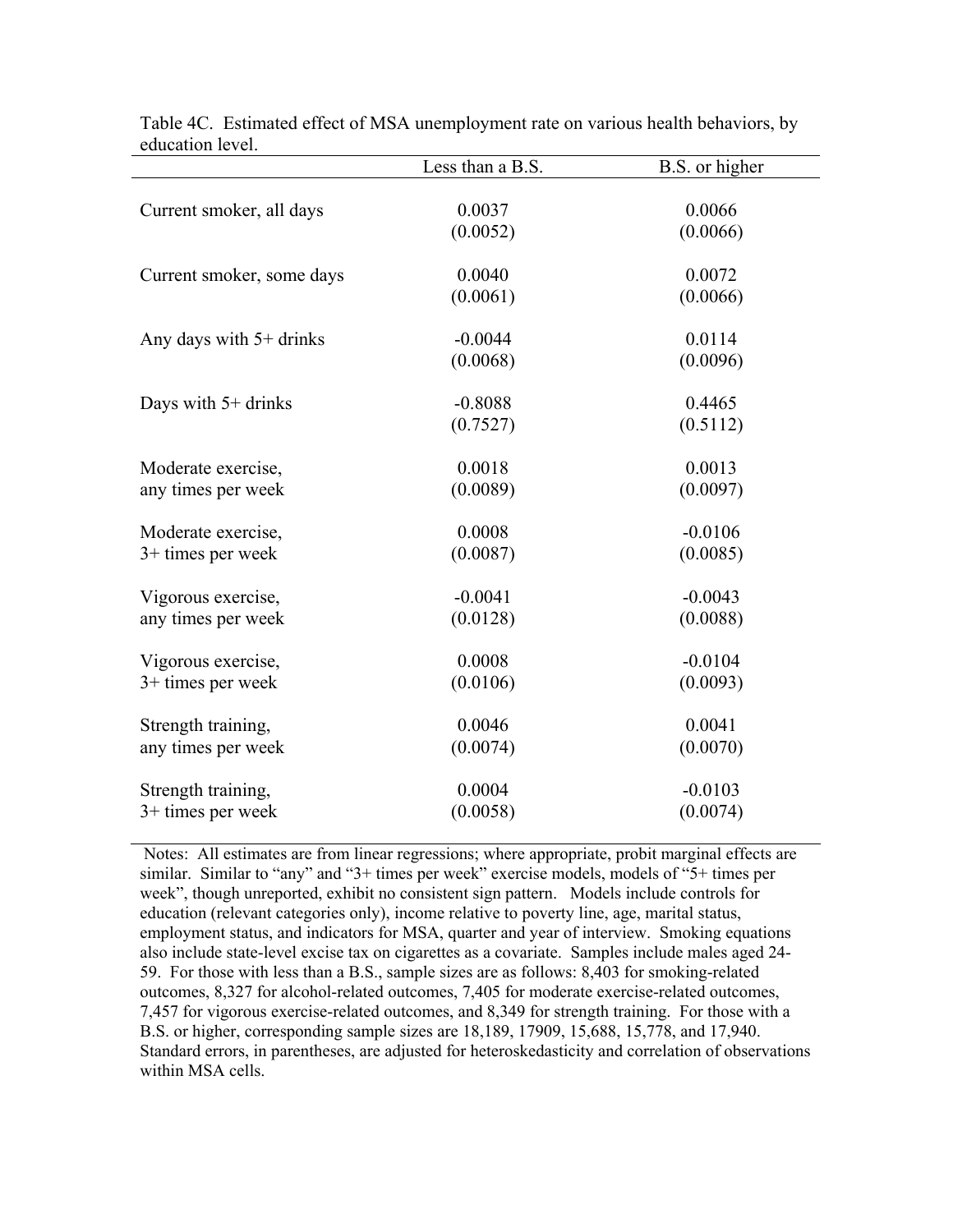|                                       | $10^{\overline{\text{th}}}$<br>percentile | $10^{th}$ -90 <sup>th</sup> percentiles               | 90 <sup>th</sup><br>percentile |
|---------------------------------------|-------------------------------------------|-------------------------------------------------------|--------------------------------|
| Employed                              | 0.587                                     | 0.907                                                 | 0.976                          |
|                                       | (0.492)                                   | (0.290)                                               | (0.153)                        |
|                                       |                                           |                                                       |                                |
| Non-white                             | 0.437                                     | 0.243                                                 | 0.093                          |
|                                       | (0.496)                                   | (0.429)                                               | (0.290)                        |
|                                       |                                           |                                                       |                                |
| Less than high school                 | 0.496                                     | 0.160                                                 | 0.011                          |
|                                       | (0.500)                                   | (0.367)                                               | (0.104)                        |
|                                       | 0.703                                     | 0.396                                                 | 0.128                          |
| High school or less                   | (0.457)                                   | (0.489)                                               | (0.334)                        |
|                                       |                                           |                                                       |                                |
| Bachelor's degree or higher           | 0.096                                     | 0.301                                                 | 0.607                          |
|                                       | (0.295)                                   | (0.459)                                               | (0.488)                        |
|                                       |                                           |                                                       |                                |
| Married                               | 0.326                                     | 0.500                                                 | 0.943                          |
|                                       | (0.469)                                   | (0.500)                                               | (0.232)                        |
| Living with partner                   | 0.064                                     | 0.061                                                 | 0.032                          |
|                                       | (0.244)                                   | (0.239)                                               | (0.176)                        |
|                                       |                                           |                                                       |                                |
| Separated or divorced                 | 0.210                                     | 0.160                                                 | 0.015                          |
|                                       | (0.407)                                   | (0.367)                                               | (0.120)                        |
|                                       |                                           |                                                       |                                |
| Never married                         | 0.359                                     | 0.264                                                 | 0.010                          |
|                                       | (0.480)                                   | (0.441)                                               | (0.101)                        |
| Sample size                           | 2,715                                     | 21,728                                                | 2,715                          |
| Notos: The column labeled " $10^{th}$ |                                           | paraentile" rate at those in the lowest decile of the |                                |

|  |  |  |  | Appendix 1. Selected characteristics by percentile of predicted employment distribution. |
|--|--|--|--|------------------------------------------------------------------------------------------|
|  |  |  |  |                                                                                          |

Notes: The column labeled " $10<sup>th</sup>$  percentile" reflects those in the lowest decile of the predicted employment status distribution, "90<sup>th</sup> percentile" reflects individuals in the highest decile and " $10<sup>th</sup>$ -90<sup>th</sup> percentile" reflects those in the intermediate eight deciles.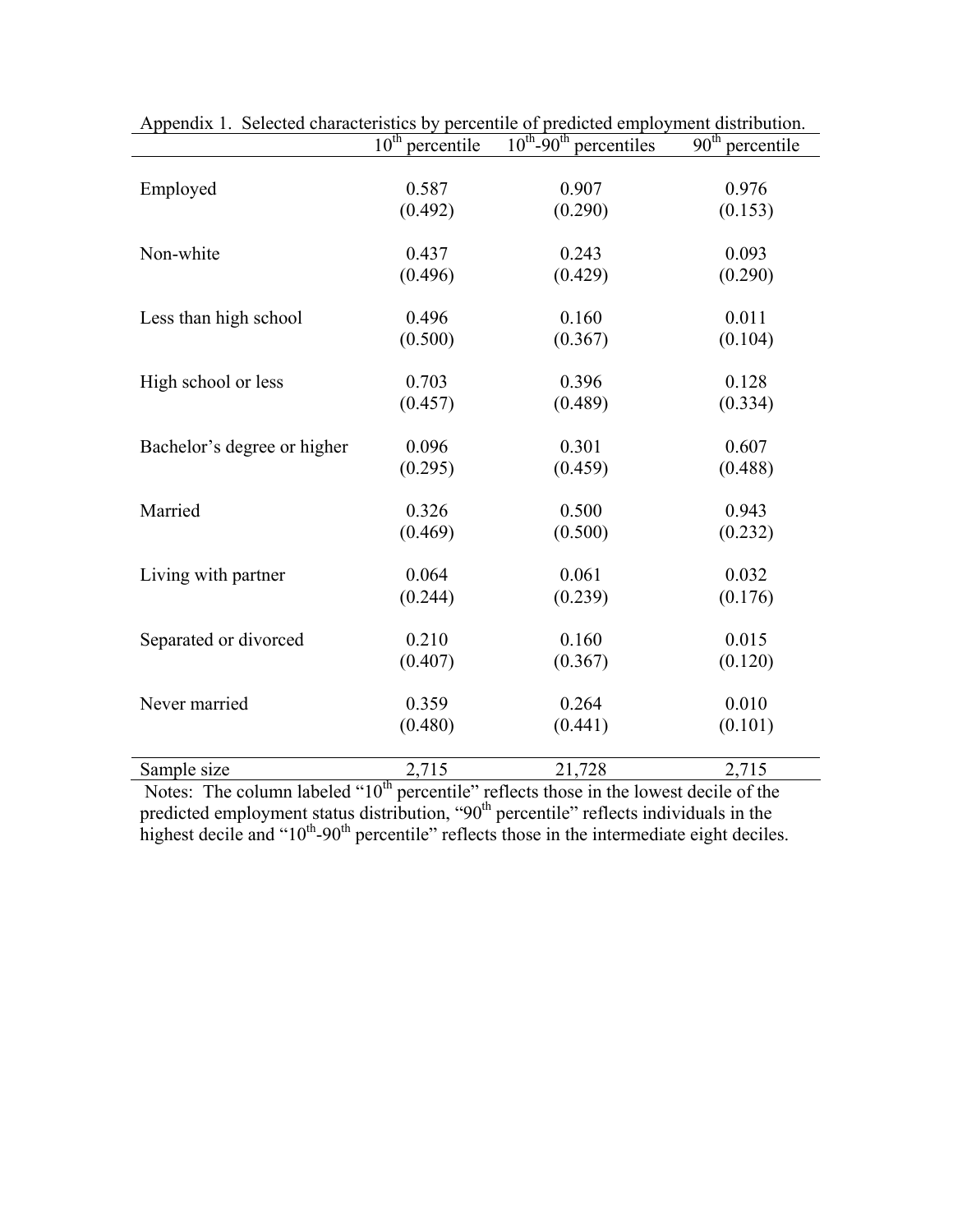

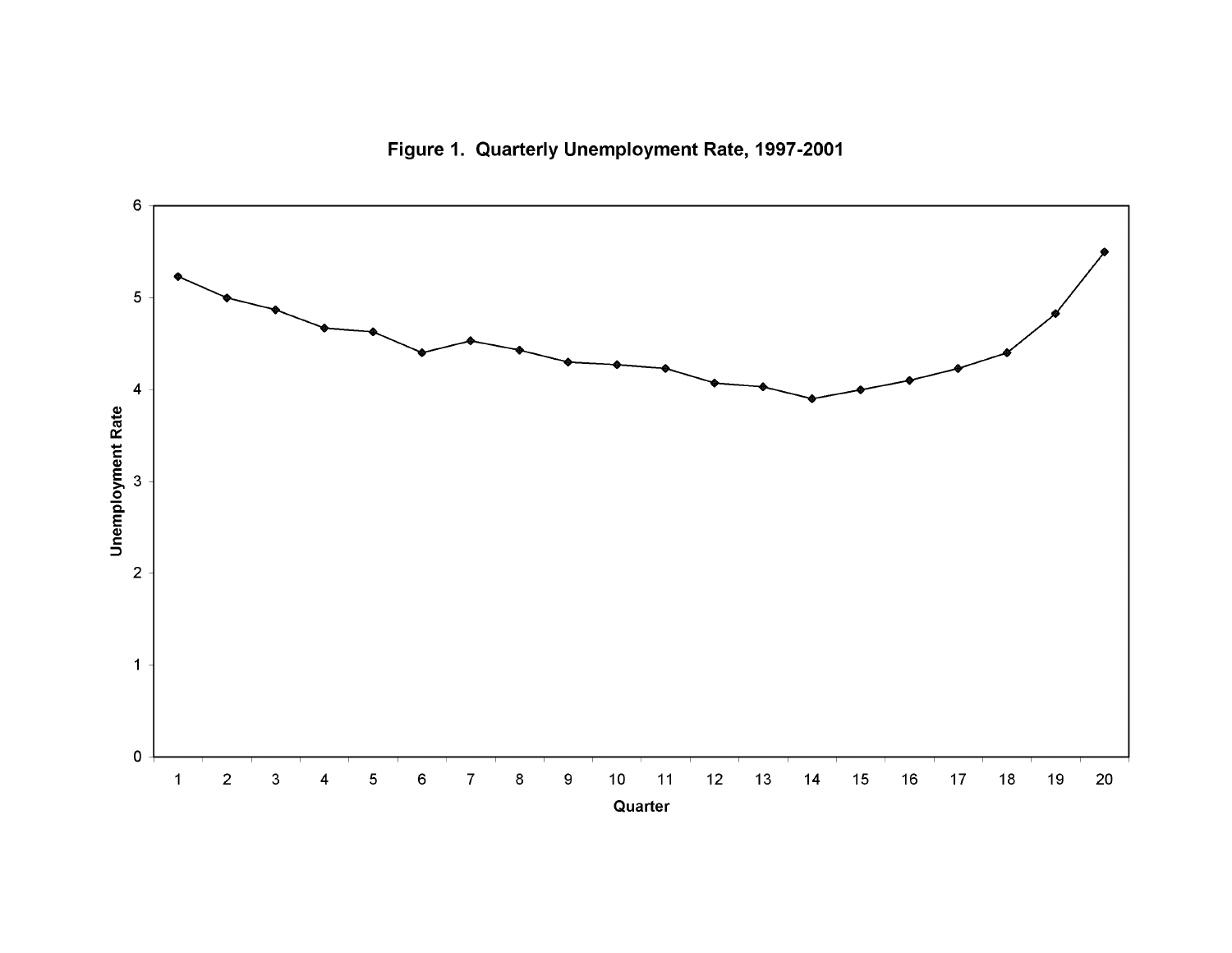Figure 2. Unemployment rate, 1997 to 2001

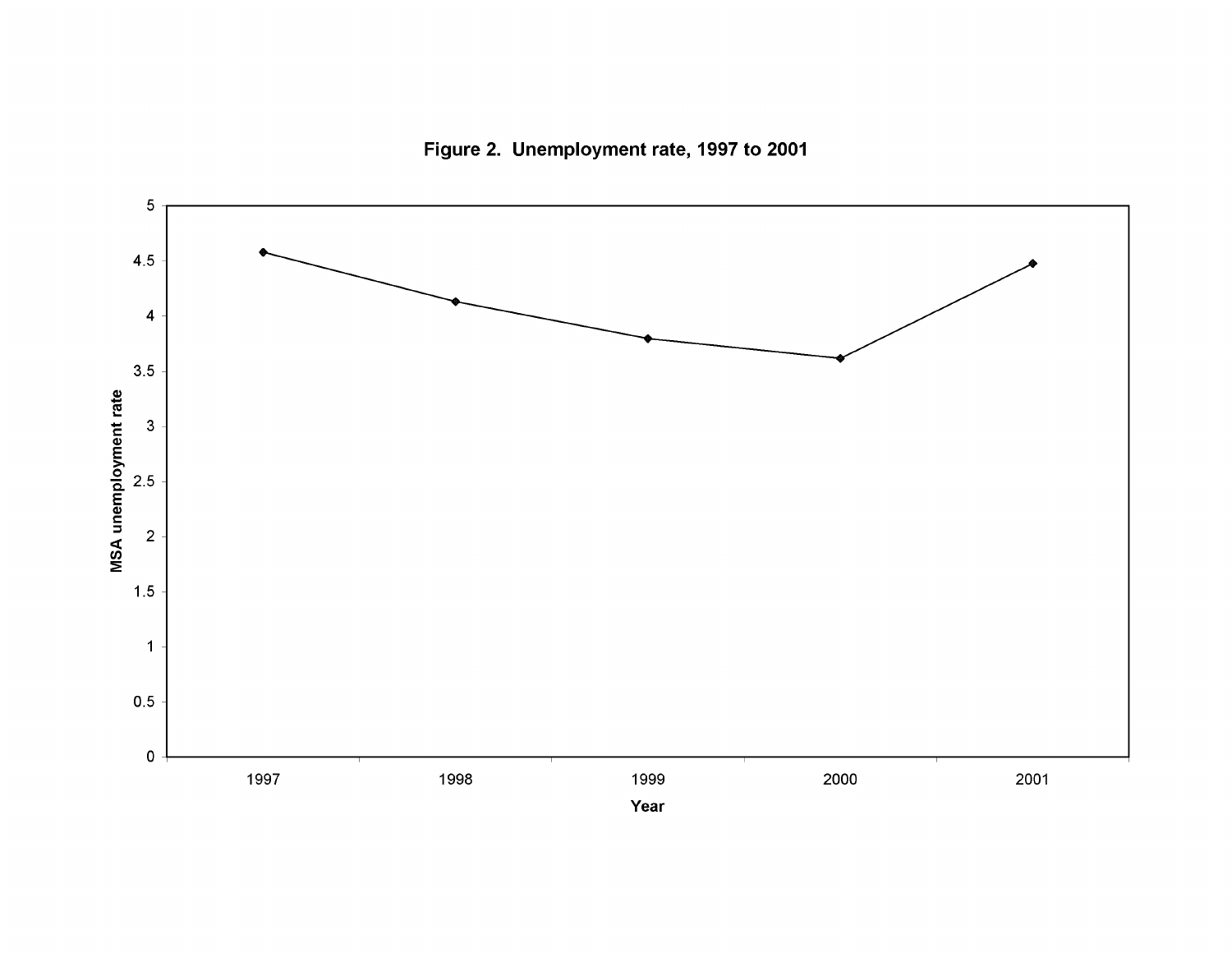

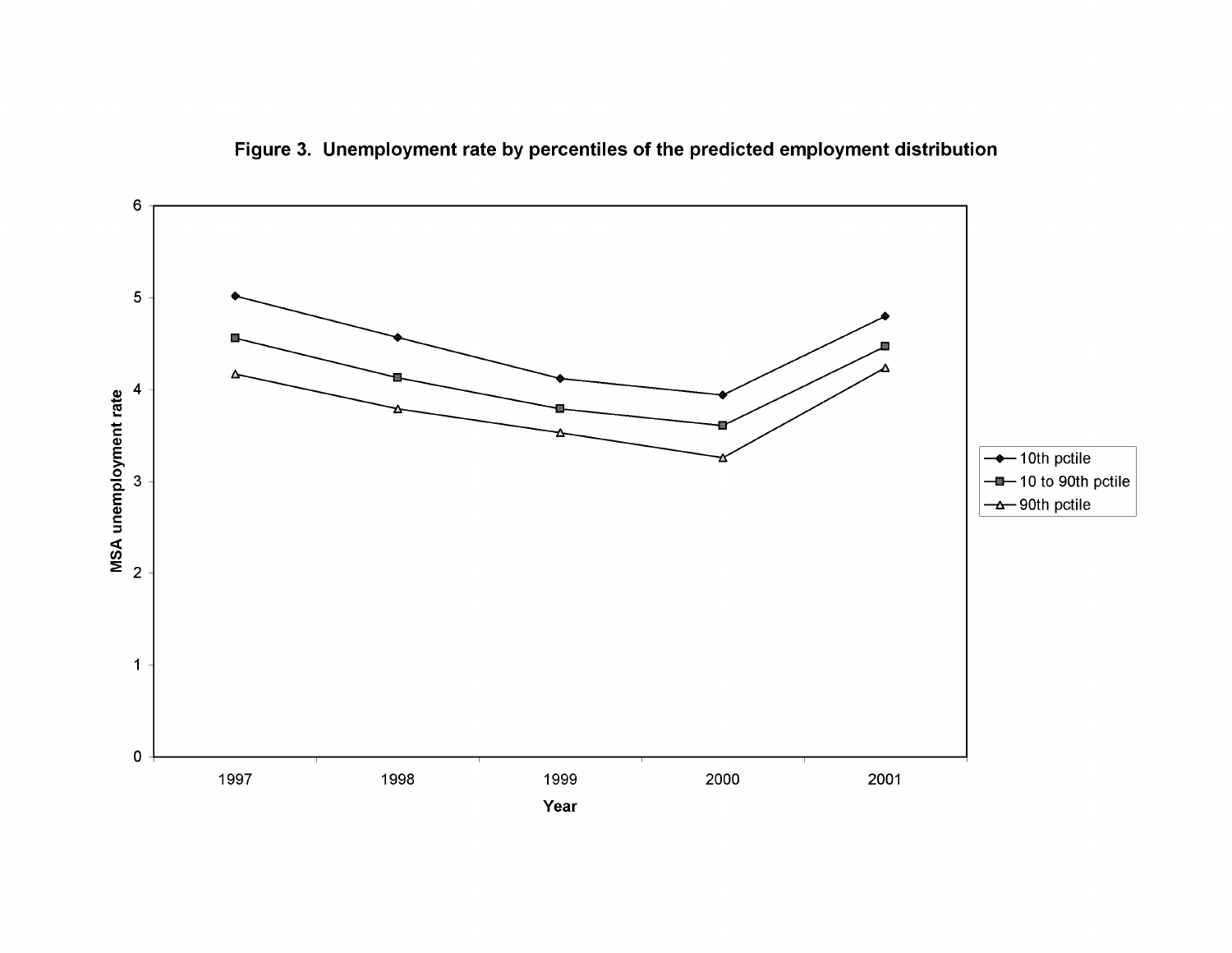Figure 4. Unemployment rate by race